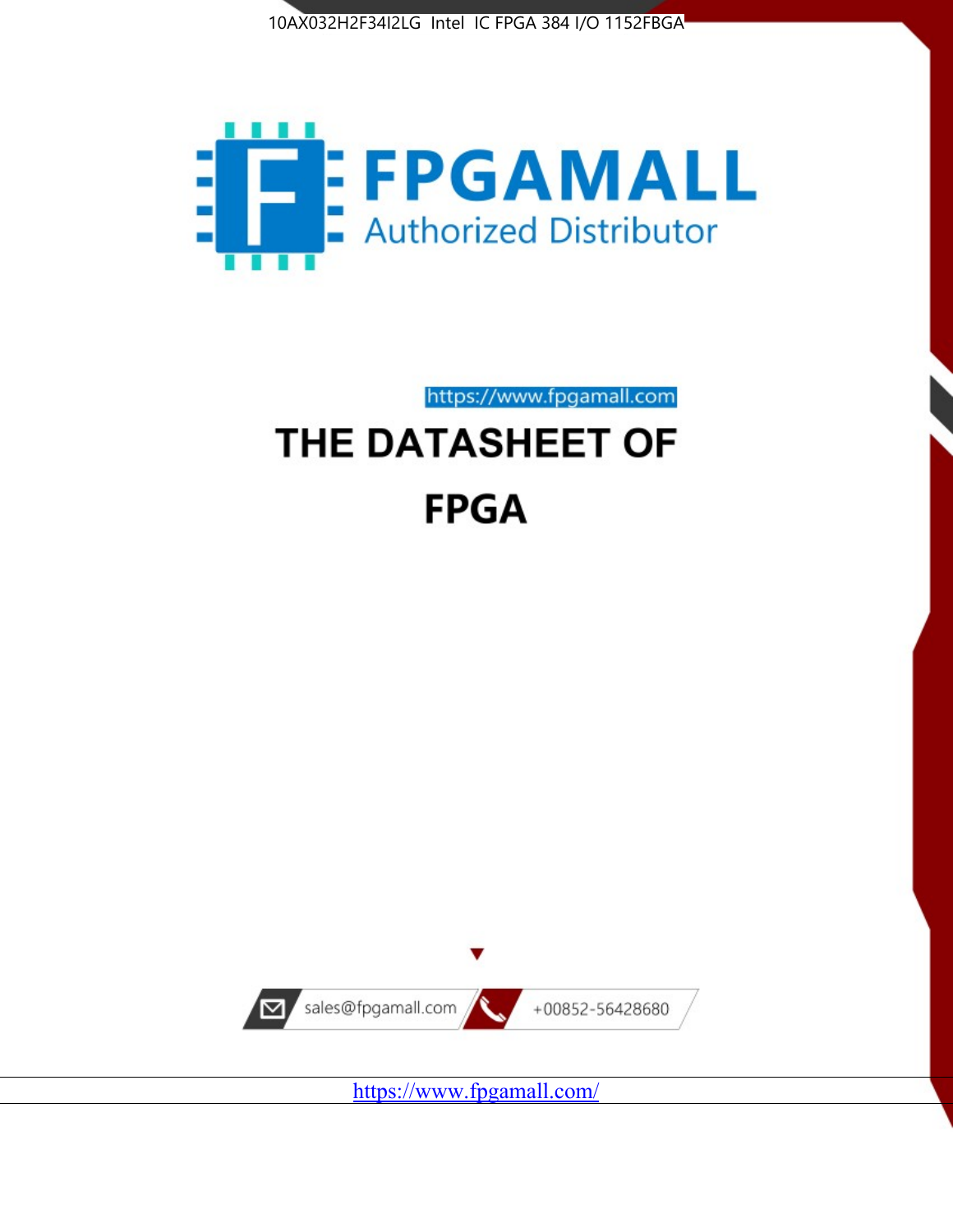

# **Intel® Arria® 10 Device Overview**



**A10-OVERVIEW | 2018.12.06** Latest document on the web: **[PDF](https://www.intel.com/content/dam/www/programmable/us/en/pdfs/literature/hb/arria-10/a10_overview.pdf)** | **[HTML](https://www.intel.com/content/www/us/en/programmable/documentation/sam1403480274650.html)**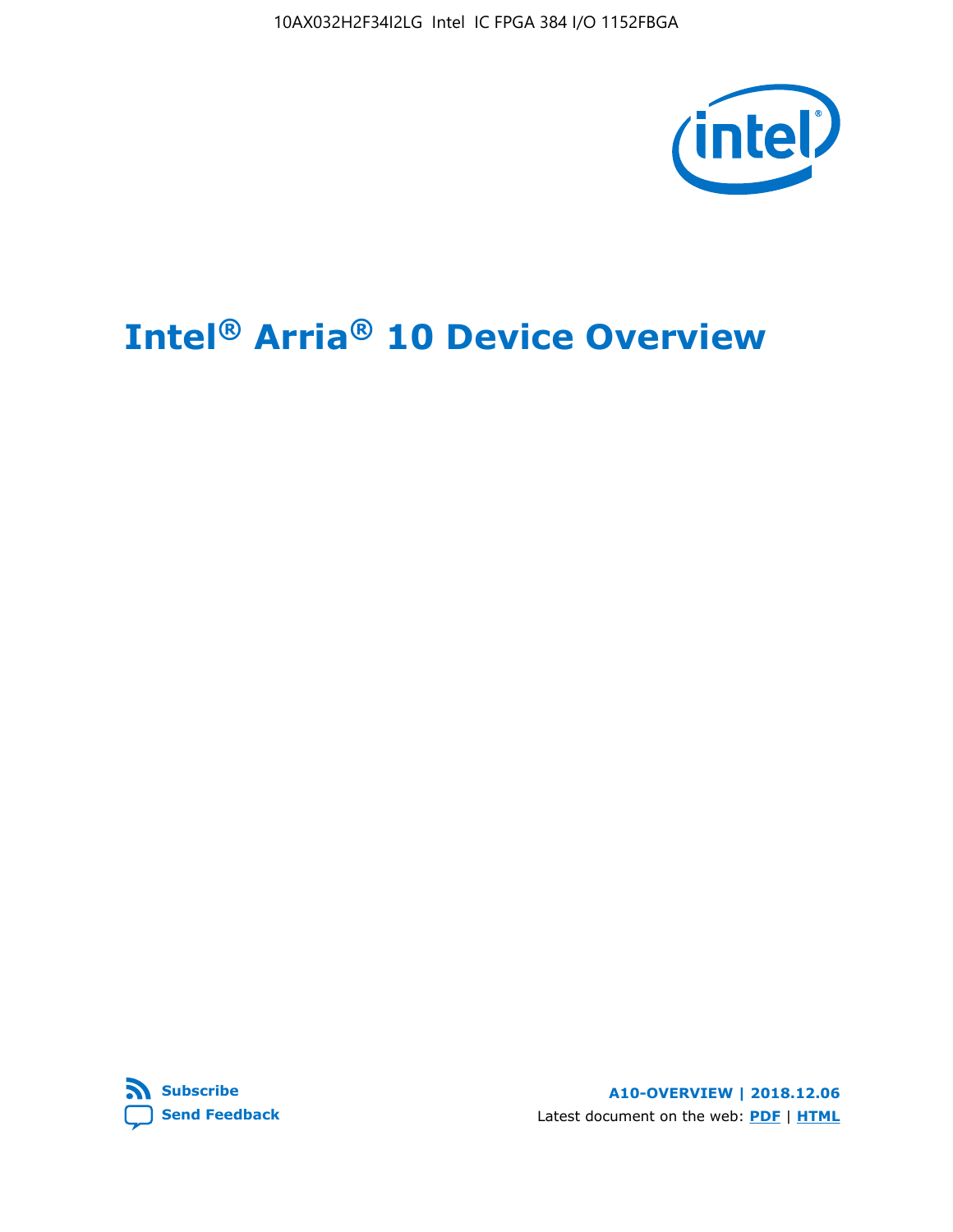

**Contents** 

# **Contents**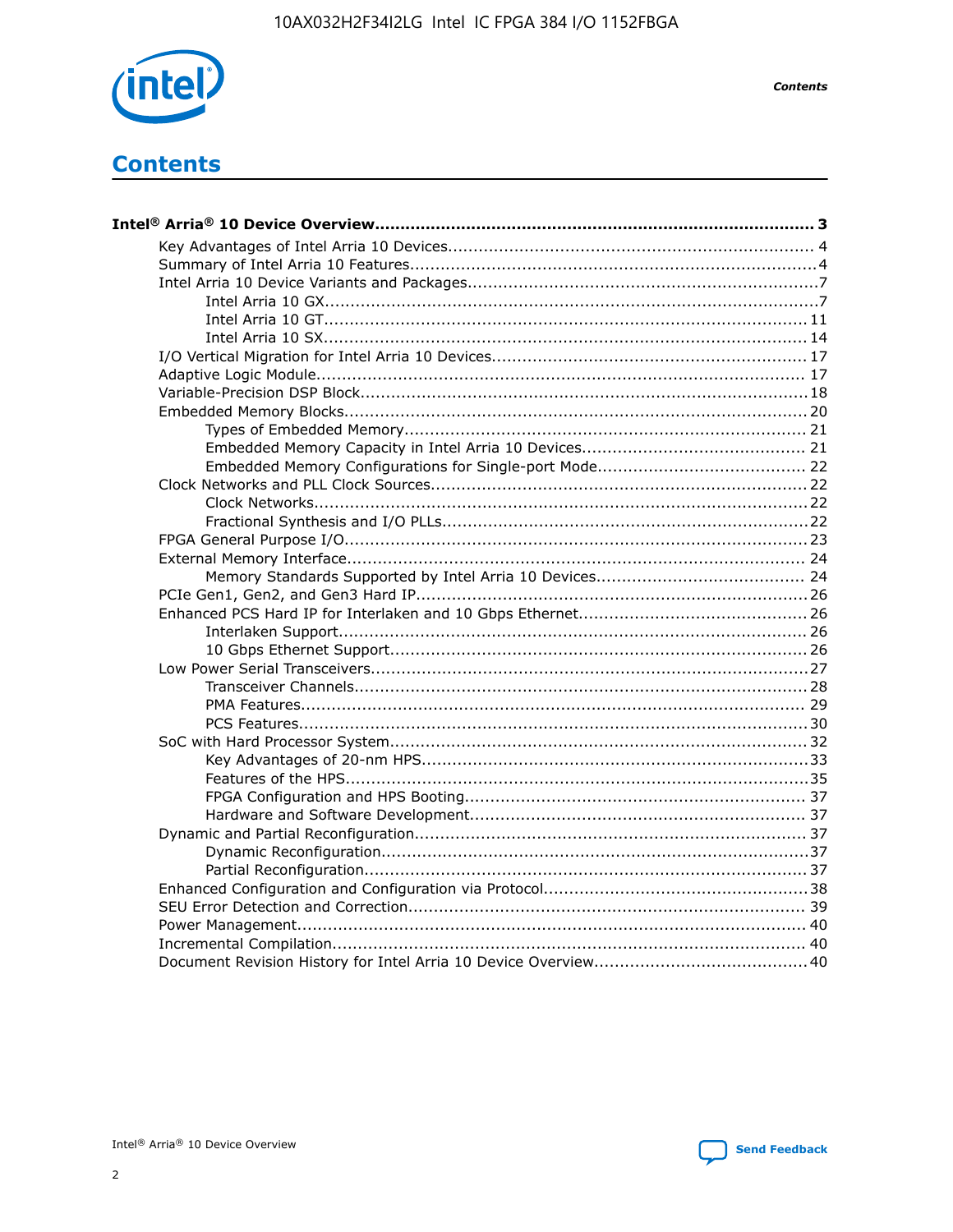**A10-OVERVIEW | 2018.12.06**

**[Send Feedback](mailto:FPGAtechdocfeedback@intel.com?subject=Feedback%20on%20Intel%20Arria%2010%20Device%20Overview%20(A10-OVERVIEW%202018.12.06)&body=We%20appreciate%20your%20feedback.%20In%20your%20comments,%20also%20specify%20the%20page%20number%20or%20paragraph.%20Thank%20you.)**



# **Intel® Arria® 10 Device Overview**

The Intel<sup>®</sup> Arria<sup>®</sup> 10 device family consists of high-performance and power-efficient 20 nm mid-range FPGAs and SoCs.

Intel Arria 10 device family delivers:

- Higher performance than the previous generation of mid-range and high-end FPGAs.
- Power efficiency attained through a comprehensive set of power-saving technologies.

The Intel Arria 10 devices are ideal for high performance, power-sensitive, midrange applications in diverse markets.

| <b>Market</b>         | <b>Applications</b>                                                                                               |
|-----------------------|-------------------------------------------------------------------------------------------------------------------|
| Wireless              | Channel and switch cards in remote radio heads<br>٠<br>Mobile backhaul<br>٠                                       |
| Wireline              | 40G/100G muxponders and transponders<br>٠<br>100G line cards<br>٠<br>Bridging<br>٠<br>Aggregation<br>٠            |
| <b>Broadcast</b>      | Studio switches<br>٠<br>Servers and transport<br>٠<br>Videoconferencing<br>٠<br>Professional audio and video<br>٠ |
| Computing and Storage | Flash cache<br>٠<br>Cloud computing servers<br>٠<br>Server acceleration<br>٠                                      |
| Medical               | Diagnostic scanners<br>٠<br>Diagnostic imaging<br>٠                                                               |
| Military              | Missile guidance and control<br>٠<br>Radar<br>٠<br>Electronic warfare<br>٠<br>Secure communications<br>٠          |

#### **Table 1. Sample Markets and Ideal Applications for Intel Arria 10 Devices**

#### **Related Information**

- [Intel Arria 10 Device Handbook: Known Issues](http://www.altera.com/support/kdb/solutions/rd07302013_646.html) Lists the planned updates to the *Intel Arria 10 Device Handbook* chapters.
- [Intel Arria 10 GX/GT Device Errata and Design Recommendations](https://www.intel.com/content/www/us/en/programmable/documentation/agz1493851706374.html#yqz1494433888646)
- [Intel Arria 10 SX Device Errata and Design Recommendations](https://www.intel.com/content/www/us/en/programmable/documentation/cru1462832385668.html#cru1462832558642)

Intel Corporation. All rights reserved. Intel, the Intel logo, Altera, Arria, Cyclone, Enpirion, MAX, Nios, Quartus and Stratix words and logos are trademarks of Intel Corporation or its subsidiaries in the U.S. and/or other countries. Intel warrants performance of its FPGA and semiconductor products to current specifications in accordance with Intel's standard warranty, but reserves the right to make changes to any products and services at any time without notice. Intel assumes no responsibility or liability arising out of the application or use of any information, product, or service described herein except as expressly agreed to in writing by Intel. Intel customers are advised to obtain the latest version of device specifications before relying on any published information and before placing orders for products or services. \*Other names and brands may be claimed as the property of others.

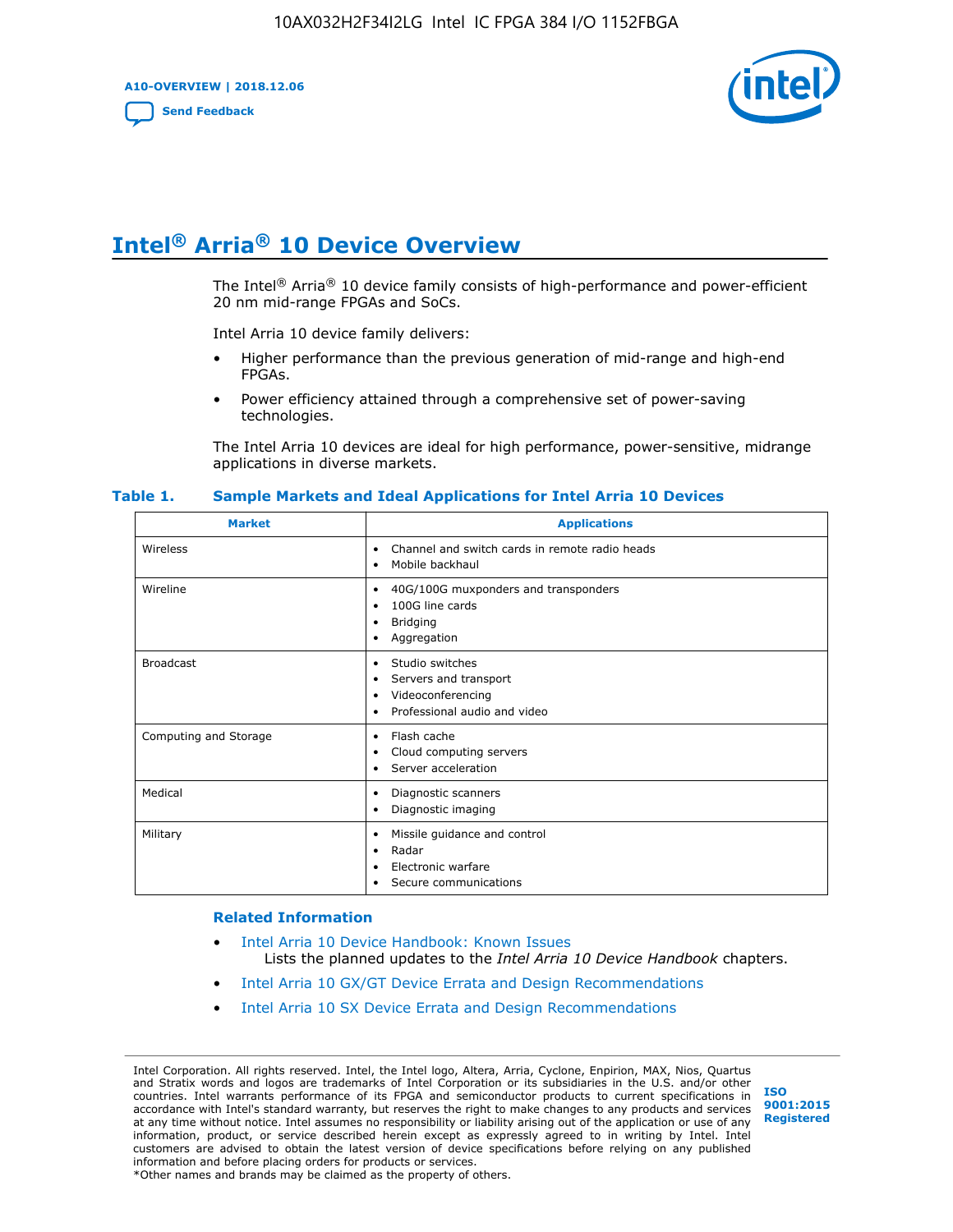

# **Key Advantages of Intel Arria 10 Devices**

# **Table 2. Key Advantages of the Intel Arria 10 Device Family**

| <b>Advantage</b>                                                                                          | <b>Supporting Feature</b>                                                                                                                                                                                                                                                                                                |
|-----------------------------------------------------------------------------------------------------------|--------------------------------------------------------------------------------------------------------------------------------------------------------------------------------------------------------------------------------------------------------------------------------------------------------------------------|
| Enhanced core architecture                                                                                | Built on TSMC's 20 nm process technology<br>٠<br>60% higher performance than the previous generation of mid-range FPGAs<br>٠<br>15% higher performance than the fastest previous-generation FPGA<br>٠                                                                                                                    |
| High-bandwidth integrated<br>transceivers                                                                 | Short-reach rates up to 25.8 Gigabits per second (Gbps)<br>٠<br>Backplane capability up to 12.5 Gbps<br>٠<br>Integrated 10GBASE-KR and 40GBASE-KR4 Forward Error Correction (FEC)<br>٠                                                                                                                                   |
| Improved logic integration and<br>hard IP blocks                                                          | 8-input adaptive logic module (ALM)<br>٠<br>Up to 65.6 megabits (Mb) of embedded memory<br>٠<br>Variable-precision digital signal processing (DSP) blocks<br>Fractional synthesis phase-locked loops (PLLs)<br>Hard PCI Express Gen3 IP blocks<br>Hard memory controllers and PHY up to 2,400 Megabits per second (Mbps) |
| Second generation hard<br>processor system (HPS) with<br>integrated ARM* Cortex*-A9*<br>MPCore* processor | Tight integration of a dual-core ARM Cortex-A9 MPCore processor, hard IP, and an<br>٠<br>FPGA in a single Intel Arria 10 system-on-a-chip (SoC)<br>Supports over 128 Gbps peak bandwidth with integrated data coherency between<br>$\bullet$<br>the processor and the FPGA fabric                                        |
| Advanced power savings                                                                                    | Comprehensive set of advanced power saving features<br>٠<br>Power-optimized MultiTrack routing and core architecture<br>٠<br>Up to 40% lower power compared to previous generation of mid-range FPGAs<br>Up to 60% lower power compared to previous generation of high-end FPGAs                                         |

# **Summary of Intel Arria 10 Features**

## **Table 3. Summary of Features for Intel Arria 10 Devices**

| <b>Feature</b>                  | <b>Description</b>                                                                                                                                                                                                                                                                                                                                                                                 |
|---------------------------------|----------------------------------------------------------------------------------------------------------------------------------------------------------------------------------------------------------------------------------------------------------------------------------------------------------------------------------------------------------------------------------------------------|
| Technology                      | TSMC's 20-nm SoC process technology<br>Allows operation at a lower $V_{\text{CC}}$ level of 0.82 V instead of the 0.9 V standard $V_{\text{CC}}$ core voltage                                                                                                                                                                                                                                      |
| Packaging                       | 1.0 mm ball-pitch Fineline BGA packaging<br>٠<br>0.8 mm ball-pitch Ultra Fineline BGA packaging<br>Multiple devices with identical package footprints for seamless migration between different<br><b>FPGA</b> densities<br>Devices with compatible package footprints allow migration to next generation high-end<br>Stratix $@10$ devices<br>RoHS, leaded $(1)$ , and lead-free (Pb-free) options |
| High-performance<br>FPGA fabric | Enhanced 8-input ALM with four registers<br>Improved multi-track routing architecture to reduce congestion and improve compilation time<br>Hierarchical core clocking architecture<br>Fine-grained partial reconfiguration                                                                                                                                                                         |
| Internal memory<br>blocks       | M20K-20-Kb memory blocks with hard error correction code (ECC)<br>Memory logic array block (MLAB)-640-bit memory                                                                                                                                                                                                                                                                                   |
|                                 | continued                                                                                                                                                                                                                                                                                                                                                                                          |



<sup>(1)</sup> Contact Intel for availability.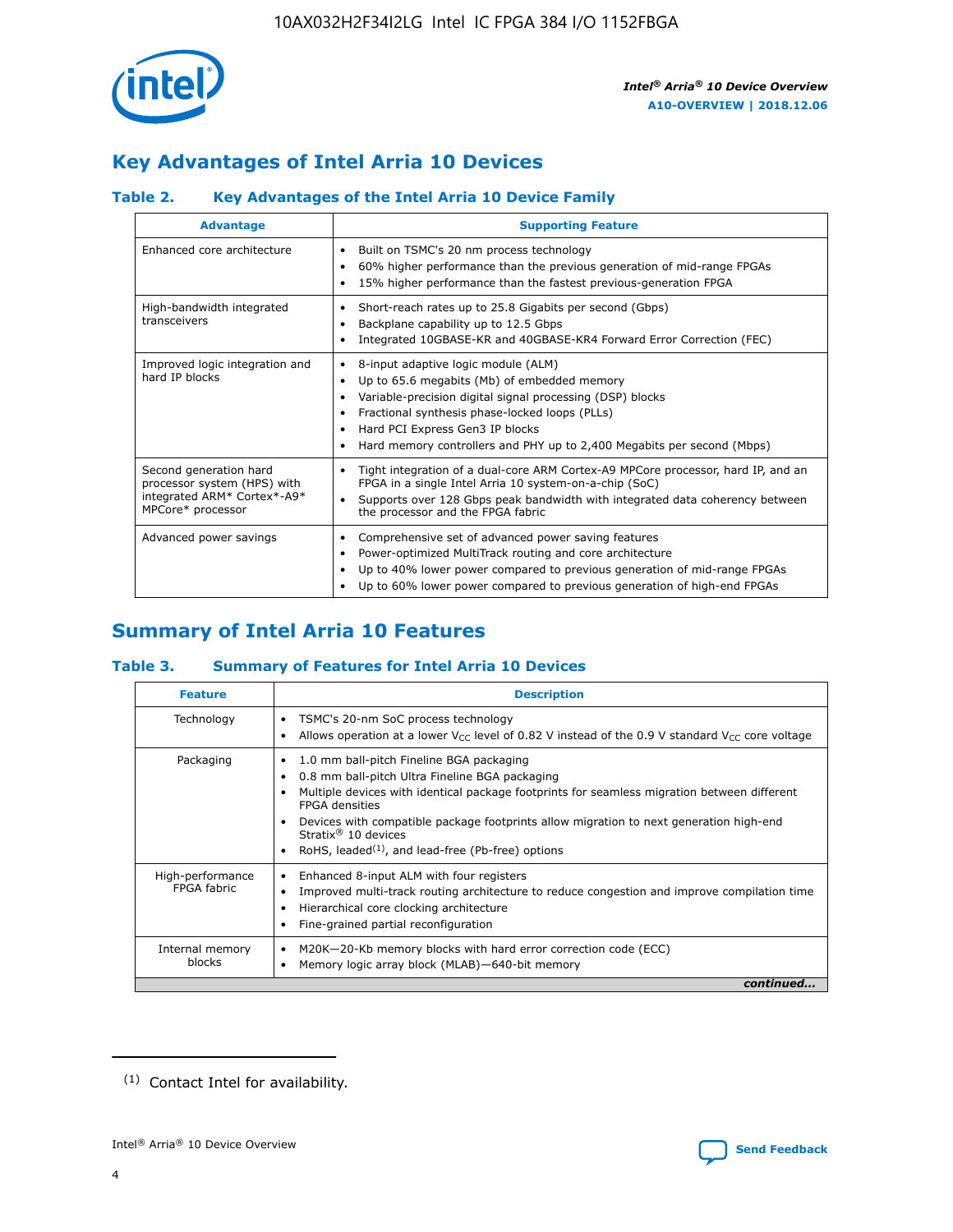r



| <b>Feature</b>                         | <b>Description</b>                                                                                             |                                                                                                                                                                                                                                                                                                                                                                                                                                                                                                                                                                                                                                                                                                                                                                                                                                        |  |  |  |  |  |
|----------------------------------------|----------------------------------------------------------------------------------------------------------------|----------------------------------------------------------------------------------------------------------------------------------------------------------------------------------------------------------------------------------------------------------------------------------------------------------------------------------------------------------------------------------------------------------------------------------------------------------------------------------------------------------------------------------------------------------------------------------------------------------------------------------------------------------------------------------------------------------------------------------------------------------------------------------------------------------------------------------------|--|--|--|--|--|
| Embedded Hard IP<br>blocks             | Variable-precision DSP                                                                                         | Native support for signal processing precision levels from $18 \times 19$ to<br>54 x 54<br>Native support for 27 x 27 multiplier mode<br>64-bit accumulator and cascade for systolic finite impulse responses<br>(FIRs)<br>Internal coefficient memory banks<br>$\bullet$<br>Preadder/subtractor for improved efficiency<br>Additional pipeline register to increase performance and reduce<br>power<br>Supports floating point arithmetic:<br>- Perform multiplication, addition, subtraction, multiply-add,<br>multiply-subtract, and complex multiplication.<br>- Supports multiplication with accumulation capability, cascade<br>summation, and cascade subtraction capability.<br>- Dynamic accumulator reset control.<br>- Support direct vector dot and complex multiplication chaining<br>multiply floating point DSP blocks. |  |  |  |  |  |
|                                        | Memory controller                                                                                              | DDR4, DDR3, and DDR3L                                                                                                                                                                                                                                                                                                                                                                                                                                                                                                                                                                                                                                                                                                                                                                                                                  |  |  |  |  |  |
|                                        | PCI Express*                                                                                                   | PCI Express (PCIe*) Gen3 (x1, x2, x4, or x8), Gen2 (x1, x2, x4, or x8)<br>and Gen1 (x1, x2, x4, or x8) hard IP with complete protocol stack,<br>endpoint, and root port                                                                                                                                                                                                                                                                                                                                                                                                                                                                                                                                                                                                                                                                |  |  |  |  |  |
|                                        | Transceiver I/O                                                                                                | 10GBASE-KR/40GBASE-KR4 Forward Error Correction (FEC)<br>PCS hard IPs that support:<br>$\bullet$<br>- 10-Gbps Ethernet (10GbE)<br>- PCIe PIPE interface<br>$-$ Interlaken<br>- Gbps Ethernet (GbE)<br>- Common Public Radio Interface (CPRI) with deterministic latency<br>support<br>- Gigabit-capable passive optical network (GPON) with fast lock-<br>time support<br>13.5G JESD204b<br>$\bullet$<br>8B/10B, 64B/66B, 64B/67B encoders and decoders<br>Custom mode support for proprietary protocols                                                                                                                                                                                                                                                                                                                               |  |  |  |  |  |
| Core clock networks                    | $\bullet$<br>$\bullet$                                                                                         | Up to 800 MHz fabric clocking, depending on the application:<br>- 667 MHz external memory interface clocking with 2,400 Mbps DDR4 interface<br>- 800 MHz LVDS interface clocking with 1,600 Mbps LVDS interface<br>Global, regional, and peripheral clock networks<br>Clock networks that are not used can be gated to reduce dynamic power                                                                                                                                                                                                                                                                                                                                                                                                                                                                                            |  |  |  |  |  |
| Phase-locked loops<br>(PLLs)           | High-resolution fractional synthesis PLLs:<br>$\bullet$<br>Integer PLLs:<br>- Adjacent to general purpose I/Os | - Precision clock synthesis, clock delay compensation, and zero delay buffering (ZDB)<br>- Support integer mode and fractional mode<br>- Fractional mode support with third-order delta-sigma modulation<br>- Support external memory and LVDS interfaces                                                                                                                                                                                                                                                                                                                                                                                                                                                                                                                                                                              |  |  |  |  |  |
| FPGA General-purpose<br>$I/Os$ (GPIOs) | On-chip termination (OCT)                                                                                      | 1.6 Gbps LVDS-every pair can be configured as receiver or transmitter<br>1.2 V to 3.0 V single-ended LVTTL/LVCMOS interfacing                                                                                                                                                                                                                                                                                                                                                                                                                                                                                                                                                                                                                                                                                                          |  |  |  |  |  |
| <b>External Memory</b><br>Interface    |                                                                                                                | Hard memory controller- DDR4, DDR3, and DDR3L support<br>$-$ DDR4-speeds up to 1,200 MHz/2,400 Mbps<br>- DDR3-speeds up to 1,067 MHz/2,133 Mbps<br>Soft memory controller—provides support for RLDRAM $3^{(2)}$ , QDR IV $^{(2)}$ , and QDR II+<br>continued                                                                                                                                                                                                                                                                                                                                                                                                                                                                                                                                                                           |  |  |  |  |  |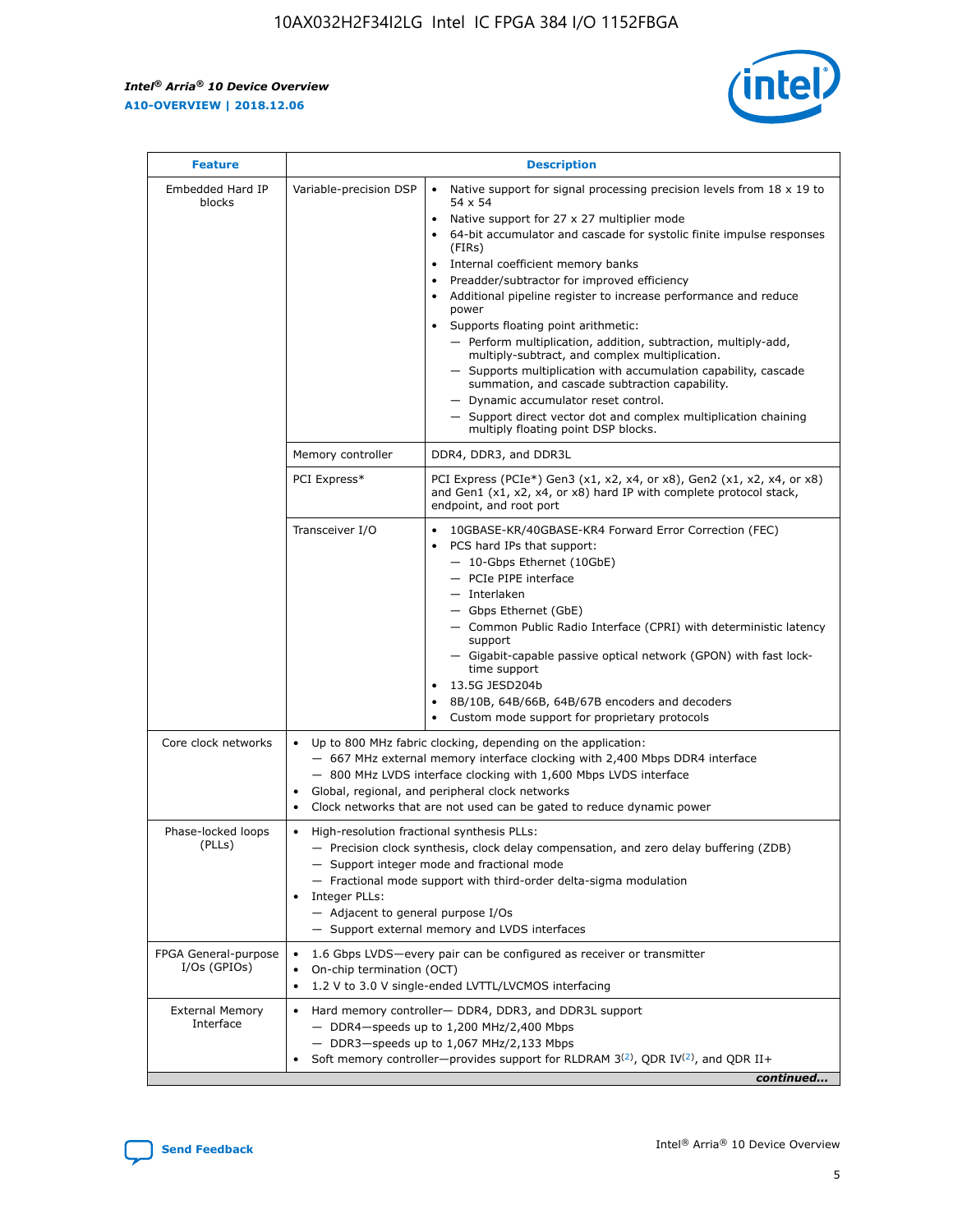

| <b>Feature</b>                                    | <b>Description</b>                                                                                                                                                                                                                                                                                                                                                                                                                                                                                                                                                                                                                                                        |
|---------------------------------------------------|---------------------------------------------------------------------------------------------------------------------------------------------------------------------------------------------------------------------------------------------------------------------------------------------------------------------------------------------------------------------------------------------------------------------------------------------------------------------------------------------------------------------------------------------------------------------------------------------------------------------------------------------------------------------------|
| Low-power serial<br>transceivers                  | • Continuous operating range:<br>- Intel Arria 10 GX-1 Gbps to 17.4 Gbps<br>$-$ Intel Arria 10 GT $-1$ Gbps to 25.8 Gbps<br>Backplane support:<br>$\bullet$<br>$-$ Intel Arria 10 GX-up to 12.5<br>$-$ Intel Arria 10 GT-up to 12.5<br>Extended range down to 125 Mbps with oversampling<br>ATX transmit PLLs with user-configurable fractional synthesis capability<br>Electronic Dispersion Compensation (EDC) support for XFP, SFP+, OSFP, and CFP optical<br>module<br>Adaptive linear and decision feedback equalization<br>$\bullet$<br>Transmitter pre-emphasis and de-emphasis<br>$\bullet$<br>Dynamic partial reconfiguration of individual transceiver channels |
| <b>HPS</b><br>(Intel Arria 10 SX<br>devices only) | Dual-core ARM Cortex-A9 MPCore processor-1.2 GHz CPU with<br>Processor and system<br>$\bullet$<br>1.5 GHz overdrive capability<br>256 KB on-chip RAM and 64 KB on-chip ROM<br>System peripherals-general-purpose timers, watchdog timers, direct<br>memory access (DMA) controller, FPGA configuration manager, and<br>clock and reset managers<br>• Security features—anti-tamper, secure boot, Advanced Encryption<br>Standard (AES) and authentication (SHA)<br>ARM CoreSight* JTAG debug access port, trace port, and on-chip<br>$\bullet$<br>trace storage                                                                                                           |
|                                                   | <b>External interfaces</b><br>Hard memory interface—Hard memory controller (2,400 Mbps DDR4,<br>and 2,133 Mbps DDR3), Quad serial peripheral interface (QSPI) flash<br>controller, NAND flash controller, direct memory access (DMA)<br>controller, Secure Digital/MultiMediaCard (SD/MMC) controller<br>Communication interface-10/100/1000 Ethernet media access<br>$\bullet$<br>control (MAC), USB On-The-GO (OTG) controllers, I <sup>2</sup> C controllers,<br>UART 16550, serial peripheral interface (SPI), and up to 62<br>HPS GPIO interfaces (48 direct-share I/Os)                                                                                             |
|                                                   | Interconnects to core<br>• High-performance ARM AMBA* AXI bus bridges that support<br>simultaneous read and write<br>HPS-FPGA bridges-include the FPGA-to-HPS, HPS-to-FPGA, and<br>$\bullet$<br>lightweight HPS-to-FPGA bridges that allow the FPGA fabric to issue<br>transactions to slaves in the HPS, and vice versa<br>Configuration bridge that allows HPS configuration manager to<br>configure the core logic via dedicated 32-bit configuration port<br>FPGA-to-HPS SDRAM controller bridge-provides configuration<br>interfaces for the multiport front end (MPFE) of the HPS SDRAM<br>controller                                                               |
| Configuration                                     | Tamper protection—comprehensive design protection to protect your valuable IP investments<br>Enhanced 256-bit advanced encryption standard (AES) design security with authentication<br>$\bullet$<br>Configuration via protocol (CvP) using PCIe Gen1, Gen2, or Gen3<br>continued                                                                                                                                                                                                                                                                                                                                                                                         |

<sup>(2)</sup> Intel Arria 10 devices support this external memory interface using hard PHY with soft memory controller.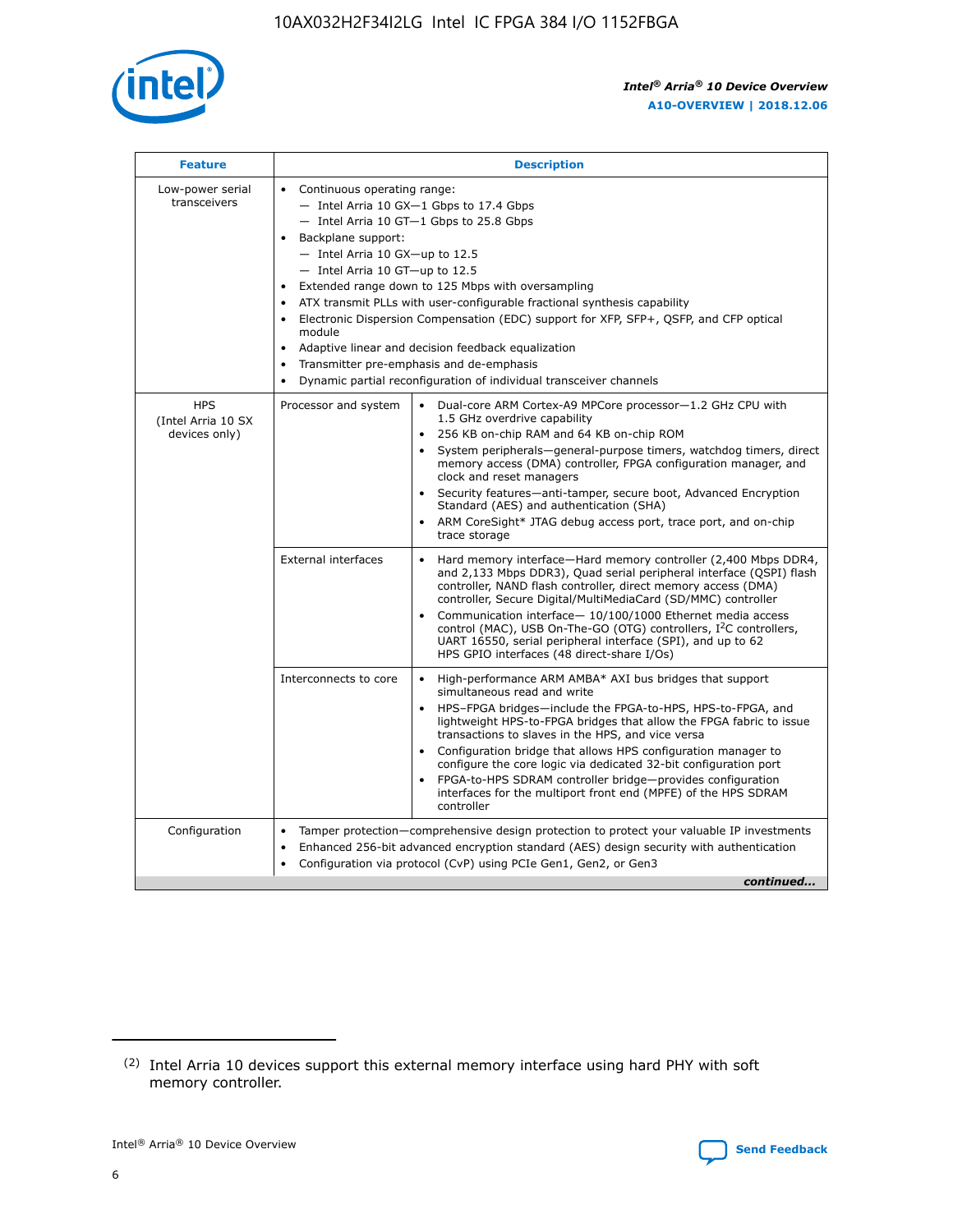

| <b>Feature</b>     | <b>Description</b>                                                                                                                                                                                               |
|--------------------|------------------------------------------------------------------------------------------------------------------------------------------------------------------------------------------------------------------|
|                    | Dynamic reconfiguration of the transceivers and PLLs<br>Fine-grained partial reconfiguration of the core fabric<br>Active Serial x4 Interface<br>$\bullet$                                                       |
| Power management   | SmartVID<br>Low static power device options<br>Programmable Power Technology<br>Intel Quartus <sup>®</sup> Prime integrated power analysis                                                                       |
| Software and tools | Intel Quartus Prime design suite<br>Transceiver toolkit<br>Platform Designer system integration tool<br>DSP Builder for Intel FPGAs<br>OpenCL <sup>™</sup> support<br>Intel SoC FPGA Embedded Design Suite (EDS) |

## **Related Information**

[Intel Arria 10 Transceiver PHY Overview](https://www.intel.com/content/www/us/en/programmable/documentation/nik1398707230472.html#nik1398706768037) Provides details on Intel Arria 10 transceivers.

# **Intel Arria 10 Device Variants and Packages**

#### **Table 4. Device Variants for the Intel Arria 10 Device Family**

| <b>Variant</b>    | <b>Description</b>                                                                                                                                                                                                     |
|-------------------|------------------------------------------------------------------------------------------------------------------------------------------------------------------------------------------------------------------------|
| Intel Arria 10 GX | FPGA featuring 17.4 Gbps transceivers for short reach applications with 12.5 backplane driving<br>capability.                                                                                                          |
| Intel Arria 10 GT | FPGA featuring:<br>17.4 Gbps transceivers for short reach applications with 12.5 backplane driving capability.<br>25.8 Gbps transceivers for supporting CAUI-4 and CEI-25G applications with CFP2 and CFP4<br>modules. |
| Intel Arria 10 SX | SoC integrating ARM-based HPS and FPGA featuring 17.4 Gbps transceivers for short reach<br>applications with 12.5 backplane driving capability.                                                                        |

# **Intel Arria 10 GX**

This section provides the available options, maximum resource counts, and package plan for the Intel Arria 10 GX devices.

The information in this section is correct at the time of publication. For the latest information and to get more details, refer to the Intel FPGA Product Selector.

#### **Related Information**

#### [Intel FPGA Product Selector](http://www.altera.com/products/selector/psg-selector.html) Provides the latest information on Intel products.

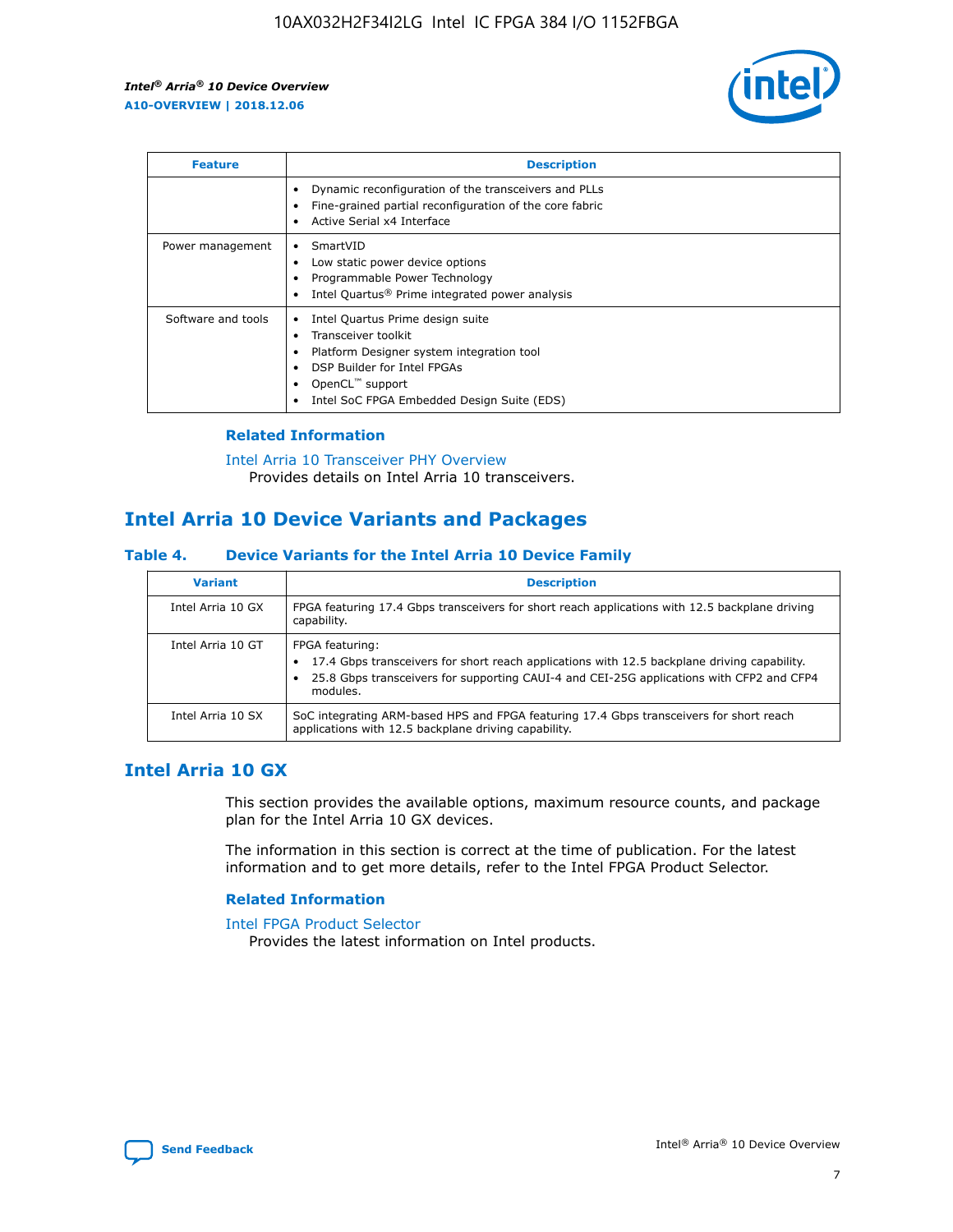

# **Available Options**





#### **Related Information**

[Transceiver Performance for Intel Arria 10 GX/SX Devices](https://www.intel.com/content/www/us/en/programmable/documentation/mcn1413182292568.html#mcn1413213965502) Provides more information about the transceiver speed grade.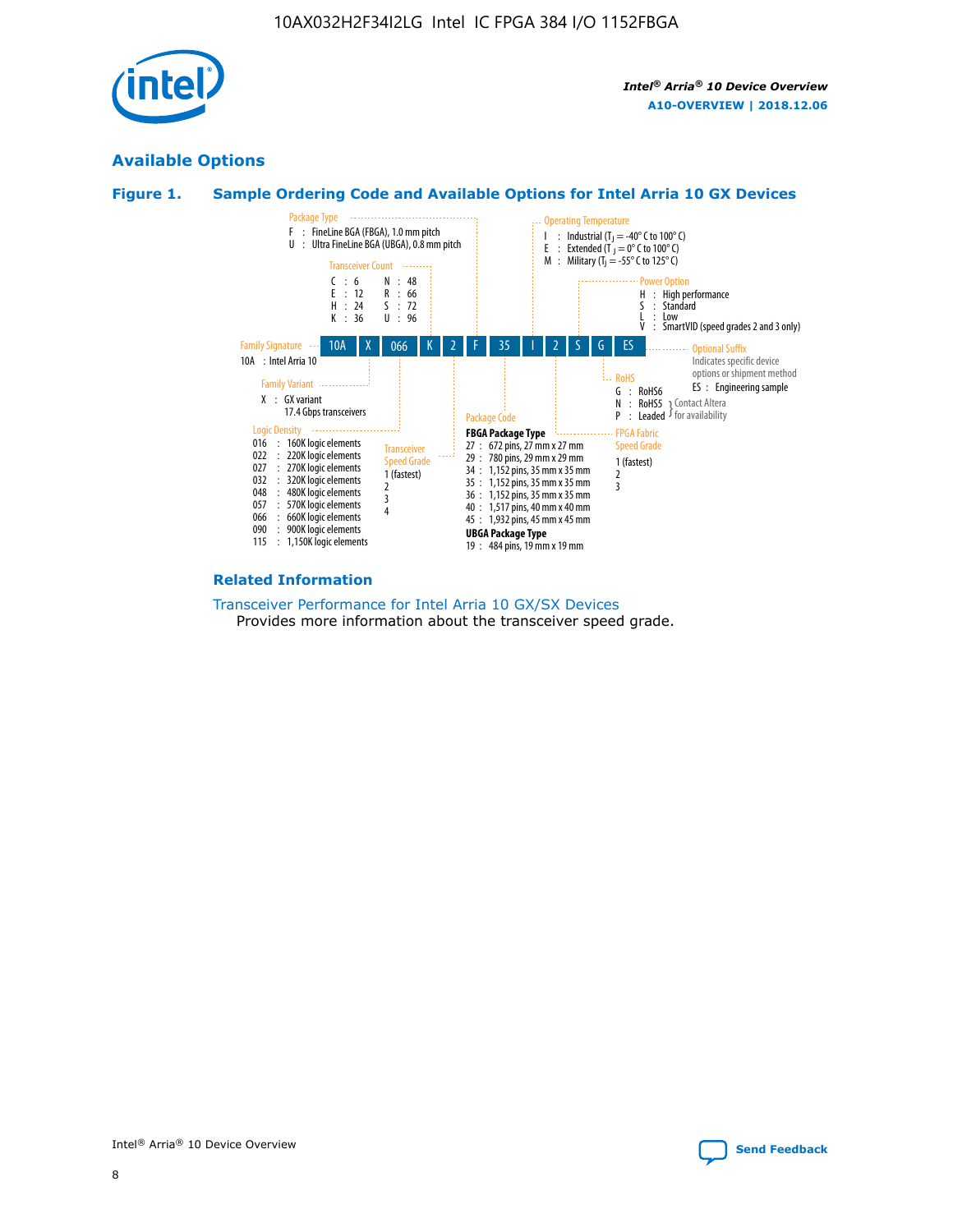

## **Maximum Resources**

#### **Table 5. Maximum Resource Counts for Intel Arria 10 GX Devices (GX 160, GX 220, GX 270, GX 320, and GX 480)**

| <b>Resource</b>              |                         | <b>Product Line</b> |                                                 |            |                |                |  |  |  |
|------------------------------|-------------------------|---------------------|-------------------------------------------------|------------|----------------|----------------|--|--|--|
|                              |                         | <b>GX 160</b>       | <b>GX 220</b><br><b>GX 270</b><br><b>GX 320</b> |            |                | <b>GX 480</b>  |  |  |  |
| Logic Elements (LE) (K)      |                         | 160                 | 220                                             | 270        | 320            | 480            |  |  |  |
| <b>ALM</b>                   |                         | 61,510              | 80,330                                          | 101,620    | 119,900        | 183,590        |  |  |  |
| Register                     |                         | 246,040             | 321,320                                         | 406,480    | 479,600        | 734,360        |  |  |  |
| Memory (Kb)                  | M <sub>20</sub> K       | 8,800               | 11,740                                          | 15,000     | 17,820         | 28,620         |  |  |  |
| <b>MLAB</b>                  |                         | 1,050               | 1,690                                           | 2,452      | 2,727          | 4,164          |  |  |  |
| Variable-precision DSP Block |                         | 156                 | 192<br>830<br>985<br>1,368                      |            |                |                |  |  |  |
| 18 x 19 Multiplier           |                         | 312                 | 384                                             | 1,660      | 1,970          | 2,736          |  |  |  |
| PLL                          | Fractional<br>Synthesis | 6                   | 6                                               | 8          | 8              | 12             |  |  |  |
|                              | I/O                     | 6                   | 6                                               | 8          | 8              | 12             |  |  |  |
| 17.4 Gbps Transceiver        |                         | 12                  | 12                                              | 24         | 24             | 36             |  |  |  |
| GPIO <sup>(3)</sup>          |                         | 288                 | 288                                             | 384<br>384 |                | 492            |  |  |  |
| LVDS Pair $(4)$              |                         | 120                 | 120                                             | 168        | 168            | 222            |  |  |  |
| PCIe Hard IP Block           |                         | 1                   | 1                                               | 2          | $\overline{2}$ | $\overline{2}$ |  |  |  |
| Hard Memory Controller       |                         | 6                   | 6                                               | 8          | 8              | 12             |  |  |  |

<sup>(4)</sup> Each LVDS I/O pair can be used as differential input or output.



<sup>(3)</sup> The number of GPIOs does not include transceiver I/Os. In the Intel Quartus Prime software, the number of user I/Os includes transceiver I/Os.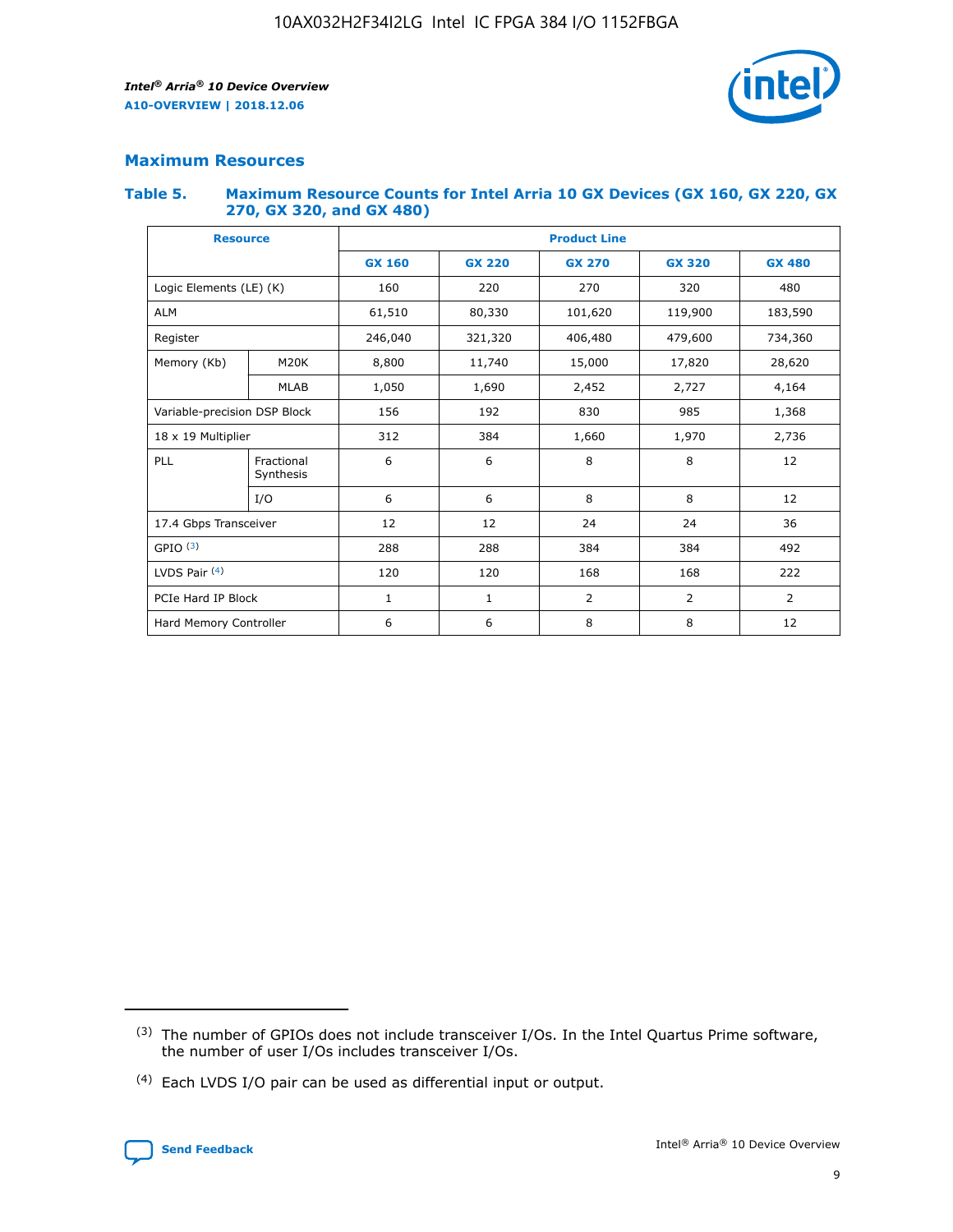

## **Table 6. Maximum Resource Counts for Intel Arria 10 GX Devices (GX 570, GX 660, GX 900, and GX 1150)**

|                              | <b>Resource</b>         | <b>Product Line</b> |                |                |                |  |  |  |
|------------------------------|-------------------------|---------------------|----------------|----------------|----------------|--|--|--|
|                              |                         | <b>GX 570</b>       | <b>GX 660</b>  | <b>GX 900</b>  | <b>GX 1150</b> |  |  |  |
| Logic Elements (LE) (K)      |                         | 570                 | 660            | 900            | 1,150          |  |  |  |
| <b>ALM</b>                   |                         | 217,080             | 251,680        | 339,620        | 427,200        |  |  |  |
| Register                     |                         | 868,320             | 1,006,720      | 1,358,480      | 1,708,800      |  |  |  |
| Memory (Kb)                  | <b>M20K</b>             | 36,000              | 42,620         | 48,460         | 54,260         |  |  |  |
|                              | <b>MLAB</b>             | 5,096               | 5,788          |                | 12,984         |  |  |  |
| Variable-precision DSP Block |                         | 1,523               | 1,687          | 1,518          | 1,518          |  |  |  |
| 18 x 19 Multiplier           |                         | 3,046               | 3,374          | 3,036          | 3,036          |  |  |  |
| PLL                          | Fractional<br>Synthesis | 16                  | 16             | 32             | 32             |  |  |  |
|                              | I/O                     | 16                  | 16             | 16             | 16             |  |  |  |
| 17.4 Gbps Transceiver        |                         | 48                  | 48             | 96             | 96             |  |  |  |
| GPIO <sup>(3)</sup>          |                         | 696                 | 696            | 768            | 768            |  |  |  |
| LVDS Pair $(4)$              |                         | 324                 | 324            | 384            | 384            |  |  |  |
| PCIe Hard IP Block           |                         | 2                   | $\overline{2}$ | $\overline{4}$ | $\overline{4}$ |  |  |  |
| Hard Memory Controller       |                         | 16                  | 16             | 16             | 16             |  |  |  |

# **Package Plan**

# **Table 7. Package Plan for Intel Arria 10 GX Devices (U19, F27, and F29)**

Refer to I/O and High Speed I/O in Intel Arria 10 Devices chapter for the number of 3 V I/O, LVDS I/O, and LVDS channels in each device package.

| <b>Product Line</b> | <b>U19</b><br>$(19 \text{ mm} \times 19 \text{ mm})$<br>484-pin UBGA) |          |             |         | <b>F27</b><br>(27 mm × 27 mm,<br>672-pin FBGA) |             | <b>F29</b><br>(29 mm × 29 mm,<br>780-pin FBGA) |          |             |  |
|---------------------|-----------------------------------------------------------------------|----------|-------------|---------|------------------------------------------------|-------------|------------------------------------------------|----------|-------------|--|
|                     | 3 V I/O                                                               | LVDS I/O | <b>XCVR</b> | 3 V I/O | <b>LVDS I/O</b>                                | <b>XCVR</b> | 3 V I/O                                        | LVDS I/O | <b>XCVR</b> |  |
| GX 160              | 48                                                                    | 192      | 6           | 48      | 192                                            | 12          | 48                                             | 240      | 12          |  |
| GX 220              | 48                                                                    | 192      | 6           | 48      | 192                                            | 12          | 48                                             | 240      | 12          |  |
| GX 270              |                                                                       |          |             | 48      | 192                                            | 12          | 48                                             | 312      | 12          |  |
| GX 320              |                                                                       |          |             | 48      | 192                                            | 12          | 48                                             | 312      | 12          |  |
| GX 480              |                                                                       |          |             |         |                                                |             | 48                                             | 312      | 12          |  |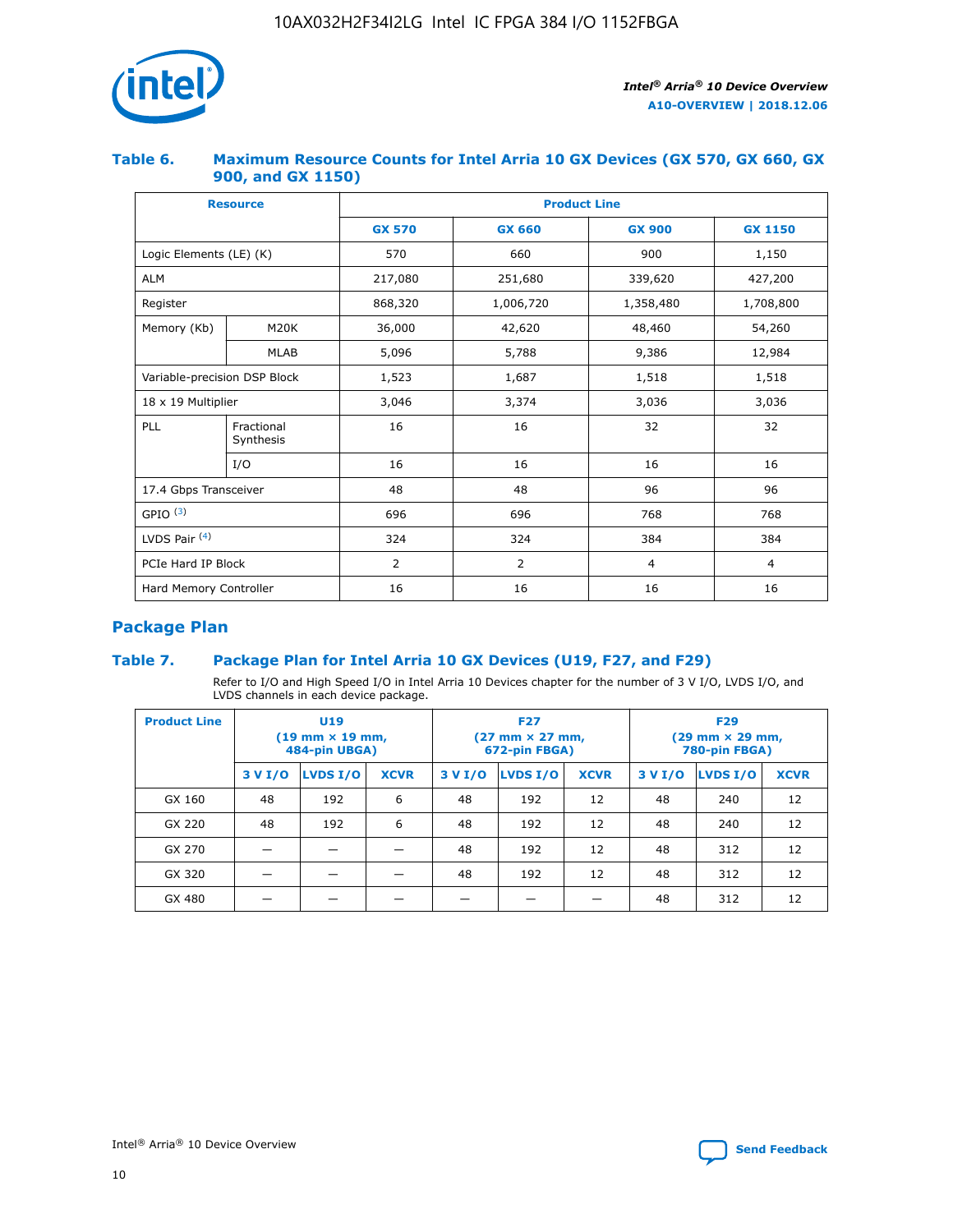

#### **Table 8. Package Plan for Intel Arria 10 GX Devices (F34, F35, NF40, and KF40)**

Refer to I/O and High Speed I/O in Intel Arria 10 Devices chapter for the number of 3 V I/O, LVDS I/O, and LVDS channels in each device package.

| <b>Product Line</b> | <b>F34</b><br>$(35 \text{ mm} \times 35 \text{ mm})$<br>1152-pin FBGA) |                    | <b>F35</b><br>$(35 \text{ mm} \times 35 \text{ mm})$<br><b>1152-pin FBGA)</b> |           | <b>KF40</b><br>$(40 \text{ mm} \times 40 \text{ mm})$<br>1517-pin FBGA) |             |            | <b>NF40</b><br>$(40 \text{ mm} \times 40 \text{ mm})$<br><b>1517-pin FBGA)</b> |             |            |                    |             |
|---------------------|------------------------------------------------------------------------|--------------------|-------------------------------------------------------------------------------|-----------|-------------------------------------------------------------------------|-------------|------------|--------------------------------------------------------------------------------|-------------|------------|--------------------|-------------|
|                     | 3V<br>I/O                                                              | <b>LVDS</b><br>I/O | <b>XCVR</b>                                                                   | 3V<br>I/O | <b>LVDS</b><br>I/O                                                      | <b>XCVR</b> | 3 V<br>I/O | <b>LVDS</b><br>I/O                                                             | <b>XCVR</b> | 3 V<br>I/O | <b>LVDS</b><br>I/O | <b>XCVR</b> |
| GX 270              | 48                                                                     | 336                | 24                                                                            | 48        | 336                                                                     | 24          |            |                                                                                |             |            |                    |             |
| GX 320              | 48                                                                     | 336                | 24                                                                            | 48        | 336                                                                     | 24          |            |                                                                                |             |            |                    |             |
| GX 480              | 48                                                                     | 444                | 24                                                                            | 48        | 348                                                                     | 36          |            |                                                                                |             |            |                    |             |
| GX 570              | 48                                                                     | 444                | 24                                                                            | 48        | 348                                                                     | 36          | 96         | 600                                                                            | 36          | 48         | 540                | 48          |
| GX 660              | 48                                                                     | 444                | 24                                                                            | 48        | 348                                                                     | 36          | 96         | 600                                                                            | 36          | 48         | 540                | 48          |
| GX 900              |                                                                        | 504                | 24                                                                            | -         |                                                                         |             |            |                                                                                |             |            | 600                | 48          |
| GX 1150             |                                                                        | 504                | 24                                                                            |           |                                                                         |             |            |                                                                                |             |            | 600                | 48          |

#### **Table 9. Package Plan for Intel Arria 10 GX Devices (RF40, NF45, SF45, and UF45)**

Refer to I/O and High Speed I/O in Intel Arria 10 Devices chapter for the number of 3 V I/O, LVDS I/O, and LVDS channels in each device package.

| <b>Product Line</b> | <b>RF40</b><br>$(40$ mm $\times$ 40 mm,<br>1517-pin FBGA) |                    |             | <b>NF45</b><br>$(45 \text{ mm} \times 45 \text{ mm})$<br><b>1932-pin FBGA)</b> |                    |             | <b>SF45</b><br>$(45 \text{ mm} \times 45 \text{ mm})$<br><b>1932-pin FBGA)</b> |                    |             | <b>UF45</b><br>$(45 \text{ mm} \times 45 \text{ mm})$<br><b>1932-pin FBGA)</b> |                    |             |
|---------------------|-----------------------------------------------------------|--------------------|-------------|--------------------------------------------------------------------------------|--------------------|-------------|--------------------------------------------------------------------------------|--------------------|-------------|--------------------------------------------------------------------------------|--------------------|-------------|
|                     | 3V<br>I/O                                                 | <b>LVDS</b><br>I/O | <b>XCVR</b> | 3 V<br>I/O                                                                     | <b>LVDS</b><br>I/O | <b>XCVR</b> | 3 V<br>I/O                                                                     | <b>LVDS</b><br>I/O | <b>XCVR</b> | 3V<br>I/O                                                                      | <b>LVDS</b><br>I/O | <b>XCVR</b> |
| GX 900              |                                                           | 342                | 66          | _                                                                              | 768                | 48          |                                                                                | 624                | 72          |                                                                                | 480                | 96          |
| GX 1150             |                                                           | 342                | 66          | _                                                                              | 768                | 48          |                                                                                | 624                | 72          |                                                                                | 480                | 96          |

## **Related Information**

[I/O and High-Speed Differential I/O Interfaces in Intel Arria 10 Devices chapter, Intel](https://www.intel.com/content/www/us/en/programmable/documentation/sam1403482614086.html#sam1403482030321) [Arria 10 Device Handbook](https://www.intel.com/content/www/us/en/programmable/documentation/sam1403482614086.html#sam1403482030321)

Provides the number of 3 V and LVDS I/Os, and LVDS channels for each Intel Arria 10 device package.

# **Intel Arria 10 GT**

This section provides the available options, maximum resource counts, and package plan for the Intel Arria 10 GT devices.

The information in this section is correct at the time of publication. For the latest information and to get more details, refer to the Intel FPGA Product Selector.

#### **Related Information**

#### [Intel FPGA Product Selector](http://www.altera.com/products/selector/psg-selector.html)

Provides the latest information on Intel products.

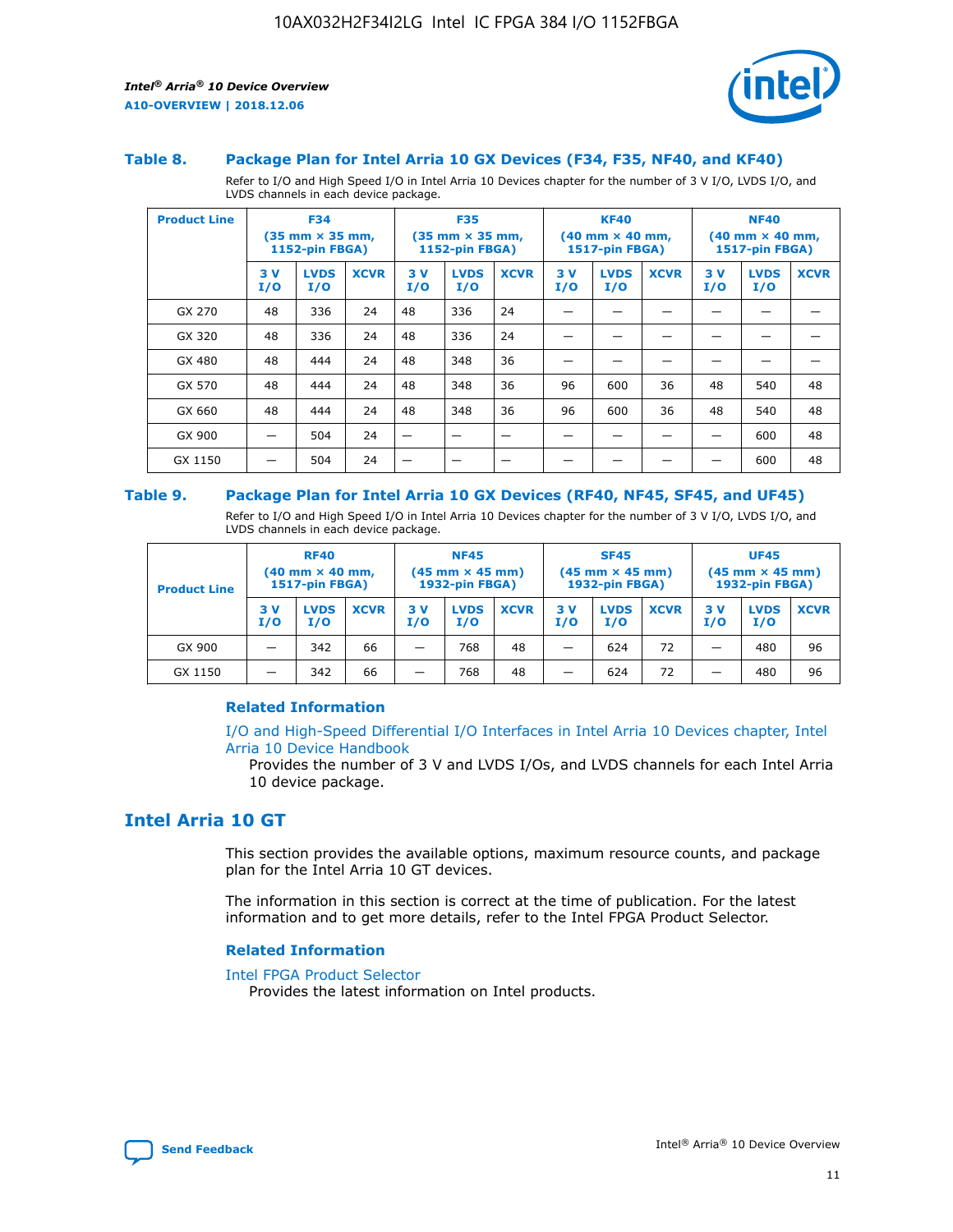

# **Available Options**

# **Figure 2. Sample Ordering Code and Available Options for Intel Arria 10 GT Devices**

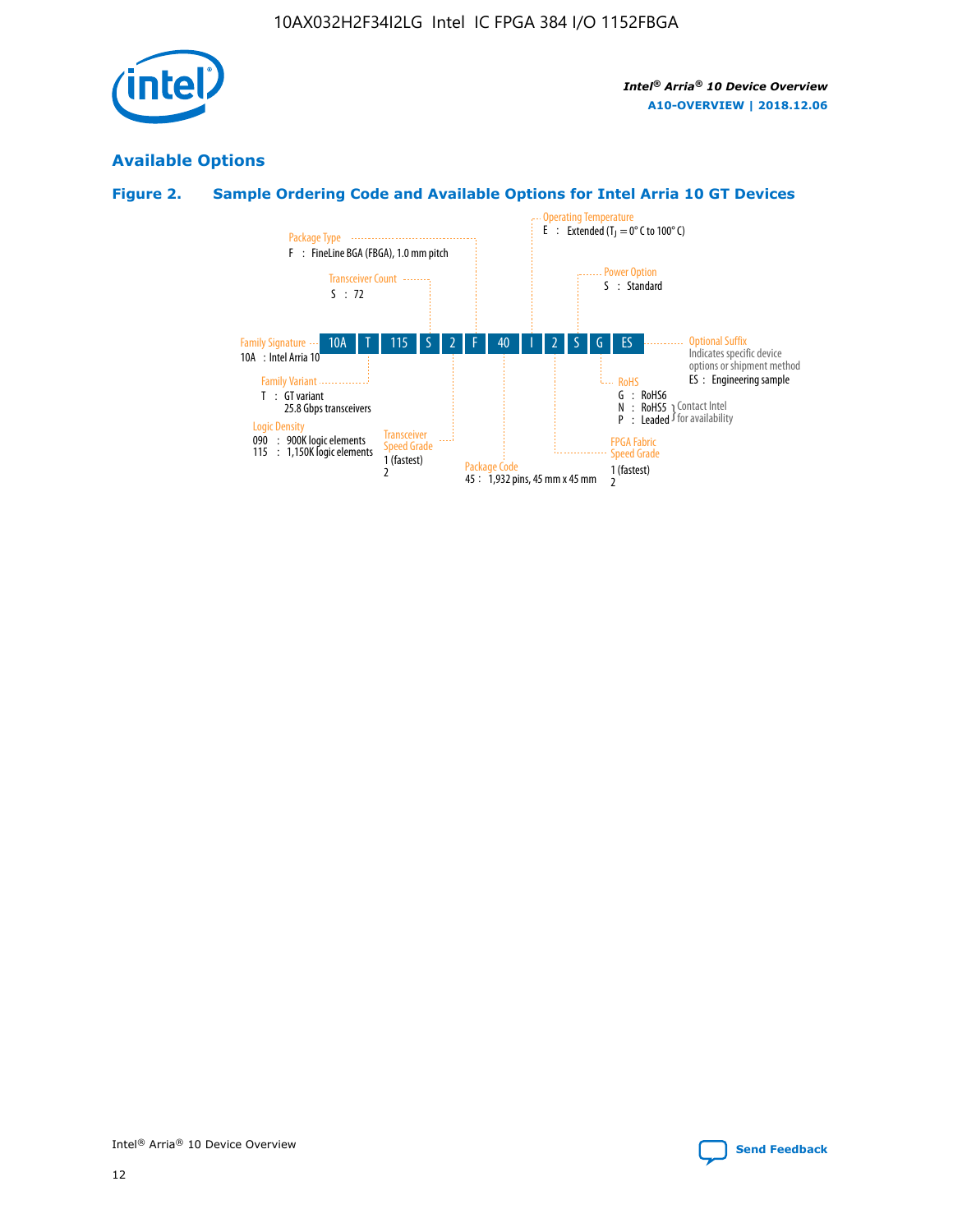

## **Maximum Resources**

#### **Table 10. Maximum Resource Counts for Intel Arria 10 GT Devices**

| <b>Resource</b>              |                      | <b>Product Line</b> |                |  |
|------------------------------|----------------------|---------------------|----------------|--|
|                              |                      | <b>GT 900</b>       | GT 1150        |  |
| Logic Elements (LE) (K)      |                      | 900                 | 1,150          |  |
| <b>ALM</b>                   |                      | 339,620             | 427,200        |  |
| Register                     |                      | 1,358,480           | 1,708,800      |  |
| Memory (Kb)                  | M <sub>20</sub> K    | 48,460              | 54,260         |  |
|                              | <b>MLAB</b>          | 9,386               | 12,984         |  |
| Variable-precision DSP Block |                      | 1,518               | 1,518          |  |
| 18 x 19 Multiplier           |                      | 3,036               | 3,036          |  |
| <b>PLL</b>                   | Fractional Synthesis | 32                  | 32             |  |
|                              | I/O                  | 16                  | 16             |  |
| Transceiver                  | 17.4 Gbps            | 72(5)               | 72(5)          |  |
|                              | 25.8 Gbps            | 6                   | 6              |  |
| GPIO <sup>(6)</sup>          |                      | 624                 | 624            |  |
| LVDS Pair $(7)$              |                      | 312                 | 312            |  |
| PCIe Hard IP Block           |                      | $\overline{4}$      | $\overline{4}$ |  |
| Hard Memory Controller       |                      | 16                  | 16             |  |

#### **Related Information**

#### [Intel Arria 10 GT Channel Usage](https://www.intel.com/content/www/us/en/programmable/documentation/nik1398707230472.html#nik1398707008178)

Configuring GT/GX channels in Intel Arria 10 GT devices.

## **Package Plan**

## **Table 11. Package Plan for Intel Arria 10 GT Devices**

Refer to I/O and High Speed I/O in Intel Arria 10 Devices chapter for the number of 3 V I/O, LVDS I/O, and LVDS channels in each device package.

| <b>Product Line</b> | <b>SF45</b><br>(45 mm × 45 mm, 1932-pin FBGA) |                 |             |  |  |  |
|---------------------|-----------------------------------------------|-----------------|-------------|--|--|--|
|                     | 3 V I/O                                       | <b>LVDS I/O</b> | <b>XCVR</b> |  |  |  |
| GT 900              |                                               | 624             | 72          |  |  |  |
| GT 1150             |                                               | 624             | 72          |  |  |  |

<sup>(7)</sup> Each LVDS I/O pair can be used as differential input or output.



 $(5)$  If all 6 GT channels are in use, 12 of the GX channels are not usable.

<sup>(6)</sup> The number of GPIOs does not include transceiver I/Os. In the Intel Quartus Prime software, the number of user I/Os includes transceiver I/Os.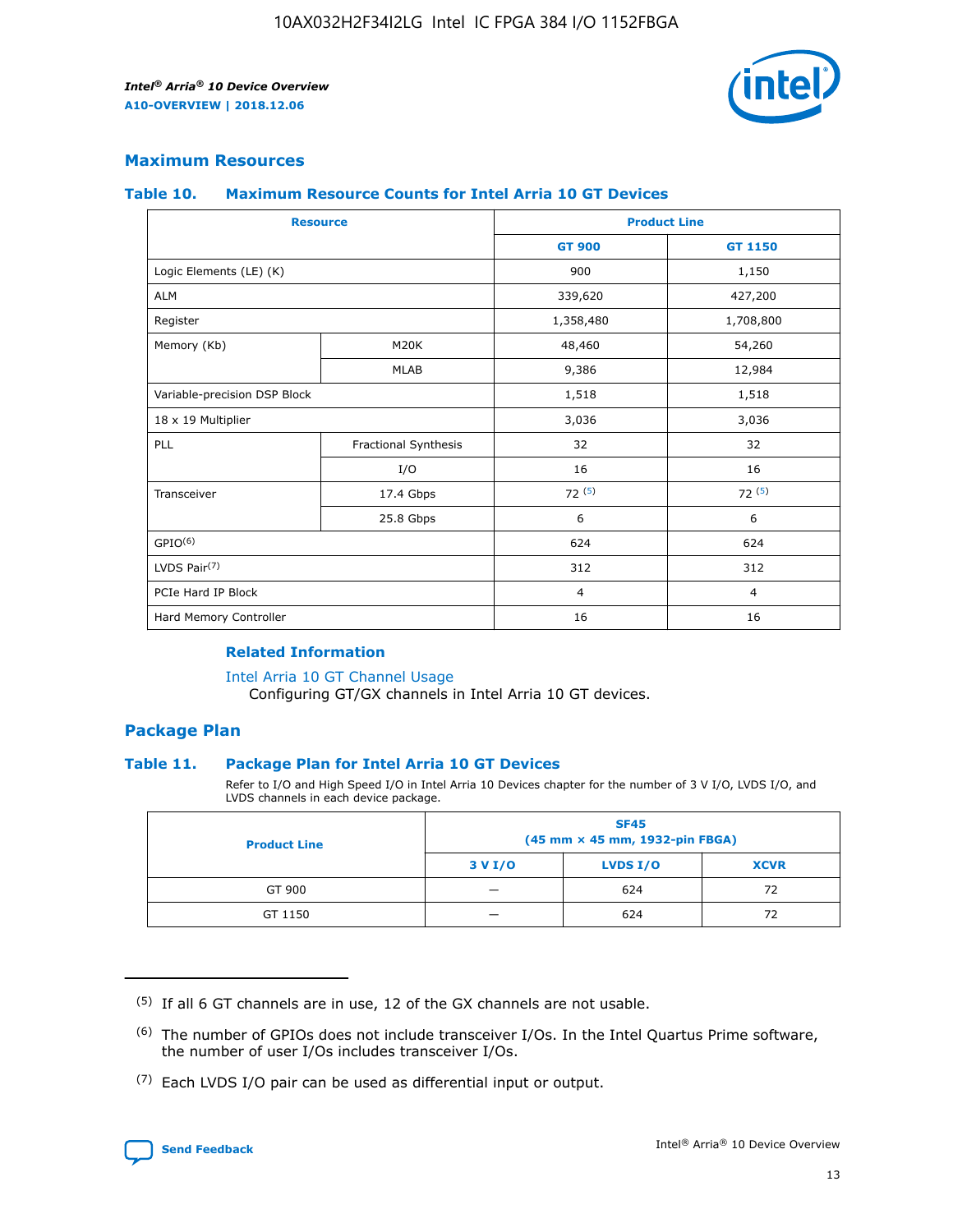

#### **Related Information**

[I/O and High-Speed Differential I/O Interfaces in Intel Arria 10 Devices chapter, Intel](https://www.intel.com/content/www/us/en/programmable/documentation/sam1403482614086.html#sam1403482030321) [Arria 10 Device Handbook](https://www.intel.com/content/www/us/en/programmable/documentation/sam1403482614086.html#sam1403482030321)

Provides the number of 3 V and LVDS I/Os, and LVDS channels for each Intel Arria 10 device package.

# **Intel Arria 10 SX**

This section provides the available options, maximum resource counts, and package plan for the Intel Arria 10 SX devices.

The information in this section is correct at the time of publication. For the latest information and to get more details, refer to the Intel FPGA Product Selector.

#### **Related Information**

[Intel FPGA Product Selector](http://www.altera.com/products/selector/psg-selector.html) Provides the latest information on Intel products.

#### **Available Options**

#### **Figure 3. Sample Ordering Code and Available Options for Intel Arria 10 SX Devices**



#### **Related Information**

[Transceiver Performance for Intel Arria 10 GX/SX Devices](https://www.intel.com/content/www/us/en/programmable/documentation/mcn1413182292568.html#mcn1413213965502) Provides more information about the transceiver speed grade.

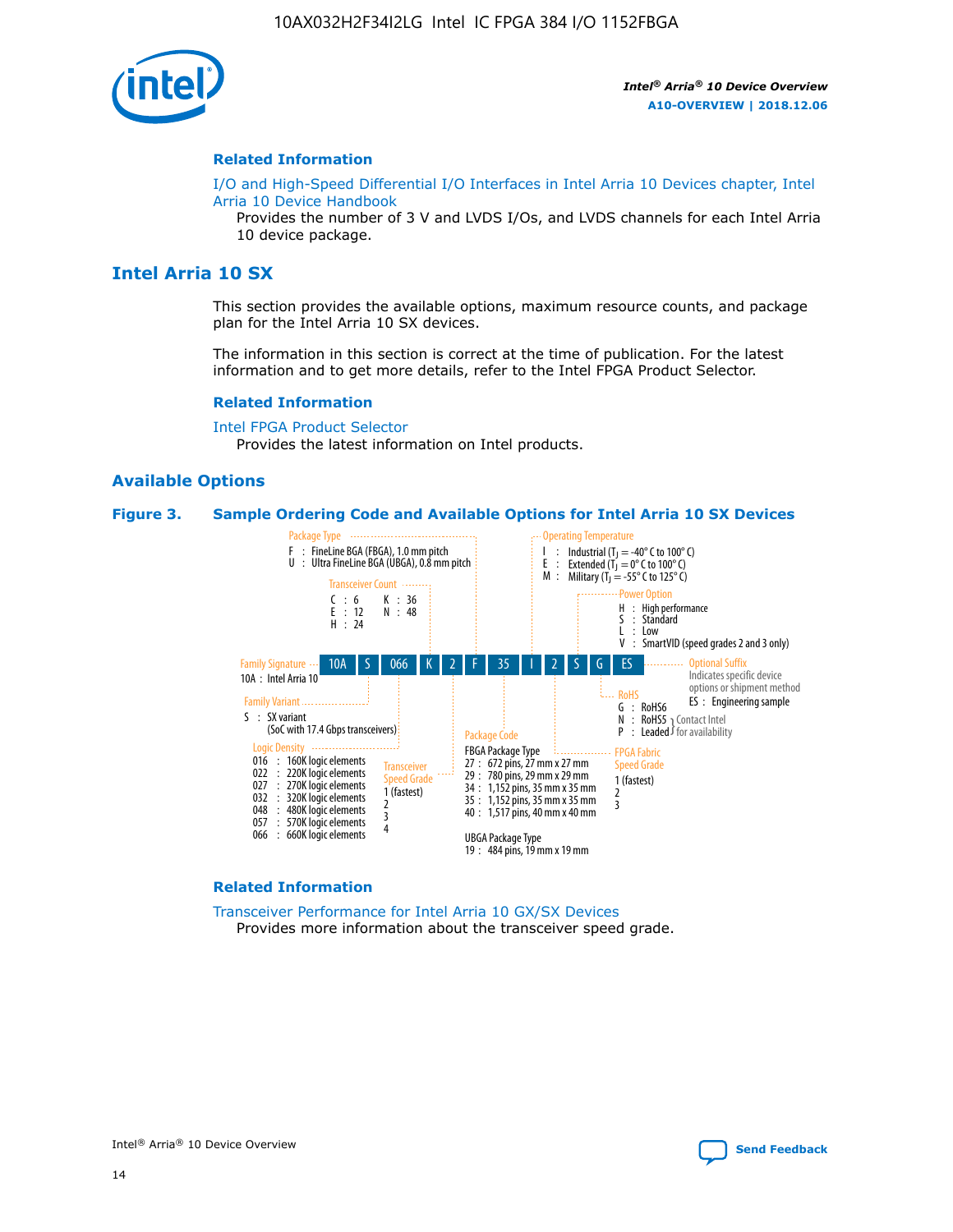

# **Maximum Resources**

## **Table 12. Maximum Resource Counts for Intel Arria 10 SX Devices**

| <b>Resource</b>                   |                         | <b>Product Line</b> |               |                |                |                |                |               |  |  |  |
|-----------------------------------|-------------------------|---------------------|---------------|----------------|----------------|----------------|----------------|---------------|--|--|--|
|                                   |                         | <b>SX 160</b>       | <b>SX 220</b> | <b>SX 270</b>  | <b>SX 320</b>  | <b>SX 480</b>  | <b>SX 570</b>  | <b>SX 660</b> |  |  |  |
| Logic Elements (LE) (K)           |                         | 160                 | 220           | 270            | 320            | 480            | 570            | 660           |  |  |  |
| <b>ALM</b>                        |                         | 61,510              | 80,330        | 101,620        | 119,900        | 183,590        | 217,080        | 251,680       |  |  |  |
| Register                          |                         | 246,040             | 321,320       | 406,480        | 479,600        | 734,360        | 868,320        | 1,006,720     |  |  |  |
| Memory (Kb)                       | M <sub>20</sub> K       | 8,800               | 11,740        | 15,000         | 17,820         | 28,620         | 36,000         | 42,620        |  |  |  |
|                                   | <b>MLAB</b>             | 1,050               | 1,690         | 2,452          | 2,727          | 4,164          | 5,096          | 5,788         |  |  |  |
| Variable-precision DSP Block      |                         | 156                 | 192           | 830            | 985            | 1,368          | 1,523          | 1,687         |  |  |  |
| 18 x 19 Multiplier                |                         | 312                 | 384           | 1,660          | 1,970          | 2,736          | 3,046          | 3,374         |  |  |  |
| <b>PLL</b>                        | Fractional<br>Synthesis | 6                   | 6             | 8              | 8              | 12             | 16             | 16            |  |  |  |
|                                   | I/O                     | 6                   | 6             | 8              | 8              | 12             | 16             | 16            |  |  |  |
| 17.4 Gbps Transceiver             |                         | 12                  | 12            | 24             | 24             | 36             | 48             | 48            |  |  |  |
| GPIO <sup>(8)</sup>               |                         | 288                 | 288           | 384            | 384            | 492            | 696            | 696           |  |  |  |
| LVDS Pair $(9)$                   |                         | 120                 | 120           | 168            | 168            | 174            | 324            | 324           |  |  |  |
| PCIe Hard IP Block                |                         | $\mathbf{1}$        | 1             | $\overline{2}$ | $\overline{2}$ | $\overline{2}$ | $\overline{2}$ | 2             |  |  |  |
| Hard Memory Controller            |                         | 6                   | 6             | 8              | 8              | 12             | 16             | 16            |  |  |  |
| ARM Cortex-A9 MPCore<br>Processor |                         | Yes                 | Yes           | Yes            | Yes            | Yes            | Yes            | Yes           |  |  |  |

# **Package Plan**

## **Table 13. Package Plan for Intel Arria 10 SX Devices (U19, F27, F29, and F34)**

Refer to I/O and High Speed I/O in Intel Arria 10 Devices chapter for the number of 3 V I/O, LVDS I/O, and LVDS channels in each device package.

| <b>Product Line</b> | <b>U19</b><br>$(19$ mm $\times$ 19 mm,<br>484-pin UBGA) |                    |             | <b>F27</b><br>$(27 \text{ mm} \times 27 \text{ mm})$<br>672-pin FBGA) |                    | <b>F29</b><br>$(29 \text{ mm} \times 29 \text{ mm})$<br>780-pin FBGA) |           |                    | <b>F34</b><br>$(35 \text{ mm} \times 35 \text{ mm})$<br><b>1152-pin FBGA)</b> |           |                    |             |
|---------------------|---------------------------------------------------------|--------------------|-------------|-----------------------------------------------------------------------|--------------------|-----------------------------------------------------------------------|-----------|--------------------|-------------------------------------------------------------------------------|-----------|--------------------|-------------|
|                     | 3V<br>I/O                                               | <b>LVDS</b><br>I/O | <b>XCVR</b> | 3V<br>I/O                                                             | <b>LVDS</b><br>I/O | <b>XCVR</b>                                                           | 3V<br>I/O | <b>LVDS</b><br>I/O | <b>XCVR</b>                                                                   | 3V<br>I/O | <b>LVDS</b><br>I/O | <b>XCVR</b> |
| SX 160              | 48                                                      | 144                | 6           | 48                                                                    | 192                | 12                                                                    | 48        | 240                | 12                                                                            | -         |                    |             |
| SX 220              | 48                                                      | 144                | 6           | 48                                                                    | 192                | 12                                                                    | 48        | 240                | 12                                                                            |           |                    |             |
| SX 270              |                                                         |                    |             | 48                                                                    | 192                | 12                                                                    | 48        | 312                | 12                                                                            | 48        | 336                | 24          |
| SX 320              |                                                         |                    |             | 48                                                                    | 192                | 12                                                                    | 48        | 312                | 12                                                                            | 48        | 336                | 24          |
|                     |                                                         |                    |             |                                                                       |                    |                                                                       |           |                    |                                                                               |           |                    | continued   |

 $(8)$  The number of GPIOs does not include transceiver I/Os. In the Intel Quartus Prime software, the number of user I/Os includes transceiver I/Os.

 $(9)$  Each LVDS I/O pair can be used as differential input or output.

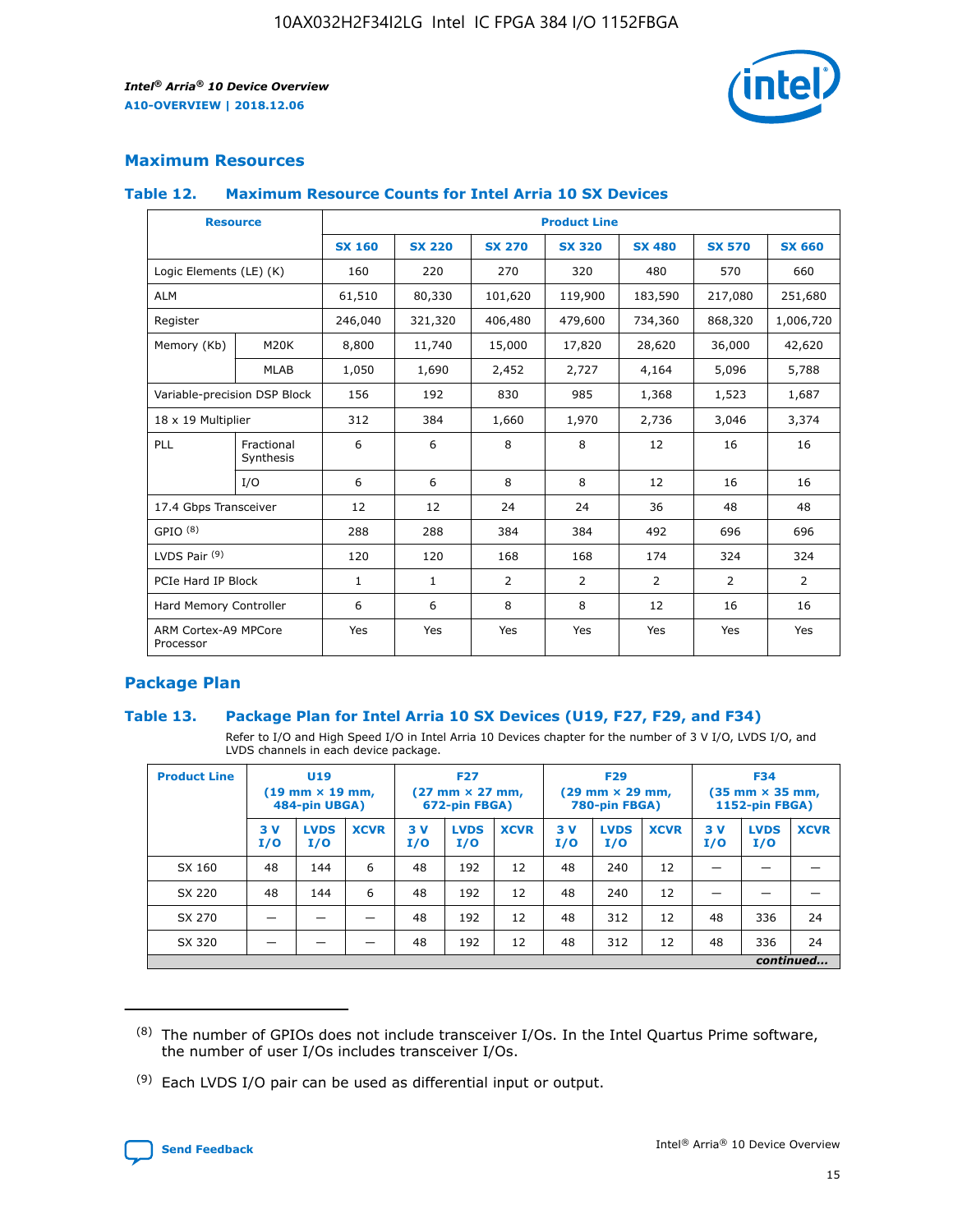

| <b>Product Line</b> | U <sub>19</sub><br>$(19 \text{ mm} \times 19 \text{ mm})$<br>484-pin UBGA) |                    | <b>F27</b><br>$(27 \text{ mm} \times 27 \text{ mm})$<br>672-pin FBGA) |           |                    | <b>F29</b><br>$(29 \text{ mm} \times 29 \text{ mm})$<br>780-pin FBGA) |           |                    | <b>F34</b><br>$(35$ mm $\times$ 35 mm,<br><b>1152-pin FBGA)</b> |           |                    |             |
|---------------------|----------------------------------------------------------------------------|--------------------|-----------------------------------------------------------------------|-----------|--------------------|-----------------------------------------------------------------------|-----------|--------------------|-----------------------------------------------------------------|-----------|--------------------|-------------|
|                     | 3V<br>I/O                                                                  | <b>LVDS</b><br>I/O | <b>XCVR</b>                                                           | 3V<br>I/O | <b>LVDS</b><br>I/O | <b>XCVR</b>                                                           | 3V<br>I/O | <b>LVDS</b><br>I/O | <b>XCVR</b>                                                     | 3V<br>I/O | <b>LVDS</b><br>I/O | <b>XCVR</b> |
| SX 480              |                                                                            |                    |                                                                       |           |                    |                                                                       | 48        | 312                | 12                                                              | 48        | 444                | 24          |
| SX 570              |                                                                            |                    |                                                                       |           |                    |                                                                       |           |                    |                                                                 | 48        | 444                | 24          |
| SX 660              |                                                                            |                    |                                                                       |           |                    |                                                                       |           |                    |                                                                 | 48        | 444                | 24          |

## **Table 14. Package Plan for Intel Arria 10 SX Devices (F35, KF40, and NF40)**

Refer to I/O and High Speed I/O in Intel Arria 10 Devices chapter for the number of 3 V I/O, LVDS I/O, and LVDS channels in each device package.

| <b>Product Line</b> | <b>F35</b><br>$(35 \text{ mm} \times 35 \text{ mm})$<br><b>1152-pin FBGA)</b> |          |             |                                           | <b>KF40</b><br>(40 mm × 40 mm,<br>1517-pin FBGA) |    | <b>NF40</b><br>$(40 \text{ mm} \times 40 \text{ mm})$<br>1517-pin FBGA) |          |             |  |
|---------------------|-------------------------------------------------------------------------------|----------|-------------|-------------------------------------------|--------------------------------------------------|----|-------------------------------------------------------------------------|----------|-------------|--|
|                     | 3 V I/O                                                                       | LVDS I/O | <b>XCVR</b> | <b>LVDS I/O</b><br><b>XCVR</b><br>3 V I/O |                                                  |    | 3 V I/O                                                                 | LVDS I/O | <b>XCVR</b> |  |
| SX 270              | 48                                                                            | 336      | 24          |                                           |                                                  |    |                                                                         |          |             |  |
| SX 320              | 48                                                                            | 336      | 24          |                                           |                                                  |    |                                                                         |          |             |  |
| SX 480              | 48                                                                            | 348      | 36          |                                           |                                                  |    |                                                                         |          |             |  |
| SX 570              | 48                                                                            | 348      | 36          | 96                                        | 600                                              | 36 | 48                                                                      | 540      | 48          |  |
| SX 660              | 48                                                                            | 348      | 36          | 96                                        | 600                                              | 36 | 48                                                                      | 540      | 48          |  |

# **Related Information**

[I/O and High-Speed Differential I/O Interfaces in Intel Arria 10 Devices chapter, Intel](https://www.intel.com/content/www/us/en/programmable/documentation/sam1403482614086.html#sam1403482030321) [Arria 10 Device Handbook](https://www.intel.com/content/www/us/en/programmable/documentation/sam1403482614086.html#sam1403482030321)

Provides the number of 3 V and LVDS I/Os, and LVDS channels for each Intel Arria 10 device package.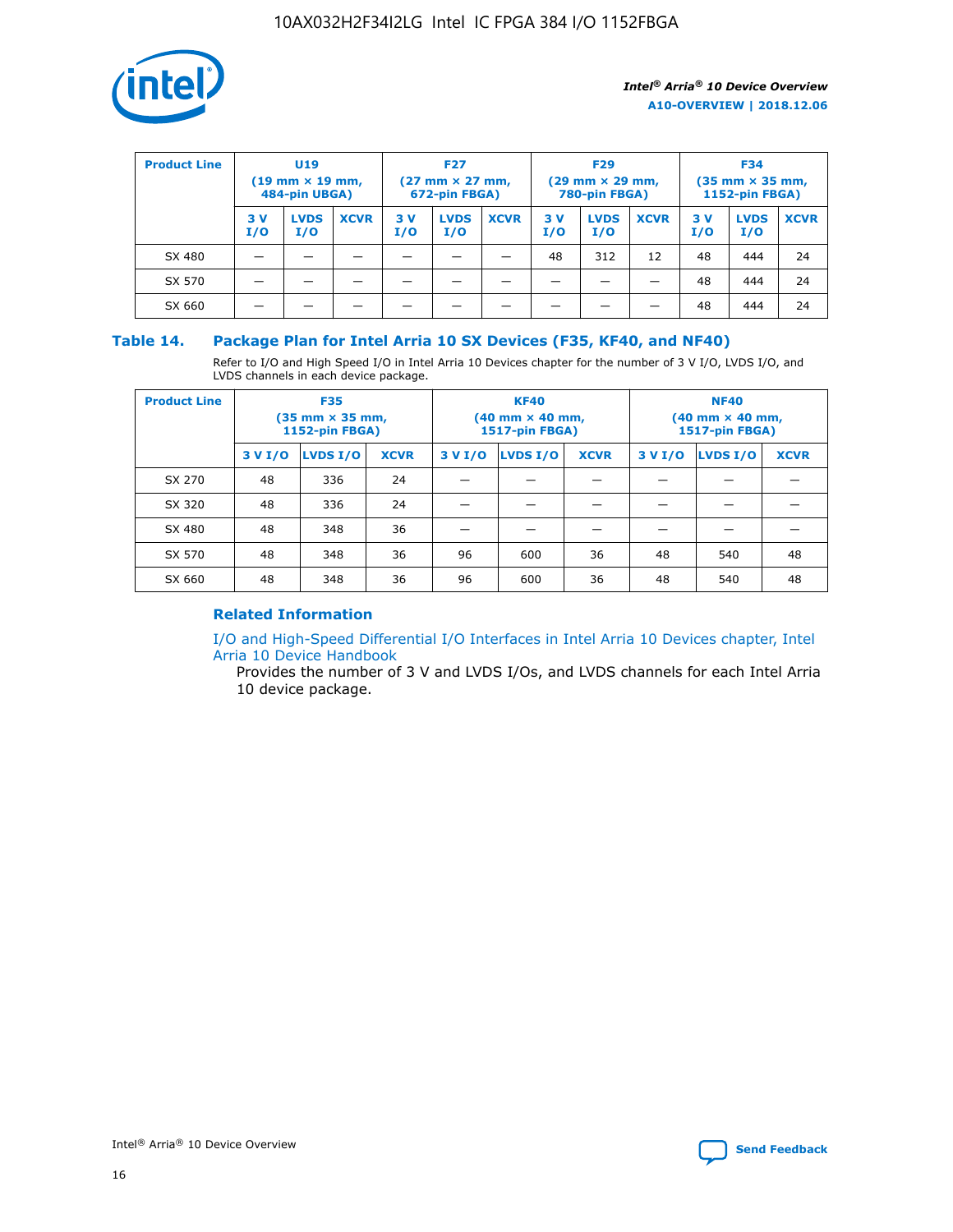

# **I/O Vertical Migration for Intel Arria 10 Devices**

#### **Figure 4. Migration Capability Across Intel Arria 10 Product Lines**

- The arrows indicate the migration paths. The devices included in each vertical migration path are shaded. Devices with fewer resources in the same path have lighter shades.
- To achieve the full I/O migration across product lines in the same migration path, restrict I/Os and transceivers usage to match the product line with the lowest I/O and transceiver counts.
- An LVDS I/O bank in the source device may be mapped to a 3 V I/O bank in the target device. To use memory interface clock frequency higher than 533 MHz, assign external memory interface pins only to banks that are LVDS I/O in both devices.
- There may be nominal 0.15 mm package height difference between some product lines in the same package type.
	- **Variant Product Line Package U19 F27 F29 F34 F35 KF40 NF40 RF40 NF45 SF45 UF45** Intel® Arria® 10 GX GX 160 GX 220 GX 270 GX 320 GX 480 GX 570 GX 660 GX 900 GX 1150 Intel Arria 10 GT GT 900 GT 1150 Intel Arria 10 SX SX 160 SX 220 SX 270 SX 320 SX 480 SX 570 SX 660
- Some migration paths are not shown in the Intel Quartus Prime software **Pin Migration View**.

*Note:* To verify the pin migration compatibility, use the **Pin Migration View** window in the Intel Quartus Prime software Pin Planner.

# **Adaptive Logic Module**

Intel Arria 10 devices use a 20 nm ALM as the basic building block of the logic fabric.

The ALM architecture is the same as the previous generation FPGAs, allowing for efficient implementation of logic functions and easy conversion of IP between the device generations.

The ALM, as shown in following figure, uses an 8-input fracturable look-up table (LUT) with four dedicated registers to help improve timing closure in register-rich designs and achieve an even higher design packing capability than the traditional two-register per LUT architecture.

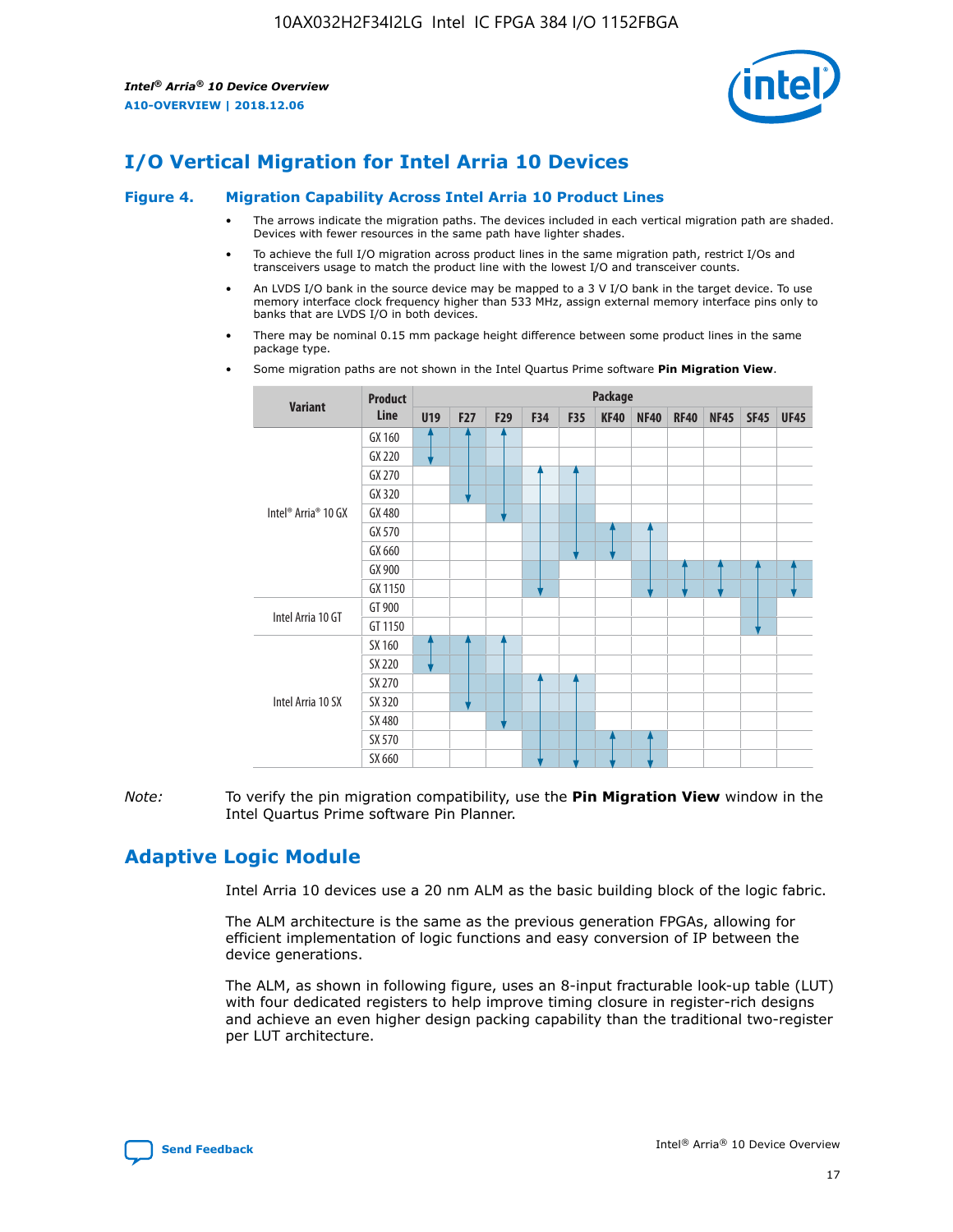

**Figure 5. ALM for Intel Arria 10 Devices**



The Intel Quartus Prime software optimizes your design according to the ALM logic structure and automatically maps legacy designs into the Intel Arria 10 ALM architecture.

# **Variable-Precision DSP Block**

The Intel Arria 10 variable precision DSP blocks support fixed-point arithmetic and floating-point arithmetic.

Features for fixed-point arithmetic:

- High-performance, power-optimized, and fully registered multiplication operations
- 18-bit and 27-bit word lengths
- Two 18 x 19 multipliers or one 27 x 27 multiplier per DSP block
- Built-in addition, subtraction, and 64-bit double accumulation register to combine multiplication results
- Cascading 19-bit or 27-bit when pre-adder is disabled and cascading 18-bit when pre-adder is used to form the tap-delay line for filtering applications
- Cascading 64-bit output bus to propagate output results from one block to the next block without external logic support
- Hard pre-adder supported in 19-bit and 27-bit modes for symmetric filters
- Internal coefficient register bank in both 18-bit and 27-bit modes for filter implementation
- 18-bit and 27-bit systolic finite impulse response (FIR) filters with distributed output adder
- Biased rounding support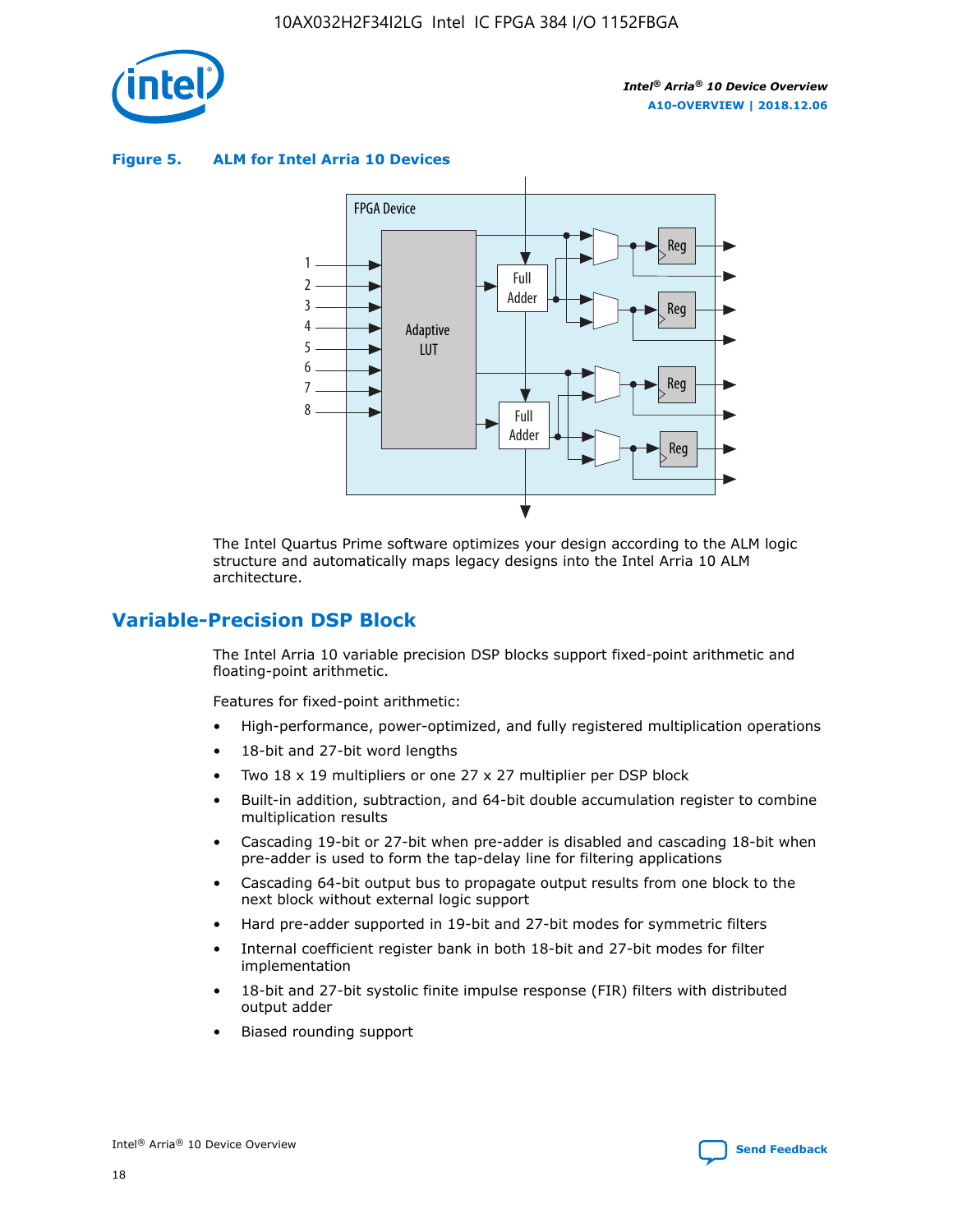

Features for floating-point arithmetic:

- A completely hardened architecture that supports multiplication, addition, subtraction, multiply-add, and multiply-subtract
- Multiplication with accumulation capability and a dynamic accumulator reset control
- Multiplication with cascade summation capability
- Multiplication with cascade subtraction capability
- Complex multiplication
- Direct vector dot product
- Systolic FIR filter

## **Table 15. Variable-Precision DSP Block Configurations for Intel Arria 10 Devices**

| <b>Usage Example</b>                                       | <b>Multiplier Size (Bit)</b>    | <b>DSP Block Resources</b> |
|------------------------------------------------------------|---------------------------------|----------------------------|
| Medium precision fixed point                               | Two 18 x 19                     |                            |
| High precision fixed or Single precision<br>floating point | One 27 x 27                     |                            |
| Fixed point FFTs                                           | One 19 x 36 with external adder |                            |
| Very high precision fixed point                            | One 36 x 36 with external adder |                            |
| Double precision floating point                            | One 54 x 54 with external adder | 4                          |

#### **Table 16. Resources for Fixed-Point Arithmetic in Intel Arria 10 Devices**

The table lists the variable-precision DSP resources by bit precision for each Intel Arria 10 device.

| <b>Variant</b>  | <b>Product Line</b> | <b>Variable-</b><br>precision<br><b>DSP Block</b> | <b>Independent Input and Output</b><br><b>Multiplications Operator</b> |                                     | 18 x 19<br><b>Multiplier</b><br><b>Adder Sum</b> | $18 \times 18$<br><b>Multiplier</b><br><b>Adder</b> |
|-----------------|---------------------|---------------------------------------------------|------------------------------------------------------------------------|-------------------------------------|--------------------------------------------------|-----------------------------------------------------|
|                 |                     |                                                   | 18 x 19<br><b>Multiplier</b>                                           | $27 \times 27$<br><b>Multiplier</b> | <b>Mode</b>                                      | <b>Summed with</b><br>36 bit Input                  |
| AIntel Arria 10 | GX 160              | 156                                               | 312                                                                    | 156                                 | 156                                              | 156                                                 |
| GX              | GX 220              | 192                                               | 384                                                                    | 192                                 | 192                                              | 192                                                 |
|                 | GX 270              | 830                                               | 1,660                                                                  | 830                                 | 830                                              | 830                                                 |
|                 | GX 320              | 984                                               | 1,968                                                                  | 984                                 | 984                                              | 984                                                 |
|                 | GX 480              | 1,368                                             | 2,736                                                                  | 1,368                               | 1,368                                            | 1,368                                               |
|                 | GX 570              | 1,523                                             | 3,046                                                                  | 1,523                               | 1,523                                            | 1,523                                               |
|                 | GX 660              | 1,687                                             | 3,374                                                                  | 1,687                               | 1,687                                            | 1,687                                               |
|                 | GX 900              | 1,518                                             | 3,036                                                                  | 1,518                               | 1,518                                            | 1,518                                               |
|                 | GX 1150             | 1,518                                             | 3,036                                                                  | 1,518                               | 1,518                                            | 1,518                                               |
| Intel Arria 10  | GT 900              | 1,518                                             | 3,036                                                                  | 1,518                               | 1,518                                            | 1,518                                               |
| GT              | GT 1150             | 1,518                                             | 3,036                                                                  | 1,518                               | 1,518                                            | 1,518                                               |
| Intel Arria 10  | SX 160              | 156                                               | 312                                                                    | 156                                 | 156                                              | 156                                                 |
| <b>SX</b>       | SX 220<br>192       |                                                   | 384                                                                    | 192                                 | 192                                              | 192                                                 |
|                 | SX 270              | 830                                               | 1,660                                                                  | 830                                 | 830                                              | 830                                                 |
|                 |                     |                                                   |                                                                        |                                     |                                                  | continued                                           |

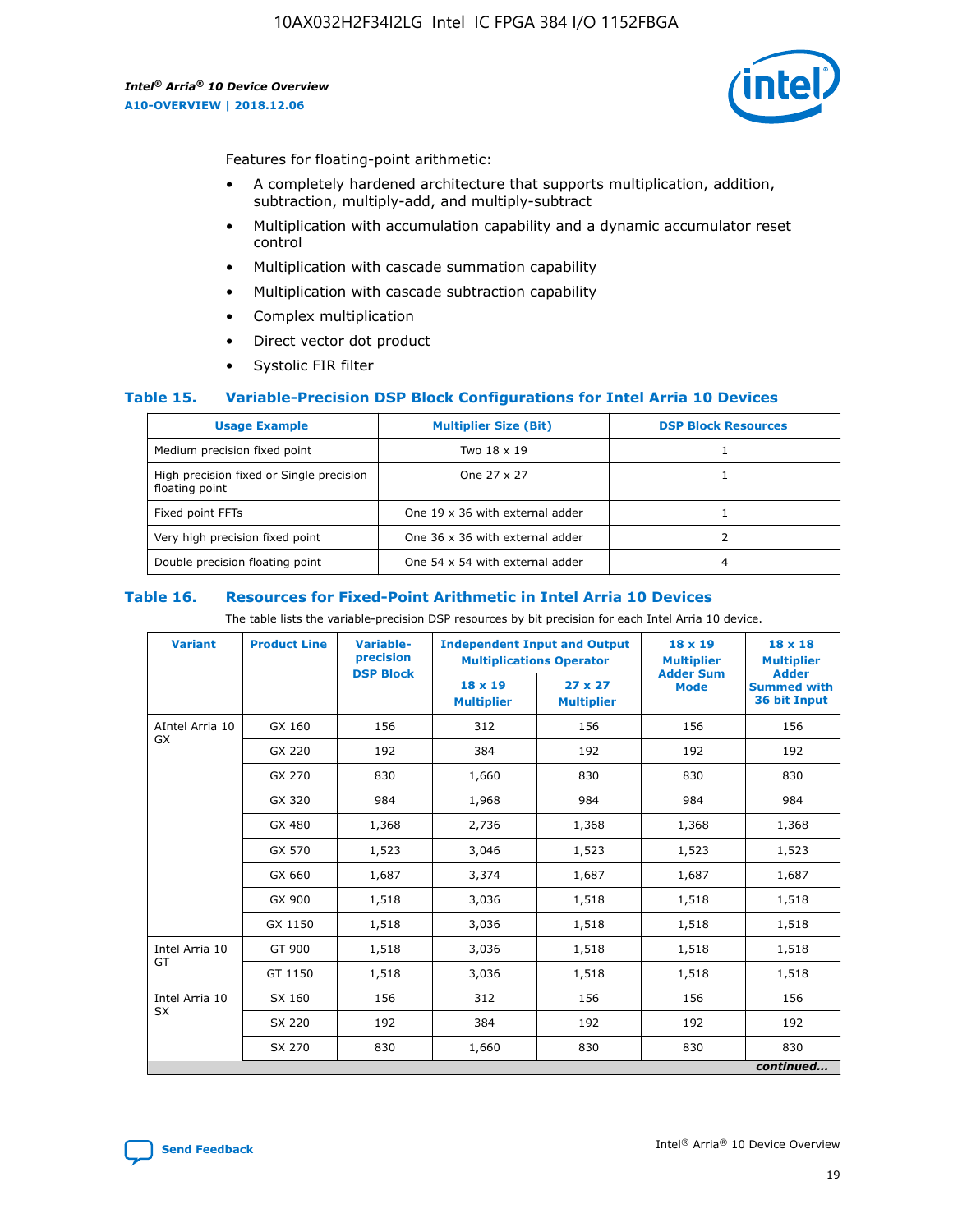

| <b>Variant</b> | <b>Product Line</b> | <b>Variable-</b><br>precision<br><b>DSP Block</b> | <b>Independent Input and Output</b><br><b>Multiplications Operator</b> |                                     | $18 \times 19$<br><b>Multiplier</b><br><b>Adder Sum</b> | $18 \times 18$<br><b>Multiplier</b><br><b>Adder</b> |  |
|----------------|---------------------|---------------------------------------------------|------------------------------------------------------------------------|-------------------------------------|---------------------------------------------------------|-----------------------------------------------------|--|
|                |                     |                                                   | $18 \times 19$<br><b>Multiplier</b>                                    | $27 \times 27$<br><b>Multiplier</b> | <b>Mode</b>                                             | <b>Summed with</b><br>36 bit Input                  |  |
|                | SX 320              | 984                                               | 1,968                                                                  | 984                                 | 984                                                     | 984                                                 |  |
|                | SX 480              | 1,368                                             | 2,736                                                                  | 1,368                               | 1,368                                                   | 1,368                                               |  |
|                | SX 570              | 1,523                                             | 3,046                                                                  | 1,523                               | 1,523                                                   | 1,523                                               |  |
|                | SX 660              | 1,687                                             | 3,374                                                                  | 1,687                               | 1,687                                                   | 1,687                                               |  |

# **Table 17. Resources for Floating-Point Arithmetic in Intel Arria 10 Devices**

The table lists the variable-precision DSP resources by bit precision for each Intel Arria 10 device.

| <b>Variant</b>              | <b>Product Line</b> | <b>Variable-</b><br>precision<br><b>DSP Block</b> | <b>Single</b><br><b>Precision</b><br><b>Floating-Point</b><br><b>Multiplication</b><br><b>Mode</b> | <b>Single-Precision</b><br><b>Floating-Point</b><br><b>Adder Mode</b> | Single-<br><b>Precision</b><br><b>Floating-Point</b><br><b>Multiply</b><br><b>Accumulate</b><br><b>Mode</b> | <b>Peak</b><br><b>Giga Floating-</b><br><b>Point</b><br><b>Operations</b><br>per Second<br>(GFLOPs) |
|-----------------------------|---------------------|---------------------------------------------------|----------------------------------------------------------------------------------------------------|-----------------------------------------------------------------------|-------------------------------------------------------------------------------------------------------------|-----------------------------------------------------------------------------------------------------|
| Intel Arria 10<br>GX        | GX 160              | 156                                               | 156                                                                                                | 156                                                                   | 156                                                                                                         | 140                                                                                                 |
|                             | GX 220              | 192                                               | 192                                                                                                | 192                                                                   | 192                                                                                                         | 173                                                                                                 |
|                             | GX 270              | 830                                               | 830                                                                                                | 830                                                                   | 830                                                                                                         | 747                                                                                                 |
|                             | GX 320              | 984                                               | 984                                                                                                | 984                                                                   | 984                                                                                                         | 886                                                                                                 |
|                             | GX 480              | 1,369                                             | 1,368                                                                                              | 1,368                                                                 | 1,368                                                                                                       | 1,231                                                                                               |
|                             | GX 570              | 1,523                                             | 1,523                                                                                              | 1,523                                                                 | 1,523                                                                                                       | 1,371                                                                                               |
|                             | GX 660              | 1,687                                             | 1,687                                                                                              | 1,687                                                                 | 1,687                                                                                                       | 1,518                                                                                               |
|                             | GX 900              | 1,518                                             | 1,518                                                                                              | 1,518                                                                 | 1,518                                                                                                       | 1,366                                                                                               |
|                             | GX 1150             | 1,518                                             | 1,518                                                                                              | 1,518                                                                 | 1,518                                                                                                       | 1,366                                                                                               |
| Intel Arria 10              | GT 900              | 1,518                                             | 1,518                                                                                              | 1,518                                                                 | 1,518                                                                                                       | 1,366                                                                                               |
| GT                          | GT 1150             | 1,518                                             | 1,518                                                                                              | 1,518                                                                 | 1,518                                                                                                       | 1,366                                                                                               |
| Intel Arria 10<br><b>SX</b> | SX 160              | 156                                               | 156                                                                                                | 156                                                                   | 156                                                                                                         | 140                                                                                                 |
|                             | SX 220              | 192                                               | 192                                                                                                | 192                                                                   | 192                                                                                                         | 173                                                                                                 |
|                             | SX 270              | 830                                               | 830                                                                                                | 830                                                                   | 830                                                                                                         | 747                                                                                                 |
|                             | SX 320              | 984                                               | 984                                                                                                | 984                                                                   | 984                                                                                                         | 886                                                                                                 |
|                             | SX 480              | 1,369                                             | 1,368                                                                                              | 1,368                                                                 | 1,368                                                                                                       | 1,231                                                                                               |
|                             | SX 570              | 1,523                                             | 1,523                                                                                              | 1,523                                                                 | 1,523                                                                                                       | 1,371                                                                                               |
|                             | SX 660              | 1,687                                             | 1,687                                                                                              | 1,687                                                                 | 1,687                                                                                                       | 1,518                                                                                               |

# **Embedded Memory Blocks**

The embedded memory blocks in the devices are flexible and designed to provide an optimal amount of small- and large-sized memory arrays to fit your design requirements.

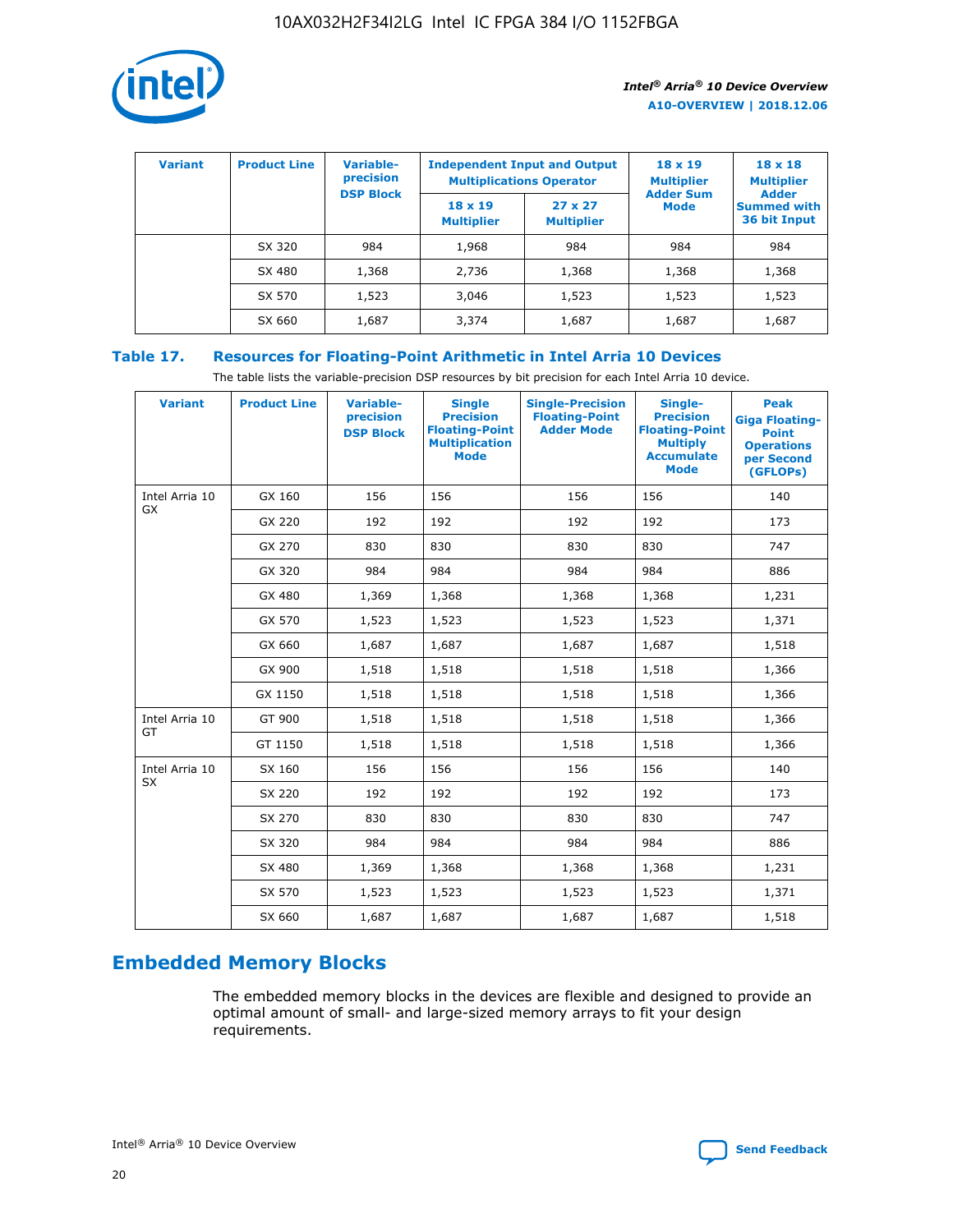

# **Types of Embedded Memory**

The Intel Arria 10 devices contain two types of memory blocks:

- 20 Kb M20K blocks—blocks of dedicated memory resources. The M20K blocks are ideal for larger memory arrays while still providing a large number of independent ports.
- 640 bit memory logic array blocks (MLABs)—enhanced memory blocks that are configured from dual-purpose logic array blocks (LABs). The MLABs are ideal for wide and shallow memory arrays. The MLABs are optimized for implementation of shift registers for digital signal processing (DSP) applications, wide and shallow FIFO buffers, and filter delay lines. Each MLAB is made up of ten adaptive logic modules (ALMs). In the Intel Arria 10 devices, you can configure these ALMs as ten 32 x 2 blocks, giving you one 32 x 20 simple dual-port SRAM block per MLAB.

# **Embedded Memory Capacity in Intel Arria 10 Devices**

|                   | <b>Product</b> |              | <b>M20K</b>         | <b>MLAB</b>  |                     | <b>Total RAM Bit</b> |
|-------------------|----------------|--------------|---------------------|--------------|---------------------|----------------------|
| <b>Variant</b>    | Line           | <b>Block</b> | <b>RAM Bit (Kb)</b> | <b>Block</b> | <b>RAM Bit (Kb)</b> | (Kb)                 |
| Intel Arria 10 GX | GX 160         | 440          | 8,800               | 1,680        | 1,050               | 9,850                |
|                   | GX 220         | 587          | 11,740              | 2,703        | 1,690               | 13,430               |
|                   | GX 270         | 750          | 15,000              | 3,922        | 2,452               | 17,452               |
|                   | GX 320         | 891          | 17,820              | 4,363        | 2,727               | 20,547               |
|                   | GX 480         | 1,431        | 28,620              | 6,662        | 4,164               | 32,784               |
|                   | GX 570         | 1,800        | 36,000              | 8,153        | 5,096               | 41,096               |
|                   | GX 660         | 2,131        | 42,620              | 9,260        | 5,788               | 48,408               |
|                   | GX 900         | 2,423        | 48,460              | 15,017       | 9,386               | 57,846               |
|                   | GX 1150        | 2,713        | 54,260              | 20,774       | 12,984              | 67,244               |
| Intel Arria 10 GT | GT 900         | 2,423        | 48,460              | 15,017       | 9,386               | 57,846               |
|                   | GT 1150        | 2,713        | 54,260              | 20,774       | 12,984              | 67,244               |
| Intel Arria 10 SX | SX 160         | 440          | 8,800               | 1,680        | 1,050               | 9,850                |
|                   | SX 220         | 587          | 11,740              | 2,703        | 1,690               | 13,430               |
|                   | SX 270         | 750          | 15,000              | 3,922        | 2,452               | 17,452               |
|                   | SX 320         | 891          | 17,820              | 4,363        | 2,727               | 20,547               |
|                   | SX 480         | 1,431        | 28,620              | 6,662        | 4,164               | 32,784               |
|                   | SX 570         | 1,800        | 36,000              | 8,153        | 5,096               | 41,096               |
|                   | SX 660         | 2,131        | 42,620              | 9,260        | 5,788               | 48,408               |

#### **Table 18. Embedded Memory Capacity and Distribution in Intel Arria 10 Devices**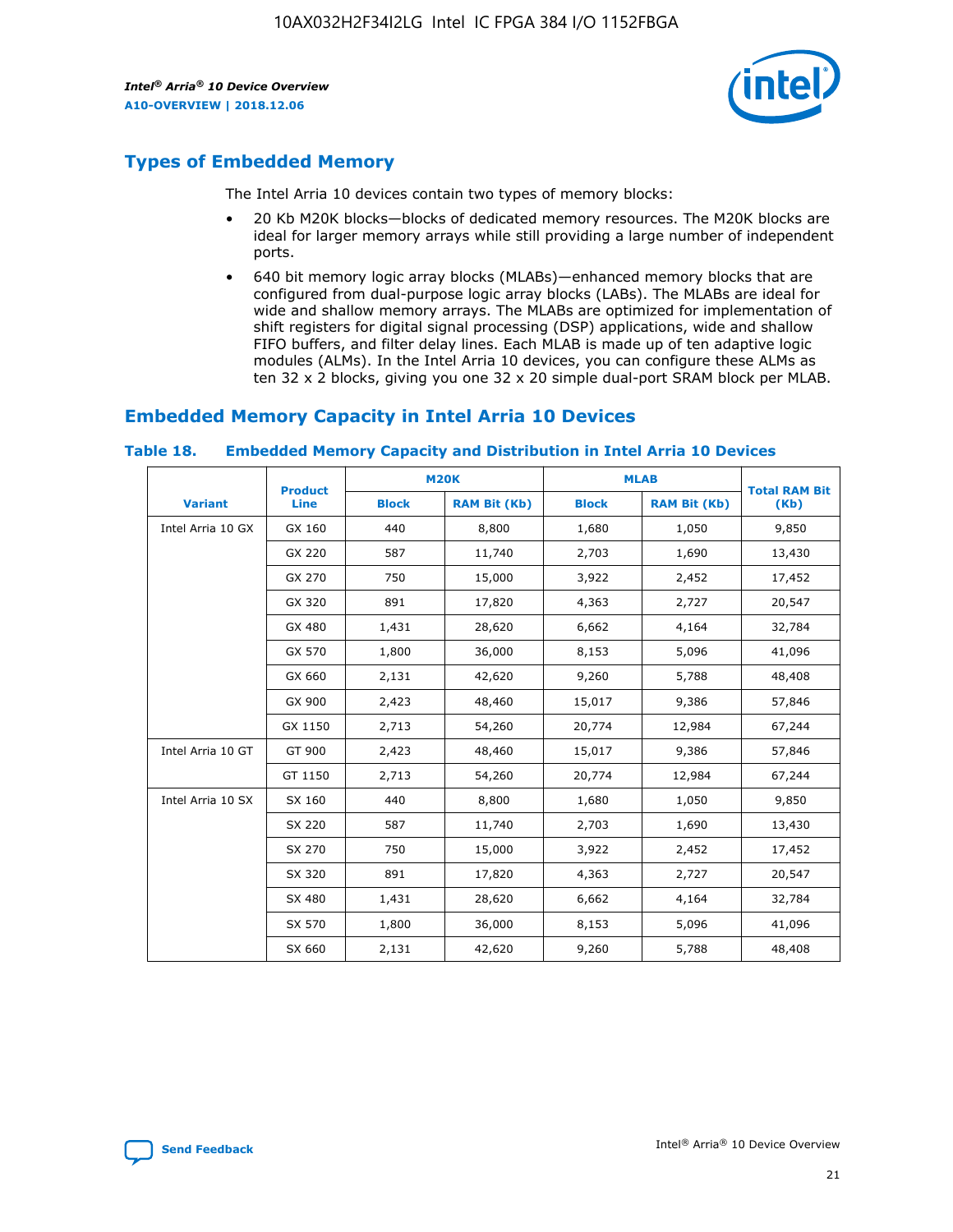

# **Embedded Memory Configurations for Single-port Mode**

#### **Table 19. Single-port Embedded Memory Configurations for Intel Arria 10 Devices**

This table lists the maximum configurations supported for single-port RAM and ROM modes.

| <b>Memory Block</b> | Depth (bits) | <b>Programmable Width</b> |
|---------------------|--------------|---------------------------|
| MLAB                | 32           | x16, x18, or x20          |
|                     | 64(10)       | x8, x9, x10               |
| M20K                | 512          | x40, x32                  |
|                     | 1K           | x20, x16                  |
|                     | 2K           | x10, x8                   |
|                     | 4K           | x5, x4                    |
|                     | 8K           | x2                        |
|                     | 16K          | x1                        |

# **Clock Networks and PLL Clock Sources**

The clock network architecture is based on Intel's global, regional, and peripheral clock structure. This clock structure is supported by dedicated clock input pins, fractional clock synthesis PLLs, and integer I/O PLLs.

# **Clock Networks**

The Intel Arria 10 core clock networks are capable of up to 800 MHz fabric operation across the full industrial temperature range. For the external memory interface, the clock network supports the hard memory controller with speeds up to 2,400 Mbps in a quarter-rate transfer.

To reduce power consumption, the Intel Quartus Prime software identifies all unused sections of the clock network and powers them down.

# **Fractional Synthesis and I/O PLLs**

Intel Arria 10 devices contain up to 32 fractional synthesis PLLs and up to 16 I/O PLLs that are available for both specific and general purpose uses in the core:

- Fractional synthesis PLLs—located in the column adjacent to the transceiver blocks
- I/O PLLs—located in each bank of the 48 I/Os

## **Fractional Synthesis PLLs**

You can use the fractional synthesis PLLs to:

- Reduce the number of oscillators that are required on your board
- Reduce the number of clock pins that are used in the device by synthesizing multiple clock frequencies from a single reference clock source

<sup>(10)</sup> Supported through software emulation and consumes additional MLAB blocks.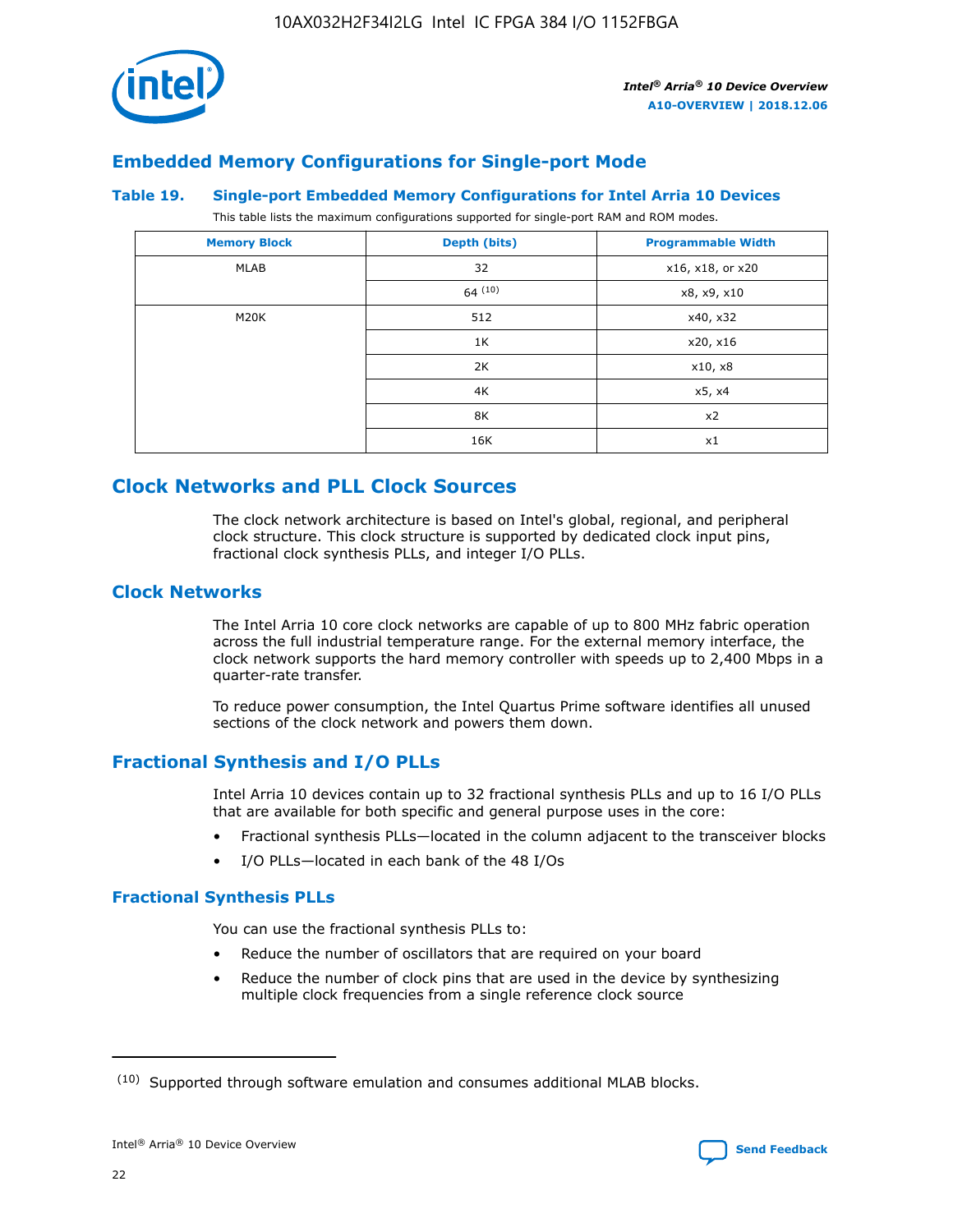

The fractional synthesis PLLs support the following features:

- Reference clock frequency synthesis for transceiver CMU and Advanced Transmit (ATX) PLLs
- Clock network delay compensation
- Zero-delay buffering
- Direct transmit clocking for transceivers
- Independently configurable into two modes:
	- Conventional integer mode equivalent to the general purpose PLL
	- Enhanced fractional mode with third order delta-sigma modulation
- PLL cascading

# **I/O PLLs**

The integer mode I/O PLLs are located in each bank of 48 I/Os. You can use the I/O PLLs to simplify the design of external memory and high-speed LVDS interfaces.

In each I/O bank, the I/O PLLs are adjacent to the hard memory controllers and LVDS SERDES. Because these PLLs are tightly coupled with the I/Os that need to use them, it makes it easier to close timing.

You can use the I/O PLLs for general purpose applications in the core such as clock network delay compensation and zero-delay buffering.

Intel Arria 10 devices support PLL-to-PLL cascading.

# **FPGA General Purpose I/O**

Intel Arria 10 devices offer highly configurable GPIOs. Each I/O bank contains 48 general purpose I/Os and a high-efficiency hard memory controller.

The following list describes the features of the GPIOs:

- Consist of 3 V I/Os for high-voltage application and LVDS I/Os for differential signaling
	- Up to two 3 V I/O banks, available in some devices, that support up to 3 V I/O standards
	- LVDS I/O banks that support up to 1.8 V I/O standards
- Support a wide range of single-ended and differential I/O interfaces
- LVDS speeds up to 1.6 Gbps
- Each LVDS pair of pins has differential input and output buffers, allowing you to configure the LVDS direction for each pair.
- Programmable bus hold and weak pull-up
- Programmable differential output voltage  $(V_{OD})$  and programmable pre-emphasis

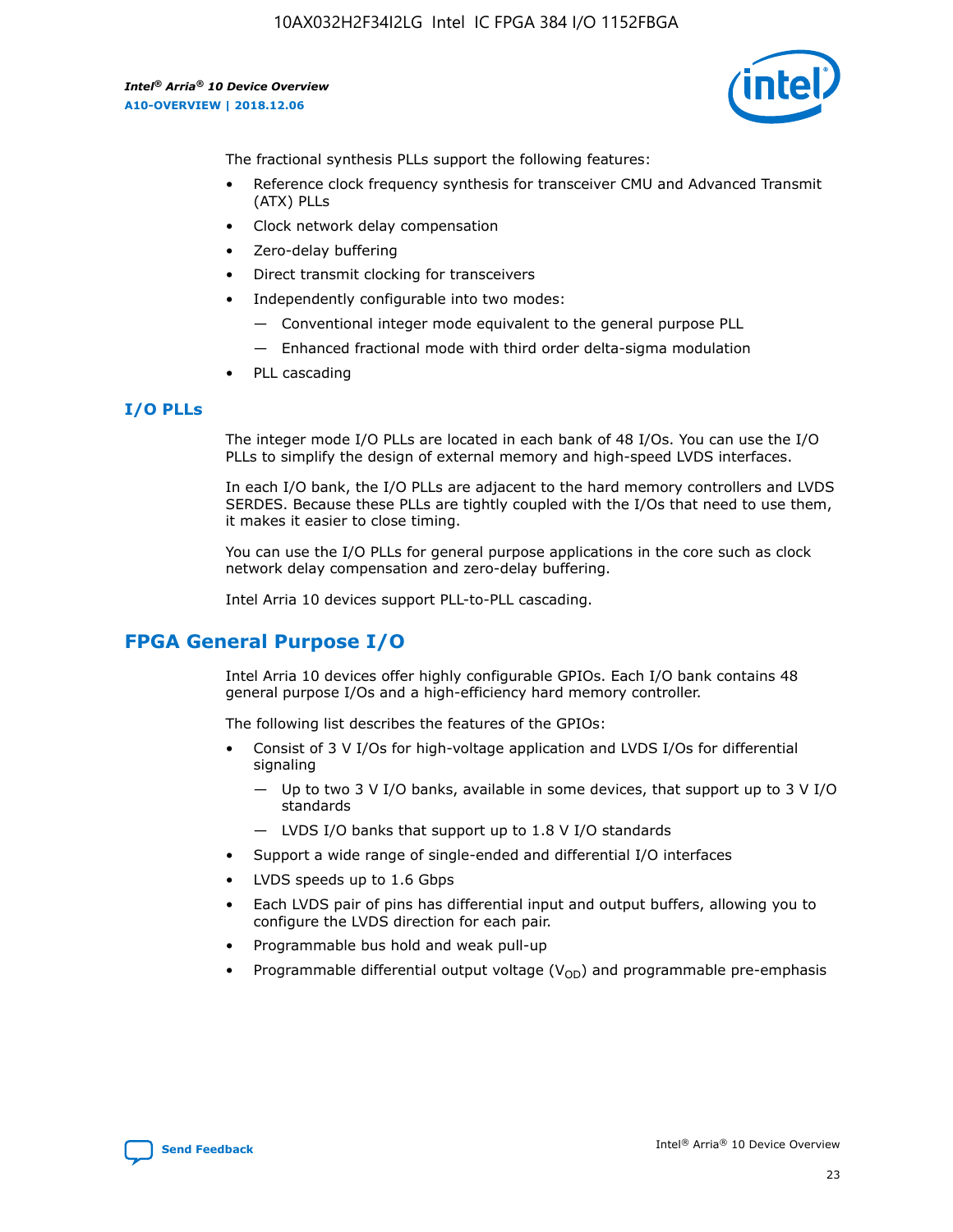

- Series (R<sub>S</sub>) and parallel (R<sub>T</sub>) on-chip termination (OCT) for all I/O banks with OCT calibration to limit the termination impedance variation
- On-chip dynamic termination that has the ability to swap between series and parallel termination, depending on whether there is read or write on a common bus for signal integrity
- Easy timing closure support using the hard read FIFO in the input register path, and delay-locked loop (DLL) delay chain with fine and coarse architecture

# **External Memory Interface**

Intel Arria 10 devices offer massive external memory bandwidth, with up to seven 32 bit DDR4 memory interfaces running at up to 2,400 Mbps. This bandwidth provides additional ease of design, lower power, and resource efficiencies of hardened highperformance memory controllers.

The memory interface within Intel Arria 10 FPGAs and SoCs delivers the highest performance and ease of use. You can configure up to a maximum width of 144 bits when using the hard or soft memory controllers. If required, you can bypass the hard memory controller and use a soft controller implemented in the user logic.

Each I/O contains a hardened DDR read/write path (PHY) capable of performing key memory interface functionality such as read/write leveling, FIFO buffering to lower latency and improve margin, timing calibration, and on-chip termination.

The timing calibration is aided by the inclusion of hard microcontrollers based on Intel's Nios® II technology, specifically tailored to control the calibration of multiple memory interfaces. This calibration allows the Intel Arria 10 device to compensate for any changes in process, voltage, or temperature either within the Intel Arria 10 device itself, or within the external memory device. The advanced calibration algorithms ensure maximum bandwidth and robust timing margin across all operating conditions.

In addition to parallel memory interfaces, Intel Arria 10 devices support serial memory technologies such as the Hybrid Memory Cube (HMC). The HMC is supported by the Intel Arria 10 high-speed serial transceivers which connect up to four HMC links, with each link running at data rates up to 15 Gbps.

## **Related Information**

#### [External Memory Interface Spec Estimator](http://www.altera.com/technology/memory/estimator/mem-emif-index.html)

Provides a parametric tool that allows you to find and compare the performance of the supported external memory interfaces in IntelFPGAs.

# **Memory Standards Supported by Intel Arria 10 Devices**

The I/Os are designed to provide high performance support for existing and emerging external memory standards.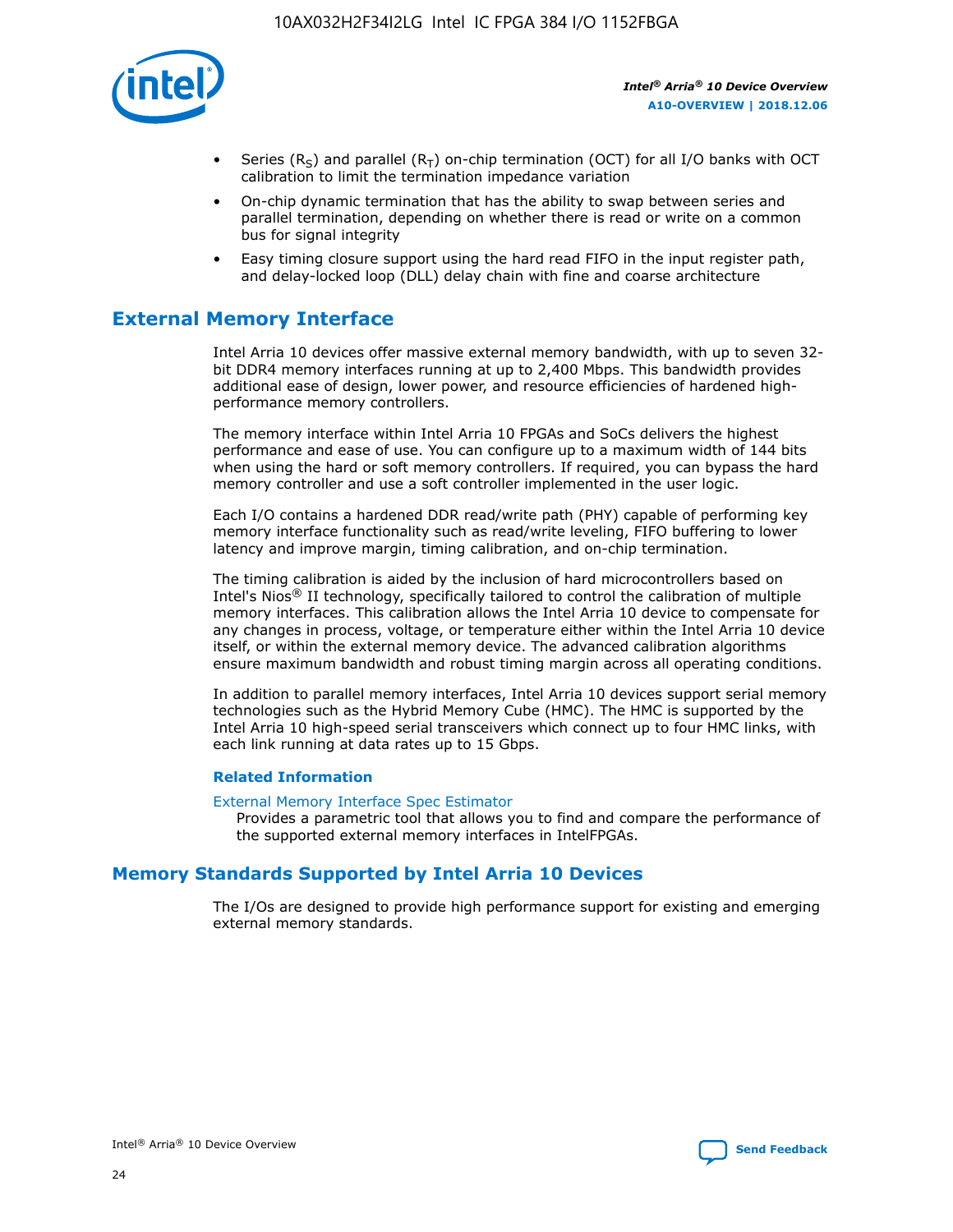

#### **Table 20. Memory Standards Supported by the Hard Memory Controller**

This table lists the overall capability of the hard memory controller. For specific details, refer to the External Memory Interface Spec Estimator and Intel Arria 10 Device Datasheet.

| <b>Memory Standard</b> | <b>Rate Support</b> | <b>Ping Pong PHY Support</b> | <b>Maximum Frequency</b><br>(MHz) |
|------------------------|---------------------|------------------------------|-----------------------------------|
| <b>DDR4 SDRAM</b>      | Quarter rate        | Yes                          | 1,067                             |
|                        |                     |                              | 1,200                             |
| DDR3 SDRAM             | Half rate           | Yes                          | 533                               |
|                        |                     |                              | 667                               |
|                        | Quarter rate        | Yes                          | 1,067                             |
|                        |                     |                              | 1,067                             |
| <b>DDR3L SDRAM</b>     | Half rate           | Yes                          | 533                               |
|                        |                     |                              | 667                               |
|                        | Quarter rate        | Yes                          | 933                               |
|                        |                     |                              | 933                               |
| LPDDR3 SDRAM           | Half rate           |                              | 533                               |
|                        | Quarter rate        |                              | 800                               |

### **Table 21. Memory Standards Supported by the Soft Memory Controller**

| <b>Memory Standard</b>      | <b>Rate Support</b> | <b>Maximum Frequency</b><br>(MHz) |
|-----------------------------|---------------------|-----------------------------------|
| <b>RLDRAM 3 (11)</b>        | Quarter rate        | 1,200                             |
| ODR IV SRAM <sup>(11)</sup> | Quarter rate        | 1,067                             |
| <b>ODR II SRAM</b>          | Full rate           | 333                               |
|                             | Half rate           | 633                               |
| <b>ODR II+ SRAM</b>         | Full rate           | 333                               |
|                             | Half rate           | 633                               |
| <b>ODR II+ Xtreme SRAM</b>  | Full rate           | 333                               |
|                             | Half rate           | 633                               |

#### **Table 22. Memory Standards Supported by the HPS Hard Memory Controller**

The hard processor system (HPS) is available in Intel Arria 10 SoC devices only.

| <b>Memory Standard</b> | <b>Rate Support</b> | <b>Maximum Frequency</b><br>(MHz) |
|------------------------|---------------------|-----------------------------------|
| <b>DDR4 SDRAM</b>      | Half rate           | 1,200                             |
| <b>DDR3 SDRAM</b>      | Half rate           | 1,067                             |
| <b>DDR3L SDRAM</b>     | Half rate           | 933                               |

<sup>(11)</sup> Intel Arria 10 devices support this external memory interface using hard PHY with soft memory controller.

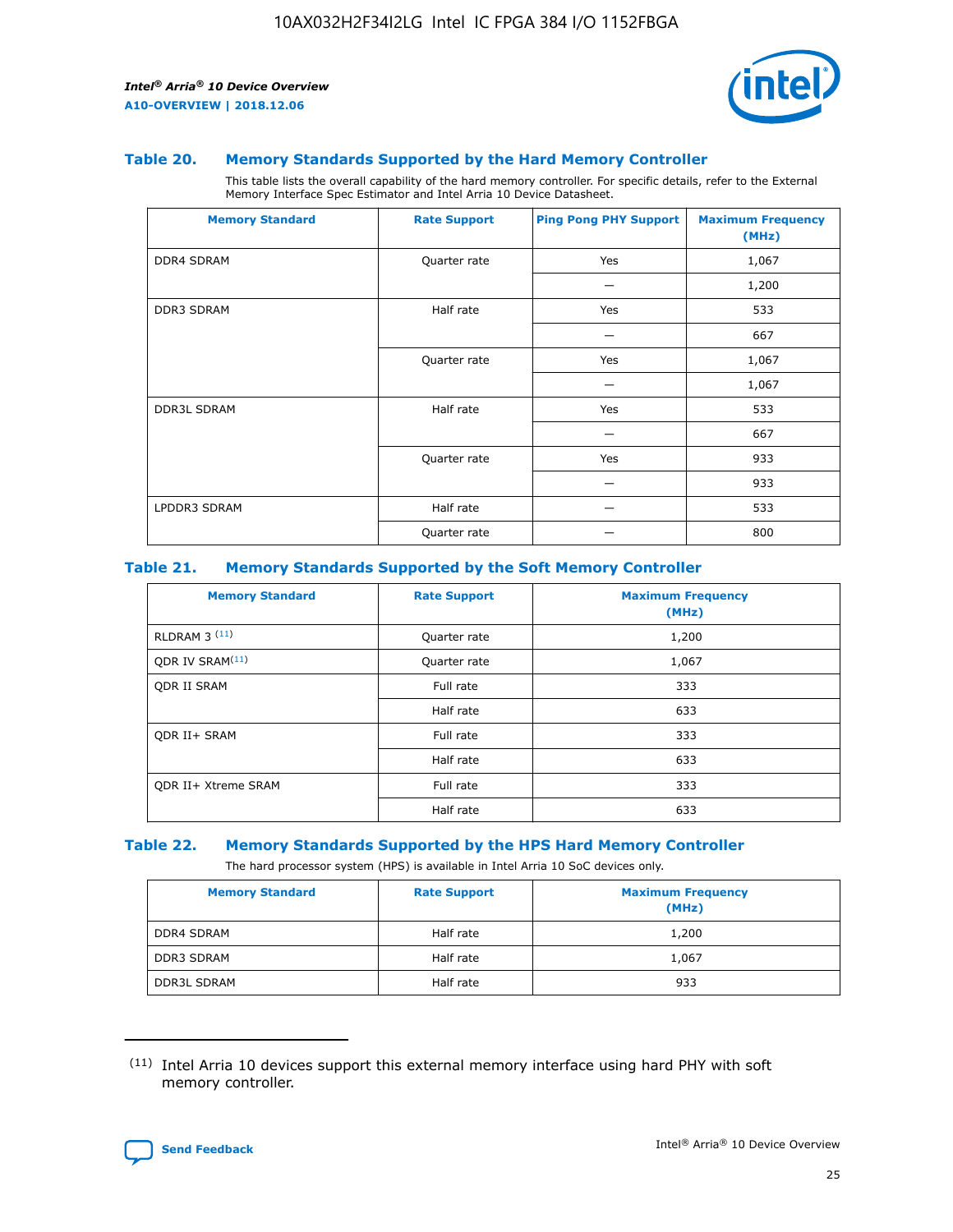

## **Related Information**

#### [Intel Arria 10 Device Datasheet](https://www.intel.com/content/www/us/en/programmable/documentation/mcn1413182292568.html#mcn1413182153340)

Lists the memory interface performance according to memory interface standards, rank or chip select configurations, and Intel Arria 10 device speed grades.

# **PCIe Gen1, Gen2, and Gen3 Hard IP**

Intel Arria 10 devices contain PCIe hard IP that is designed for performance and ease-of-use:

- Includes all layers of the PCIe stack—transaction, data link and physical layers.
- Supports PCIe Gen3, Gen2, and Gen1 Endpoint and Root Port in x1, x2, x4, or x8 lane configuration.
- Operates independently from the core logic—optional configuration via protocol (CvP) allows the PCIe link to power up and complete link training in less than 100 ms while the Intel Arria 10 device completes loading the programming file for the rest of the FPGA.
- Provides added functionality that makes it easier to support emerging features such as Single Root I/O Virtualization (SR-IOV) and optional protocol extensions.
- Provides improved end-to-end datapath protection using ECC.
- Supports FPGA configuration via protocol (CvP) using PCIe at Gen3, Gen2, or Gen1 speed.

#### **Related Information**

PCS Features on page 30

# **Enhanced PCS Hard IP for Interlaken and 10 Gbps Ethernet**

# **Interlaken Support**

The Intel Arria 10 enhanced PCS hard IP provides integrated Interlaken PCS supporting rates up to 25.8 Gbps per lane.

The Interlaken PCS is based on the proven functionality of the PCS developed for Intel's previous generation FPGAs, which demonstrated interoperability with Interlaken ASSP vendors and third-party IP suppliers. The Interlaken PCS is present in every transceiver channel in Intel Arria 10 devices.

## **Related Information**

PCS Features on page 30

# **10 Gbps Ethernet Support**

The Intel Arria 10 enhanced PCS hard IP supports 10GBASE-R PCS compliant with IEEE 802.3 10 Gbps Ethernet (10GbE). The integrated hard IP support for 10GbE and the 10 Gbps transceivers save external PHY cost, board space, and system power.

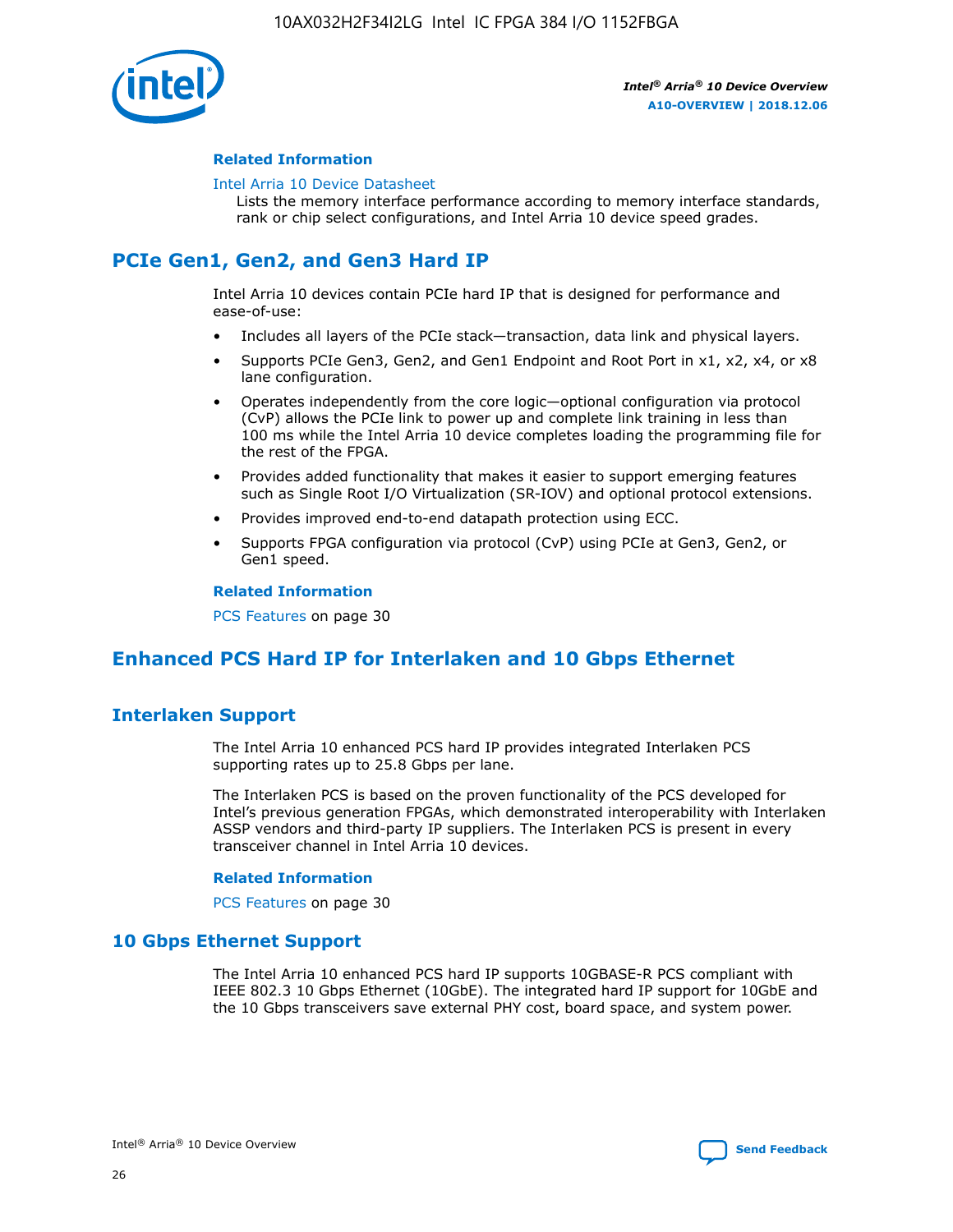

The scalable hard IP supports multiple independent 10GbE ports while using a single PLL for all the 10GBASE-R PCS instantiations, which saves on core logic resources and clock networks:

- Simplifies multiport 10GbE systems compared to XAUI interfaces that require an external XAUI-to-10G PHY.
- Incorporates Electronic Dispersion Compensation (EDC), which enables direct connection to standard 10 Gbps XFP and SFP+ pluggable optical modules.
- Supports backplane Ethernet applications and includes a hard 10GBASE-KR Forward Error Correction (FEC) circuit that you can use for 10 Gbps and 40 Gbps applications.

The 10 Gbps Ethernet PCS hard IP and 10GBASE-KR FEC are present in every transceiver channel.

#### **Related Information**

PCS Features on page 30

# **Low Power Serial Transceivers**

Intel Arria 10 FPGAs and SoCs include lowest power transceivers that deliver high bandwidth, throughput and low latency.

Intel Arria 10 devices deliver the industry's lowest power consumption per transceiver channel:

- 12.5 Gbps transceivers at as low as 242 mW
- 10 Gbps transceivers at as low as 168 mW
- 6 Gbps transceivers at as low as 117 mW

Intel Arria 10 transceivers support various data rates according to application:

- Chip-to-chip and chip-to-module applications—from 1 Gbps up to 25.8 Gbps
- Long reach and backplane applications—from 1 Gbps up to 12.5 with advanced adaptive equalization
- Critical power sensitive applications—from 1 Gbps up to 11.3 Gbps using lower power modes

The combination of 20 nm process technology and architectural advances provide the following benefits:

- Significant reduction in die area and power consumption
- Increase of up to two times in transceiver I/O density compared to previous generation devices while maintaining optimal signal integrity
- Up to 72 total transceiver channels—you can configure up to 6 of these channels to run as fast as 25.8 Gbps
- All channels feature continuous data rate support up to the maximum rated speed

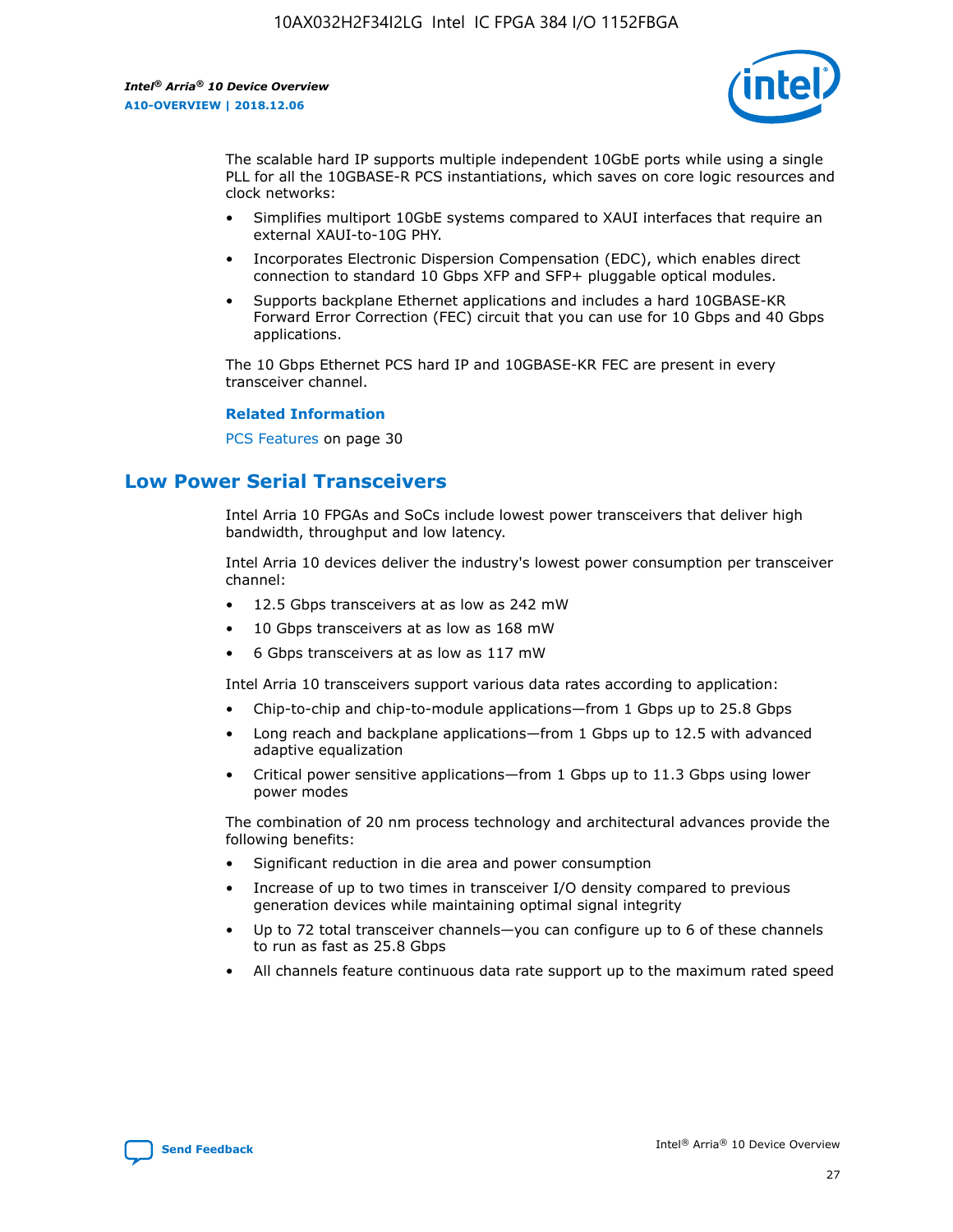

#### Transceiver PMA TX/RX PCS ATX PLL Transceiver PMA TX/RX PCS fPLL Network Flexible Clock Distribution Network PCS Transceiver PMA TX/RX FPGA **Clock Distribution** Fabric PCS Transceiver PMA TX/RX ATX Flexible PLL PCS Transceiver PMA TX/RX ▲ fPLL Transceiver PMA TX/RX PCS

## **Figure 6. Intel Arria 10 Transceiver Block Architecture**

# **Transceiver Channels**

All transceiver channels feature a dedicated Physical Medium Attachment (PMA) and a hardened Physical Coding Sublayer (PCS).

4

- The PMA provides primary interfacing capabilities to physical channels.
- The PCS typically handles encoding/decoding, word alignment, and other preprocessing functions before transferring data to the FPGA core fabric.

A transceiver channel consists of a PMA and a PCS block. Most transceiver banks have 6 channels. There are some transceiver banks that contain only 3 channels.

A wide variety of bonded and non-bonded data rate configurations is possible using a highly configurable clock distribution network. Up to 80 independent transceiver data rates can be configured.

The following figures are graphical representations of top views of the silicon die, which correspond to reverse views for flip chip packages. Different Intel Arria 10 devices may have different floorplans than the ones shown in the figures.

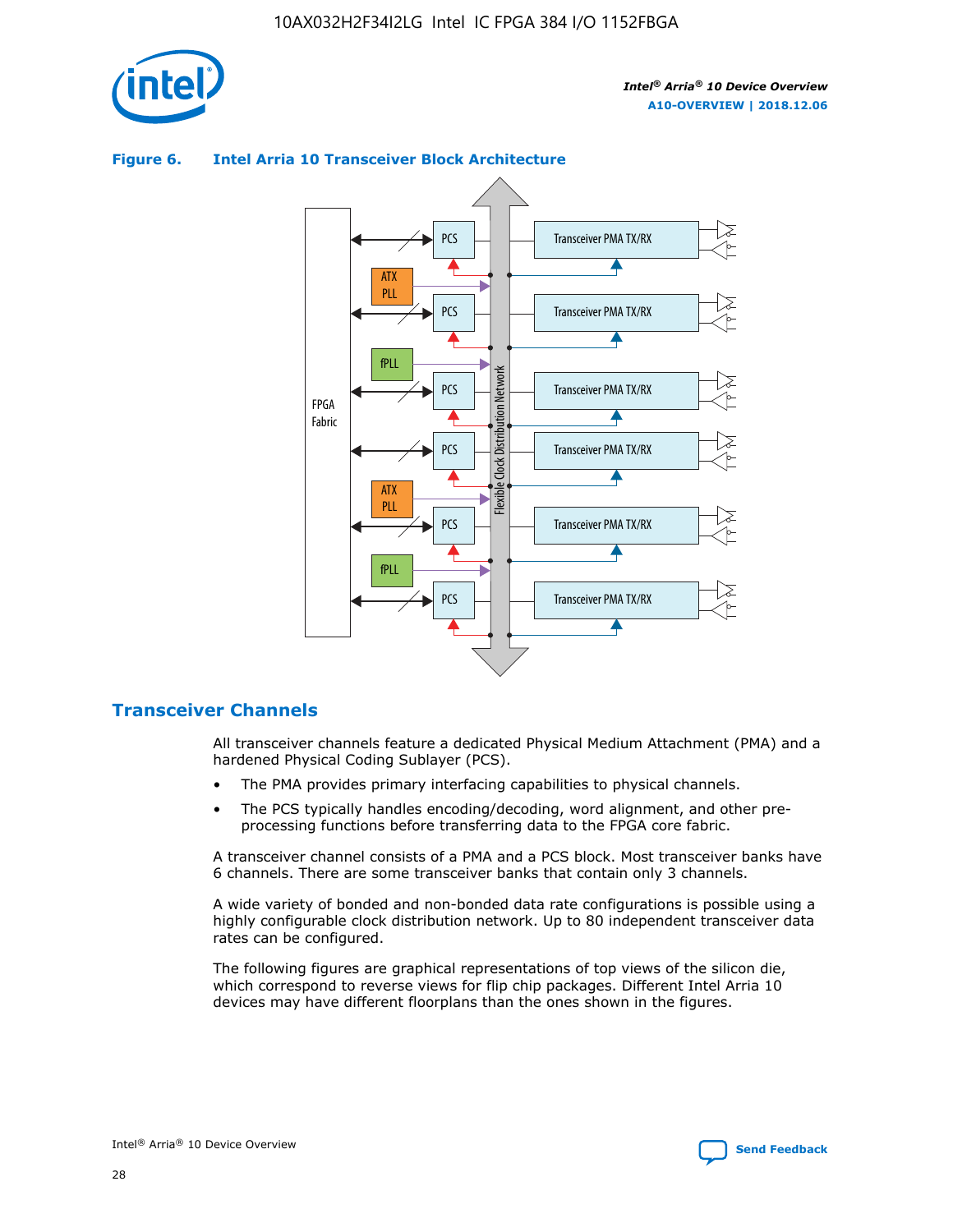

## **Figure 7. Device Chip Overview for Intel Arria 10 GX and GT Devices**



## **PMA Features**

Intel Arria 10 transceivers provide exceptional signal integrity at data rates up to 25.8 Gbps. Clocking options include ultra-low jitter ATX PLLs (LC tank based), clock multiplier unit (CMU) PLLs, and fractional PLLs.



Hard PCS Hard PCS Hard PCS Hard PCS

Transmi PLL fPLL ATX (LC) **Transmit** PLL

Transceiver PMA Transceiver PMA

Transceiver PMA Transceiver PMA

Unused transceiver chann can be used as additional transceiver transmit PLLs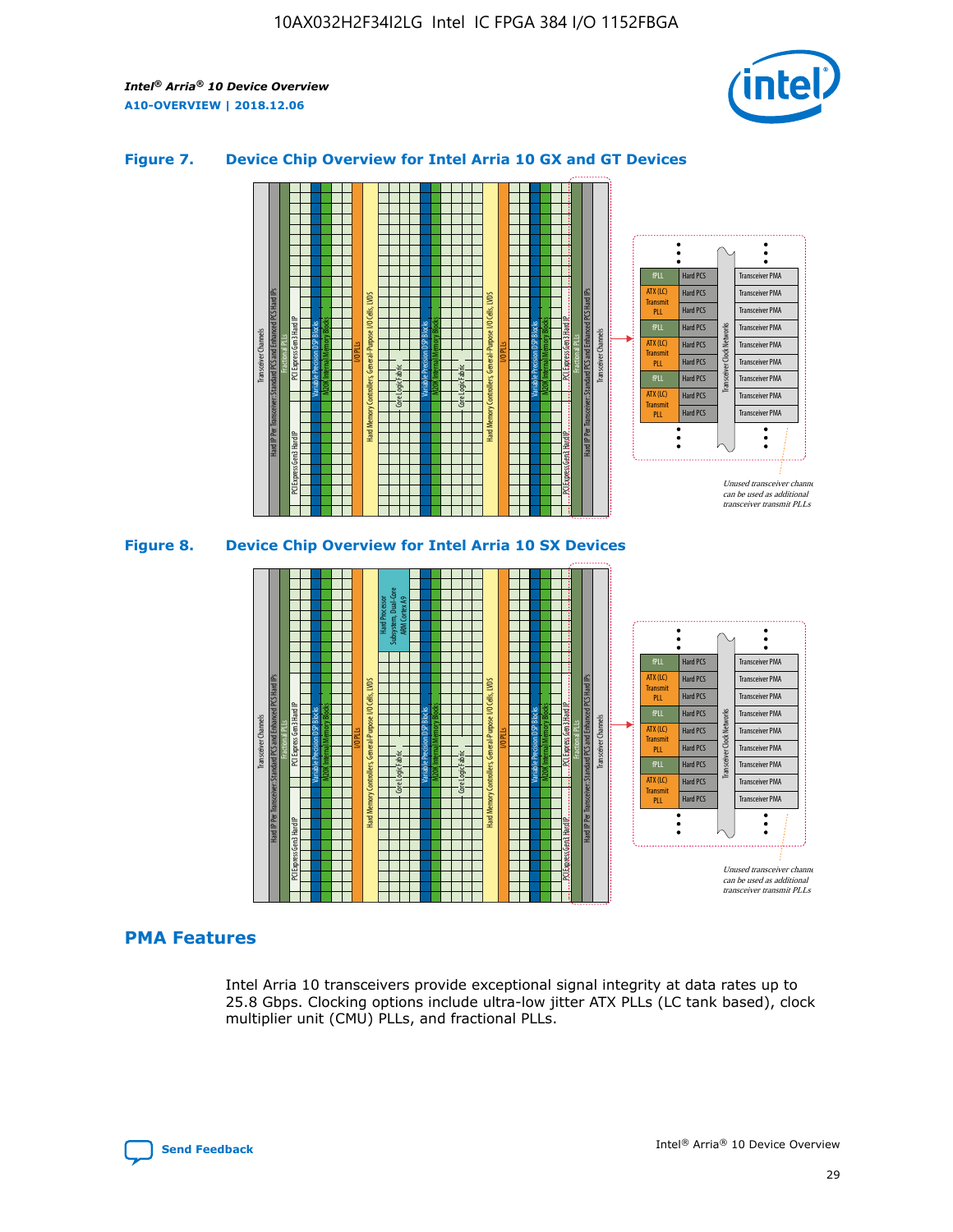

Each transceiver channel contains a channel PLL that can be used as the CMU PLL or clock data recovery (CDR) PLL. In CDR mode, the channel PLL recovers the receiver clock and data in the transceiver channel. Up to 80 independent data rates can be configured on a single Intel Arria 10 device.

## **Table 23. PMA Features of the Transceivers in Intel Arria 10 Devices**

| <b>Feature</b>                                             | <b>Capability</b>                                                                                                                                                                                                             |
|------------------------------------------------------------|-------------------------------------------------------------------------------------------------------------------------------------------------------------------------------------------------------------------------------|
| Chip-to-Chip Data Rates                                    | 1 Gbps to 17.4 Gbps (Intel Arria 10 GX devices)<br>1 Gbps to 25.8 Gbps (Intel Arria 10 GT devices)                                                                                                                            |
| Backplane Support                                          | Drive backplanes at data rates up to 12.5 Gbps                                                                                                                                                                                |
| <b>Optical Module Support</b>                              | SFP+/SFP, XFP, CXP, QSFP/QSFP28, CFP/CFP2/CFP4                                                                                                                                                                                |
| Cable Driving Support                                      | SFP+ Direct Attach, PCI Express over cable, eSATA                                                                                                                                                                             |
| Transmit Pre-Emphasis                                      | 4-tap transmit pre-emphasis and de-emphasis to compensate for system channel loss                                                                                                                                             |
| Continuous Time Linear<br>Equalizer (CTLE)                 | Dual mode, high-gain, and high-data rate, linear receive equalization to compensate for<br>system channel loss                                                                                                                |
| Decision Feedback Equalizer<br>(DFE)                       | 7-fixed and 4-floating tap DFE to equalize backplane channel loss in the presence of<br>crosstalk and noisy environments                                                                                                      |
| Variable Gain Amplifier                                    | Optimizes the signal amplitude prior to the CDR sampling and operates in fixed and<br>adaptive modes                                                                                                                          |
| Altera Digital Adaptive<br>Parametric Tuning (ADAPT)       | Fully digital adaptation engine to automatically adjust all link equalization parameters-<br>including CTLE, DFE, and variable gain amplifier blocks—that provide optimal link margin<br>without intervention from user logic |
| Precision Signal Integrity<br>Calibration Engine (PreSICE) | Hardened calibration controller to quickly calibrate all transceiver control parameters on<br>power-up, which provides the optimal signal integrity and jitter performance                                                    |
| Advanced Transmit (ATX)<br>PLL                             | Low jitter ATX (LC tank based) PLLs with continuous tuning range to cover a wide range of<br>standard and proprietary protocols                                                                                               |
| <b>Fractional PLLs</b>                                     | On-chip fractional frequency synthesizers to replace on-board crystal oscillators and reduce<br>system cost                                                                                                                   |
| Digitally Assisted Analog<br><b>CDR</b>                    | Superior jitter tolerance with fast lock time                                                                                                                                                                                 |
| <b>Dynamic Partial</b><br>Reconfiguration                  | Allows independent control of the Avalon memory-mapped interface of each transceiver<br>channel for the highest transceiver flexibility                                                                                       |
| Multiple PCS-PMA and PCS-<br>PLD interface widths          | 8-, 10-, 16-, 20-, 32-, 40-, or 64-bit interface widths for flexibility of deserialization width,<br>encoding, and reduced latency                                                                                            |

# **PCS Features**

This table summarizes the Intel Arria 10 transceiver PCS features. You can use the transceiver PCS to support a wide range of protocols ranging from 1 Gbps to 25.8 Gbps.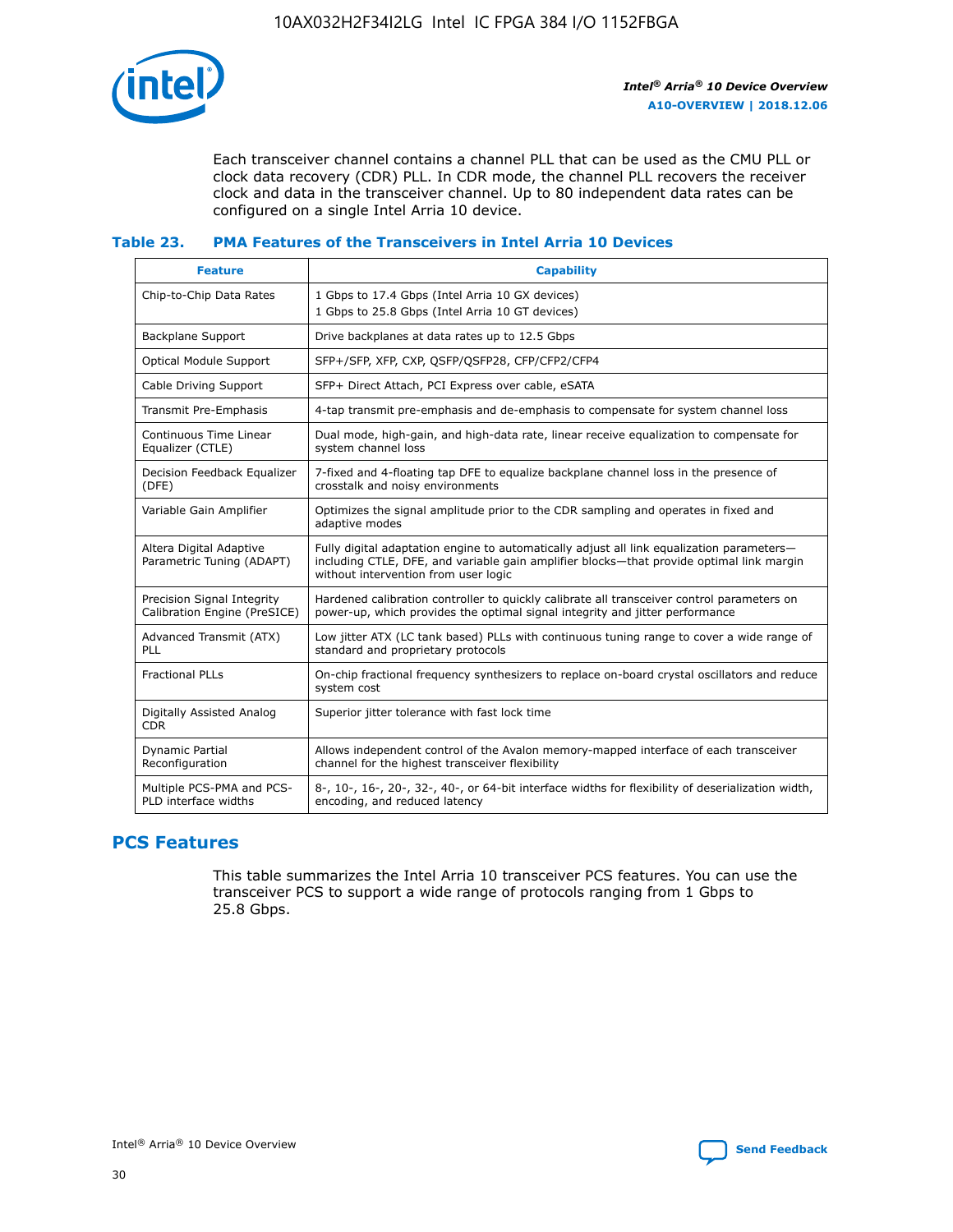

| <b>PCS</b>          | <b>Description</b>                                                                                                                                                                                                                                                                                                                                                                                             |
|---------------------|----------------------------------------------------------------------------------------------------------------------------------------------------------------------------------------------------------------------------------------------------------------------------------------------------------------------------------------------------------------------------------------------------------------|
| Standard PCS        | Operates at a data rate up to 12 Gbps<br>Supports protocols such as PCI-Express, CPRI 4.2+, GigE, IEEE 1588 in Hard PCS<br>Implements other protocols using Basic/Custom (Standard PCS) transceiver<br>configuration rules.                                                                                                                                                                                    |
| <b>Enhanced PCS</b> | Performs functions common to most serial data industry standards, such as word<br>alignment, encoding/decoding, and framing, before data is sent or received off-chip<br>through the PMA<br>• Handles data transfer to and from the FPGA fabric<br>Handles data transfer internally to and from the PMA<br>Provides frequency compensation<br>Performs channel bonding for multi-channel low skew applications |
| PCIe Gen3 PCS       | Supports the seamless switching of Data and Clock between the Gen1, Gen2, and Gen3<br>data rates<br>Provides support for PIPE 3.0 features<br>Supports the PIPE interface with the Hard IP enabled, as well as with the Hard IP<br>bypassed                                                                                                                                                                    |

#### **Related Information**

- PCIe Gen1, Gen2, and Gen3 Hard IP on page 26
- Interlaken Support on page 26
- 10 Gbps Ethernet Support on page 26

# **PCS Protocol Support**

This table lists some of the protocols supported by the Intel Arria 10 transceiver PCS. For more information about the blocks in the transmitter and receiver data paths, refer to the related information.

| <b>Protocol</b>                                 | <b>Data Rate</b><br>(Gbps) | <b>Transceiver IP</b>       | <b>PCS Support</b>                      |
|-------------------------------------------------|----------------------------|-----------------------------|-----------------------------------------|
| PCIe Gen3 x1, x2, x4, x8                        | 8.0                        | Native PHY (PIPE)           | Standard PCS and PCIe<br>Gen3 PCS       |
| PCIe Gen2 x1, x2, x4, x8                        | 5.0                        | Native PHY (PIPE)           | <b>Standard PCS</b>                     |
| PCIe Gen1 x1, x2, x4, x8                        | 2.5                        | Native PHY (PIPE)           | Standard PCS                            |
| 1000BASE-X Gigabit Ethernet                     | 1.25                       | Native PHY                  | <b>Standard PCS</b>                     |
| 1000BASE-X Gigabit Ethernet with<br>IEEE 1588v2 | 1.25                       | Native PHY                  | Standard PCS                            |
| 10GBASE-R                                       | 10.3125                    | Native PHY                  | <b>Enhanced PCS</b>                     |
| 10GBASE-R with IEEE 1588v2                      | 10.3125                    | Native PHY                  | <b>Enhanced PCS</b>                     |
| 10GBASE-R with KR FEC                           | 10.3125                    | Native PHY                  | <b>Enhanced PCS</b>                     |
| 10GBASE-KR and 1000BASE-X                       | 10.3125                    | 1G/10GbE and 10GBASE-KR PHY | Standard PCS and<br><b>Enhanced PCS</b> |
| Interlaken (CEI-6G/11G)                         | 3.125 to 17.4              | Native PHY                  | <b>Enhanced PCS</b>                     |
| SFI-S/SFI-5.2                                   | 11.2                       | Native PHY                  | <b>Enhanced PCS</b>                     |
| $10G$ SDI                                       | 10.692                     | Native PHY                  | <b>Enhanced PCS</b>                     |
|                                                 |                            |                             | continued                               |

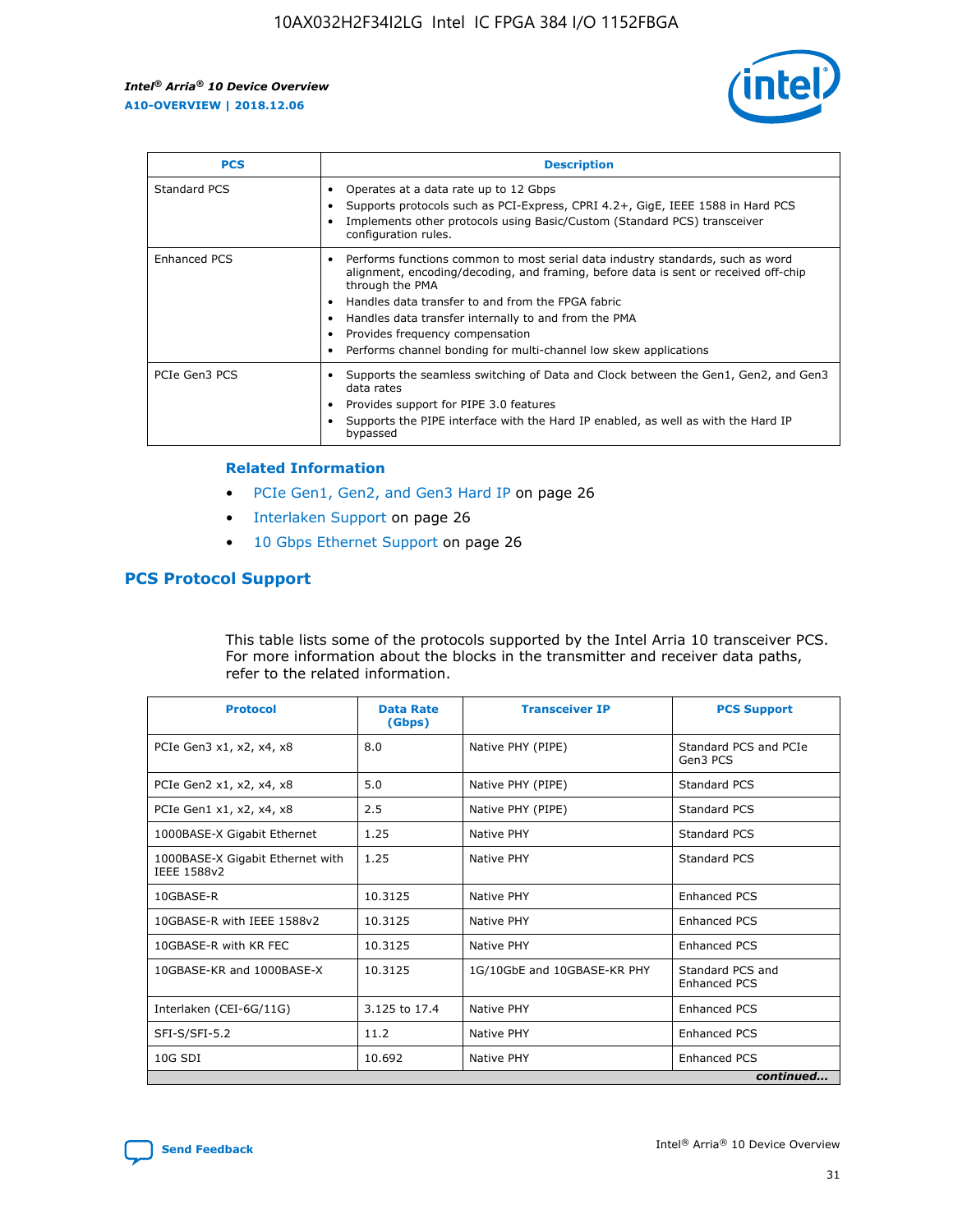

| <b>Protocol</b>      | <b>Data Rate</b><br>(Gbps) | <b>Transceiver IP</b> | <b>PCS Support</b> |
|----------------------|----------------------------|-----------------------|--------------------|
| CPRI 6.0 (64B/66B)   | 0.6144 to<br>10.1376       | Native PHY            | Enhanced PCS       |
| CPRI 4.2 (8B/10B)    | 0.6144 to<br>9.8304        | Native PHY            | Standard PCS       |
| OBSAI RP3 v4.2       | 0.6144 to 6.144            | Native PHY            | Standard PCS       |
| SD-SDI/HD-SDI/3G-SDI | $0.143(12)$ to<br>2.97     | Native PHY            | Standard PCS       |

# **Related Information**

## [Intel Arria 10 Transceiver PHY User Guide](https://www.intel.com/content/www/us/en/programmable/documentation/nik1398707230472.html#nik1398707091164)

Provides more information about the supported transceiver protocols and PHY IP, the PMA architecture, and the standard, enhanced, and PCIe Gen3 PCS architecture.

# **SoC with Hard Processor System**

Each SoC device combines an FPGA fabric and a hard processor system (HPS) in a single device. This combination delivers the flexibility of programmable logic with the power and cost savings of hard IP in these ways:

- Reduces board space, system power, and bill of materials cost by eliminating a discrete embedded processor
- Allows you to differentiate the end product in both hardware and software, and to support virtually any interface standard
- Extends the product life and revenue through in-field hardware and software updates

 $(12)$  The 0.143 Gbps data rate is supported using oversampling of user logic that you must implement in the FPGA fabric.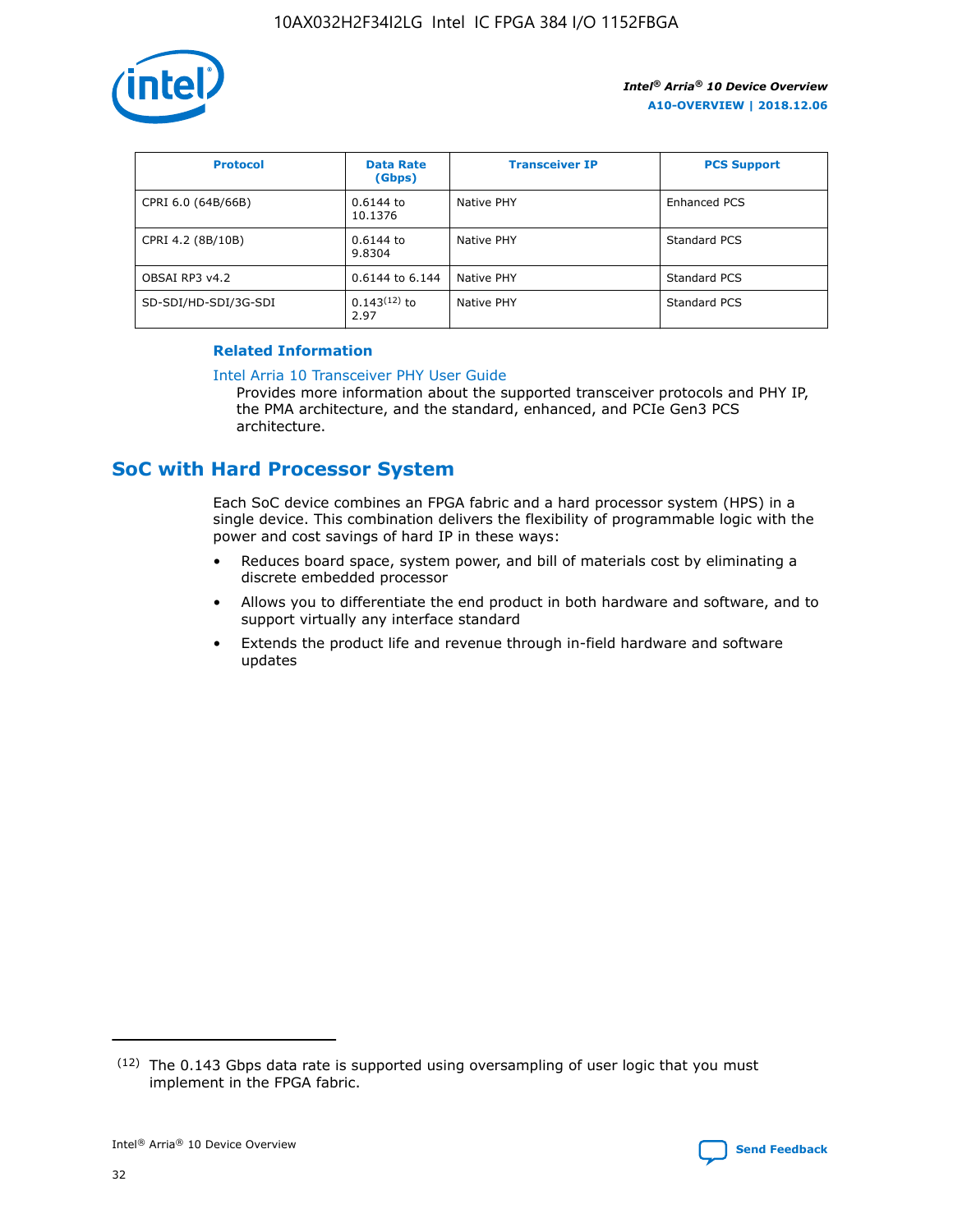

#### **Figure 9. HPS Block Diagram**

This figure shows a block diagram of the HPS with the dual ARM Cortex-A9 MPCore processor.



# **Key Advantages of 20-nm HPS**

The 20-nm HPS strikes a balance between enabling maximum software compatibility with 28-nm SoCs while still improving upon the 28-nm HPS architecture. These improvements address the requirements of the next generation target markets such as wireless and wireline communications, compute and storage equipment, broadcast and military in terms of performance, memory bandwidth, connectivity via backplane and security.

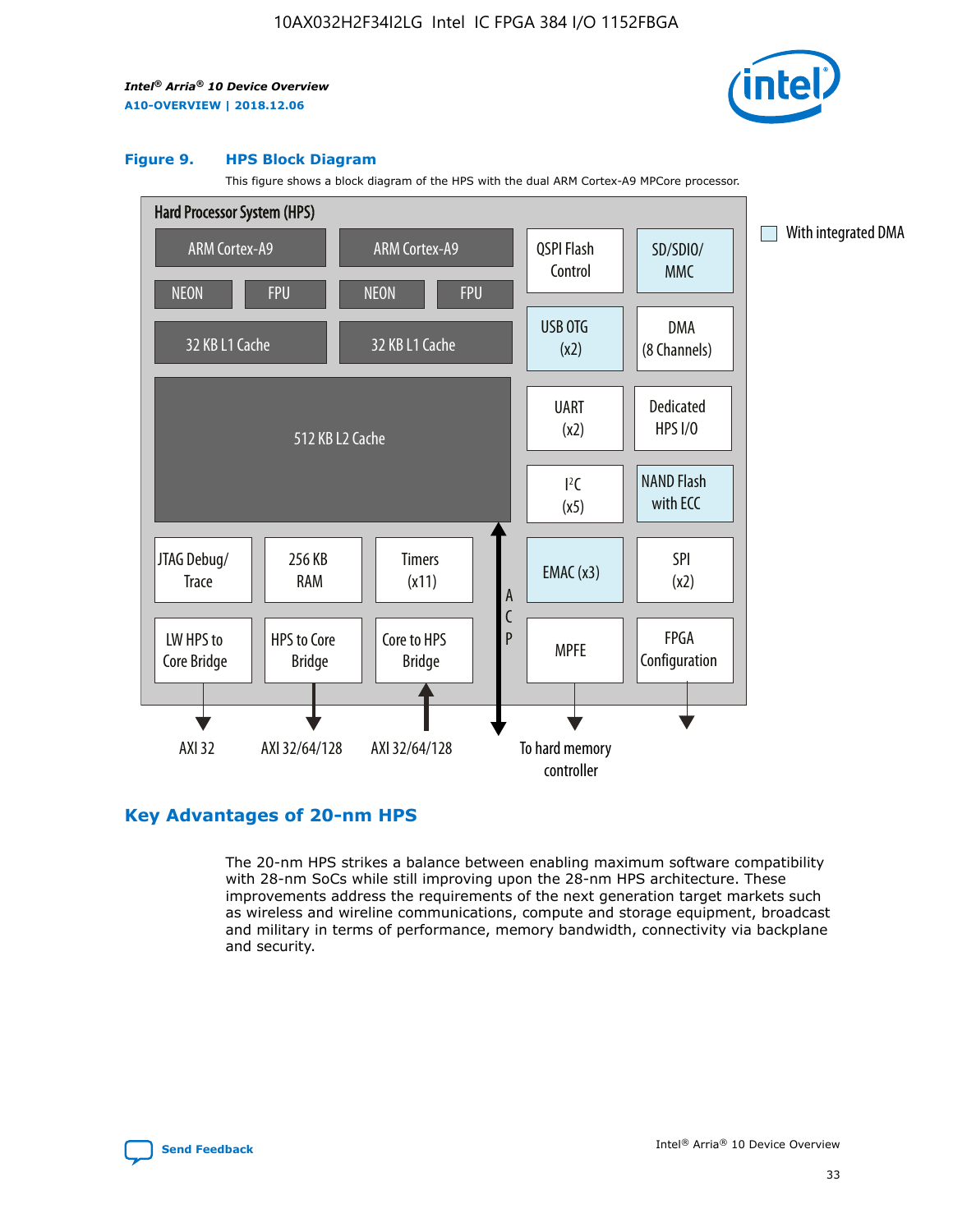

## **Table 24. Improvements in 20 nm HPS**

This table lists the key improvements of the 20 nm HPS compared to the 28 nm HPS.

| Advantages/<br><b>Improvements</b>                          | <b>Description</b>                                                                                                                                                                                                                                                                                                                                                                                                                                                                                                                                                                                                                                                                                                                                                                                                                                                                                                      |
|-------------------------------------------------------------|-------------------------------------------------------------------------------------------------------------------------------------------------------------------------------------------------------------------------------------------------------------------------------------------------------------------------------------------------------------------------------------------------------------------------------------------------------------------------------------------------------------------------------------------------------------------------------------------------------------------------------------------------------------------------------------------------------------------------------------------------------------------------------------------------------------------------------------------------------------------------------------------------------------------------|
| Increased performance and<br>overdrive capability           | While the nominal processor frequency is 1.2 GHz, the 20 nm HPS offers an "overdrive"<br>feature which enables a higher processor operating frequency. This requires a higher supply<br>voltage value that is unique to the HPS and may require a separate regulator.                                                                                                                                                                                                                                                                                                                                                                                                                                                                                                                                                                                                                                                   |
| Increased processor memory<br>bandwidth and DDR4<br>support | Up to 64-bit DDR4 memory at 2,400 Mbps support is available for the processor. The hard<br>memory controller for the HPS comprises a multi-port front end that manages connections<br>to a single port memory controller. The multi-port front end allows logic core and the HPS<br>to share ports and thereby the available bandwidth of the memory controller.                                                                                                                                                                                                                                                                                                                                                                                                                                                                                                                                                        |
| Flexible I/O sharing                                        | An advanced I/O pin muxing scheme allows improved sharing of I/O between the HPS and<br>the core logic. The following types of I/O are available for SoC:<br>17 dedicated I/Os-physically located inside the HPS block and are not accessible to<br>logic within the core. The 17 dedicated I/Os are used for HPS clock, resets, and<br>interfacing with boot devices, QSPI, and SD/MMC.<br>48 direct shared I/O-located closest to the HPS block and are ideal for high speed HPS<br>peripherals such as EMAC, USB, and others. There is one bank of 48 I/Os that supports<br>direct sharing where the 48 I/Os can be shared 12 I/Os at a time.<br>Standard (shared) I/O-all standard I/Os can be shared by the HPS peripherals and any<br>logic within the core. For designs where more than 48 I/Os are required to fully use all<br>the peripherals in the HPS, these I/Os can be connected through the core logic. |
| <b>EMAC</b> core                                            | Three EMAC cores are available in the HPS. The EMAC cores enable an application to<br>support two redundant Ethernet connections; for example, backplane, or two EMAC cores<br>for managing IEEE 1588 time stamp information while allowing a third EMAC core for debug<br>and configuration. All three EMACs can potentially share the same time stamps, simplifying<br>the 1588 time stamping implementation. A new serial time stamp interface allows core<br>logic to access and read the time stamp values. The integrated EMAC controllers can be<br>connected to external Ethernet PHY through the provided MDIO or I <sup>2</sup> C interface.                                                                                                                                                                                                                                                                  |
| On-chip memory                                              | The on-chip memory is updated to 256 KB support and can support larger data sets and<br>real time algorithms.                                                                                                                                                                                                                                                                                                                                                                                                                                                                                                                                                                                                                                                                                                                                                                                                           |
| <b>ECC</b> enhancements                                     | Improvements in L2 Cache ECC management allow identification of errors down to the<br>address level. ECC enhancements also enable improved error injection and status reporting<br>via the introduction of new memory mapped access to syndrome and data signals.                                                                                                                                                                                                                                                                                                                                                                                                                                                                                                                                                                                                                                                       |
| HPS to FPGA Interconnect<br>Backbone                        | Although the HPS and the Logic Core can operate independently, they are tightly coupled<br>via a high-bandwidth system interconnect built from high-performance ARM AMBA AXI bus<br>bridges. IP bus masters in the FPGA fabric have access to HPS bus slaves via the FPGA-to-<br>HPS interconnect. Similarly, HPS bus masters have access to bus slaves in the core fabric<br>via the HPS-to-FPGA bridge. Both bridges are AMBA AXI-3 compliant and support<br>simultaneous read and write transactions. Up to three masters within the core fabric can<br>share the HPS SDRAM controller with the processor. Additionally, the processor can be used<br>to configure the core fabric under program control via a dedicated 32-bit configuration port.                                                                                                                                                                  |
| FPGA configuration and HPS<br>booting                       | The FPGA fabric and HPS in the SoCs are powered independently. You can reduce the clock<br>frequencies or gate the clocks to reduce dynamic power.<br>You can configure the FPGA fabric and boot the HPS independently, in any order, providing<br>you with more design flexibility.                                                                                                                                                                                                                                                                                                                                                                                                                                                                                                                                                                                                                                    |
| Security                                                    | New security features have been introduced for anti-tamper management, secure boot,<br>encryption (AES), and authentication (SHA).                                                                                                                                                                                                                                                                                                                                                                                                                                                                                                                                                                                                                                                                                                                                                                                      |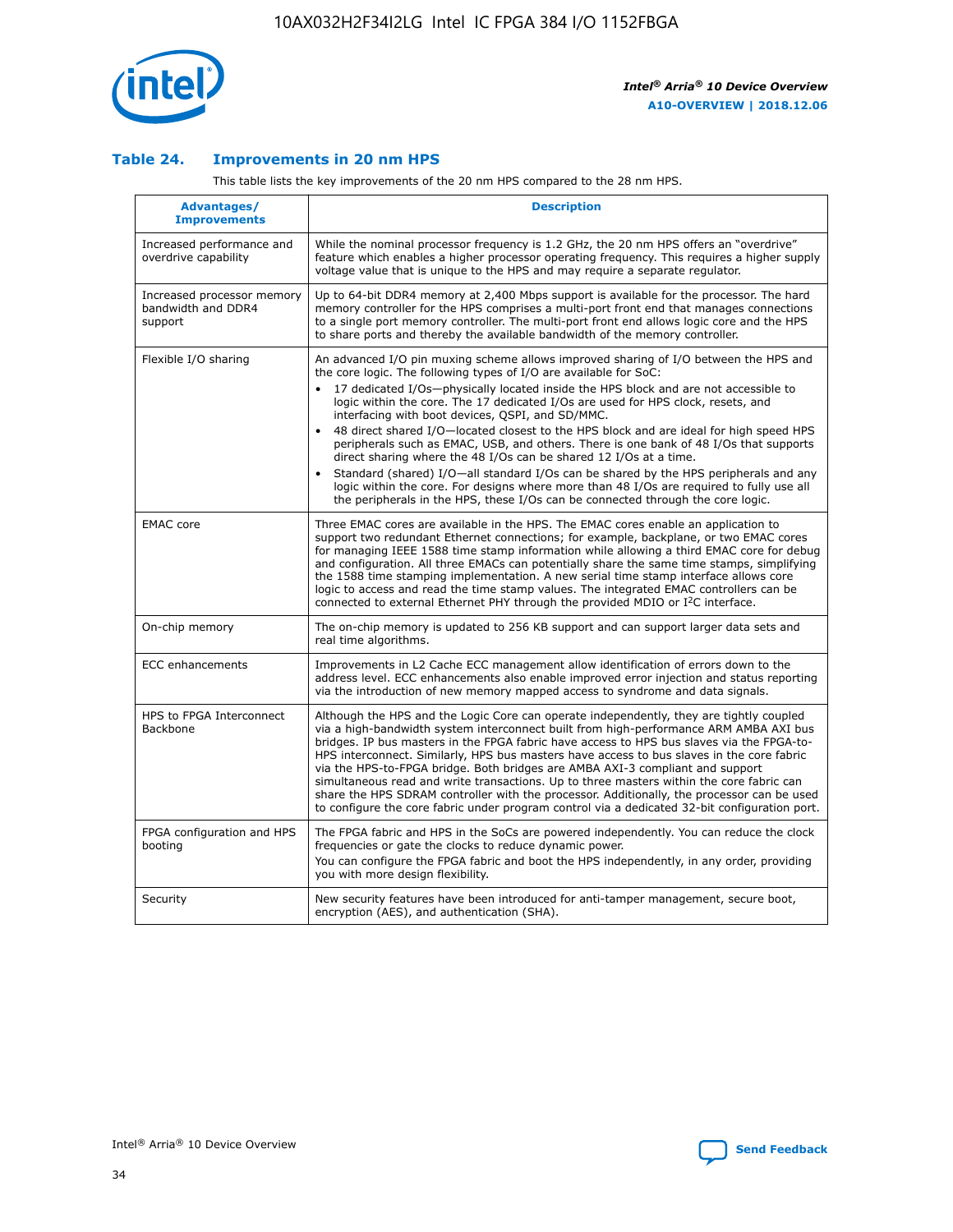

# **Features of the HPS**

The HPS has the following features:

- 1.2-GHz, dual-core ARM Cortex-A9 MPCore processor with up to 1.5-GHz via overdrive
	- ARMv7-A architecture that runs 32-bit ARM instructions, 16-bit and 32-bit Thumb instructions, and 8-bit Java byte codes in Jazelle style
	- Superscalar, variable length, out-of-order pipeline with dynamic branch prediction
	- Instruction Efficiency 2.5 MIPS/MHz, which provides total performance of 7500 MIPS at 1.5 GHz
- Each processor core includes:
	- 32 KB of L1 instruction cache, 32 KB of L1 data cache
	- Single- and double-precision floating-point unit and NEON media engine
	- CoreSight debug and trace technology
	- Snoop Control Unit (SCU) and Acceleration Coherency Port (ACP)
- 512 KB of shared L2 cache
- 256 KB of scratch RAM
- Hard memory controller with support for DDR3, DDR4 and optional error correction code (ECC) support
- Multiport Front End (MPFE) Scheduler interface to the hard memory controller
- 8-channel direct memory access (DMA) controller
- QSPI flash controller with SIO, DIO, QIO SPI Flash support
- NAND flash controller (ONFI 1.0 or later) with DMA and ECC support, updated to support 8 and 16-bit Flash devices and new command DMA to offload CPU for fast power down recovery
- Updated SD/SDIO/MMC controller to eMMC 4.5 with DMA with CE-ATA digital command support
- 3 10/100/1000 Ethernet media access control (MAC) with DMA
- 2 USB On-the-Go (OTG) controllers with DMA
- $\bullet$  5 I<sup>2</sup>C controllers (3 can be used by EMAC for MIO to external PHY)
- 2 UART 16550 Compatible controllers
- 4 serial peripheral interfaces (SPI) (2 Master, 2 Slaves)
- 62 programmable general-purpose I/Os, which includes 48 direct share I/Os that allows the HPS peripherals to connect directly to the FPGA I/Os
- 7 general-purpose timers
- 4 watchdog timers
- Anti-tamper, Secure Boot, Encryption (AES) and Authentication (SHA)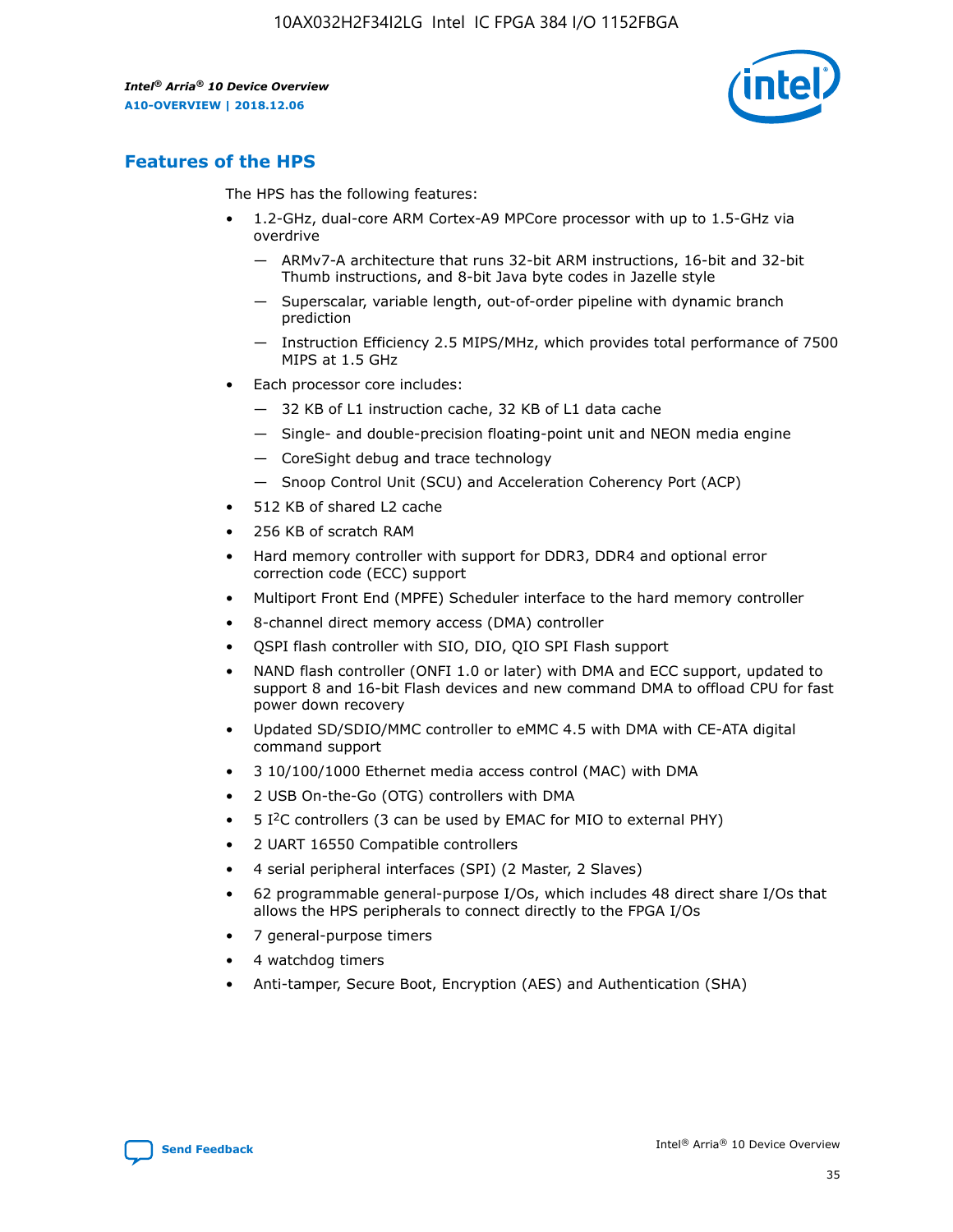

# **System Peripherals and Debug Access Port**

Each Ethernet MAC, USB OTG, NAND flash controller, and SD/MMC controller module has an integrated DMA controller. For modules without an integrated DMA controller, an additional DMA controller module provides up to eight channels of high-bandwidth data transfers. Peripherals that communicate off-chip are multiplexed with other peripherals at the HPS pin level. This allows you to choose which peripherals interface with other devices on your PCB.

The debug access port provides interfaces to industry standard JTAG debug probes and supports ARM CoreSight debug and core traces to facilitate software development.

## **HPS–FPGA AXI Bridges**

The HPS–FPGA bridges, which support the Advanced Microcontroller Bus Architecture (AMBA) Advanced eXtensible Interface (AXI™) specifications, consist of the following bridges:

- FPGA-to-HPS AMBA AXI bridge—a high-performance bus supporting 32, 64, and 128 bit data widths that allows the FPGA fabric to issue transactions to slaves in the HPS.
- HPS-to-FPGA Avalon/AMBA AXI bridge—a high-performance bus supporting 32, 64, and 128 bit data widths that allows the HPS to issue transactions to slaves in the FPGA fabric.
- Lightweight HPS-to-FPGA AXI bridge—a lower latency 32 bit width bus that allows the HPS to issue transactions to soft peripherals in the FPGA fabric. This bridge is primarily used for control and status register (CSR) accesses to peripherals in the FPGA fabric.

The HPS–FPGA AXI bridges allow masters in the FPGA fabric to communicate with slaves in the HPS logic, and vice versa. For example, the HPS-to-FPGA AXI bridge allows you to share memories instantiated in the FPGA fabric with one or both microprocessors in the HPS, while the FPGA-to-HPS AXI bridge allows logic in the FPGA fabric to access the memory and peripherals in the HPS.

Each HPS–FPGA bridge also provides asynchronous clock crossing for data transferred between the FPGA fabric and the HPS.

## **HPS SDRAM Controller Subsystem**

The HPS SDRAM controller subsystem contains a multiport SDRAM controller and DDR PHY that are shared between the FPGA fabric (through the FPGA-to-HPS SDRAM interface), the level 2 (L2) cache, and the level 3 (L3) system interconnect. The FPGA-to-HPS SDRAM interface supports AMBA AXI and Avalon® Memory-Mapped (Avalon-MM) interface standards, and provides up to six individual ports for access by masters implemented in the FPGA fabric.

The HPS SDRAM controller supports up to 3 masters (command ports), 3x 64-bit read data ports and 3x 64-bit write data ports.

To maximize memory performance, the SDRAM controller subsystem supports command and data reordering, deficit round-robin arbitration with aging, and high-priority bypass features.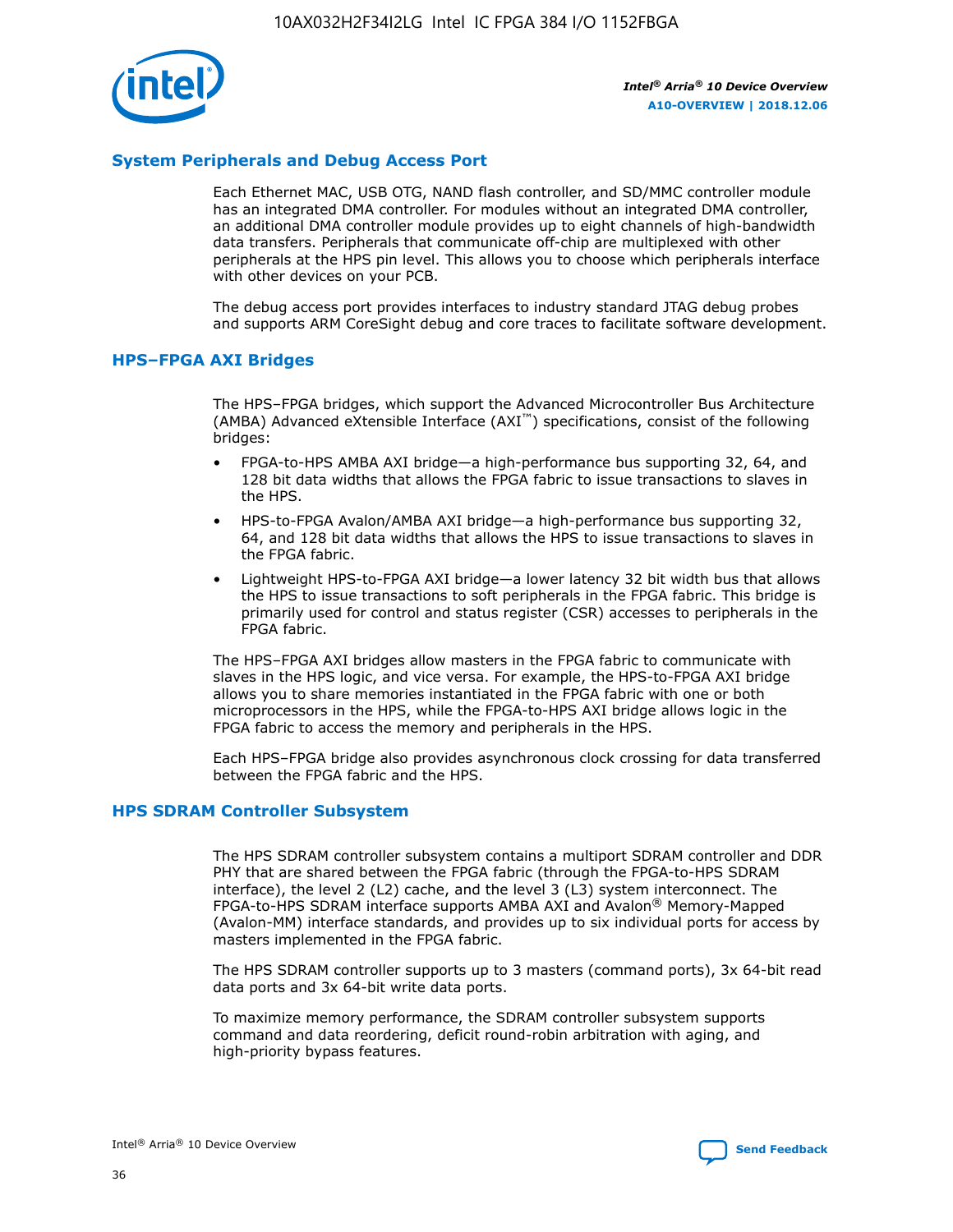

# **FPGA Configuration and HPS Booting**

The FPGA fabric and HPS in the SoC FPGA must be powered at the same time. You can reduce the clock frequencies or gate the clocks to reduce dynamic power.

Once powered, the FPGA fabric and HPS can be configured independently thus providing you with more design flexibility:

- You can boot the HPS independently. After the HPS is running, the HPS can fully or partially reconfigure the FPGA fabric at any time under software control. The HPS can also configure other FPGAs on the board through the FPGA configuration controller.
- Configure the FPGA fabric first, and then boot the HPS from memory accessible to the FPGA fabric.

## **Hardware and Software Development**

For hardware development, you can configure the HPS and connect your soft logic in the FPGA fabric to the HPS interfaces using the Platform Designer system integration tool in the Intel Quartus Prime software.

For software development, the ARM-based SoC FPGA devices inherit the rich software development ecosystem available for the ARM Cortex-A9 MPCore processor. The software development process for Intel SoC FPGAs follows the same steps as those for other SoC devices from other manufacturers. Support for Linux\*, VxWorks\*, and other operating systems are available for the SoC FPGAs. For more information on the operating systems support availability, contact the Intel FPGA sales team.

You can begin device-specific firmware and software development on the Intel SoC FPGA Virtual Target. The Virtual Target is a fast PC-based functional simulation of a target development system—a model of a complete development board. The Virtual Target enables the development of device-specific production software that can run unmodified on actual hardware.

# **Dynamic and Partial Reconfiguration**

The Intel Arria 10 devices support dynamic and partial reconfiguration. You can use dynamic and partial reconfiguration simultaneously to enable seamless reconfiguration of both the device core and transceivers.

# **Dynamic Reconfiguration**

You can reconfigure the PMA and PCS blocks while the device continues to operate. This feature allows you to change the data rates, protocol, and analog settings of a channel in a transceiver bank without affecting on-going data transfer in other transceiver banks. This feature is ideal for applications that require dynamic multiprotocol or multirate support.

# **Partial Reconfiguration**

Using partial reconfiguration, you can reconfigure some parts of the device while keeping the device in operation.

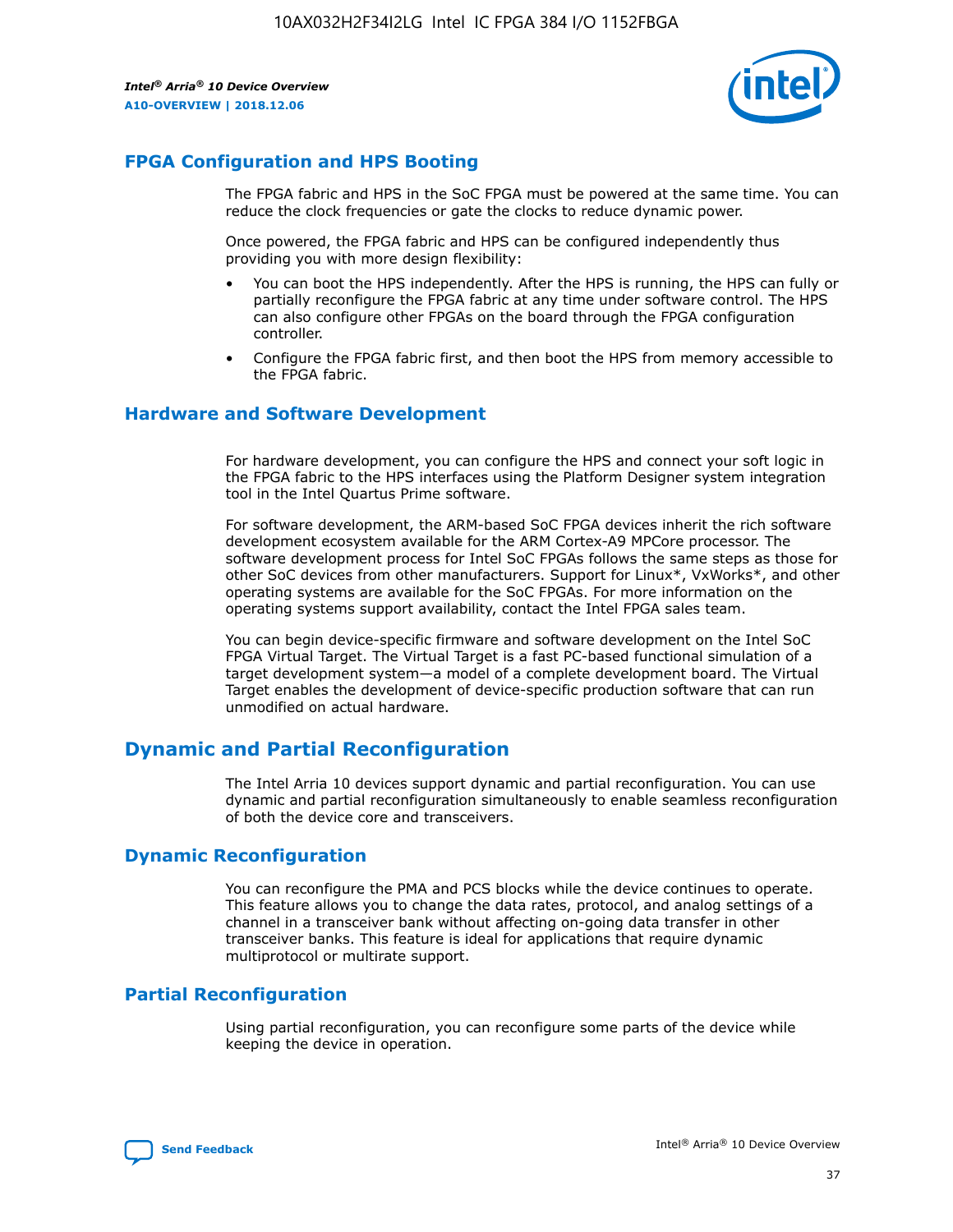

Instead of placing all device functions in the FPGA fabric, you can store some functions that do not run simultaneously in external memory and load them only when required. This capability increases the effective logic density of the device, and lowers cost and power consumption.

In the Intel solution, you do not have to worry about intricate device architecture to perform a partial reconfiguration. The partial reconfiguration capability is built into the Intel Quartus Prime design software, making such time-intensive task simple.

Intel Arria 10 devices support partial reconfiguration in the following configuration options:

- Using an internal host:
	- All supported configuration modes where the FPGA has access to external memory devices such as serial and parallel flash memory.
	- Configuration via Protocol [CvP (PCIe)]
- Using an external host—passive serial (PS), fast passive parallel (FPP) x8, FPP x16, and FPP x32 I/O interface.

# **Enhanced Configuration and Configuration via Protocol**

## **Table 25. Configuration Schemes and Features of Intel Arria 10 Devices**

Intel Arria 10 devices support 1.8 V programming voltage and several configuration schemes.

| <b>Scheme</b>                                                          | <b>Data</b><br><b>Width</b> | <b>Max Clock</b><br>Rate<br>(MHz) | <b>Max Data</b><br>Rate<br>(Mbps)<br>(13) | <b>Decompression</b> | <b>Design</b><br>Security <sup>(1</sup><br>4) | <b>Partial</b><br>Reconfiguration<br>(15) | <b>Remote</b><br><b>System</b><br><b>Update</b> |
|------------------------------------------------------------------------|-----------------------------|-----------------------------------|-------------------------------------------|----------------------|-----------------------------------------------|-------------------------------------------|-------------------------------------------------|
| <b>JTAG</b>                                                            | 1 bit                       | 33                                | 33                                        |                      |                                               | Yes(16)                                   |                                                 |
| Active Serial (AS)<br>through the<br>EPCO-L<br>configuration<br>device | 1 bit,<br>4 bits            | 100                               | 400                                       | Yes                  | Yes                                           | Yes(16)                                   | Yes                                             |
| Passive serial (PS)<br>through CPLD or<br>external<br>microcontroller  | 1 bit                       | 100                               | 100                                       | Yes                  | Yes                                           | Yes <sup>(16)</sup>                       | Parallel<br>Flash<br>Loader<br>(PFL) IP<br>core |
|                                                                        |                             |                                   |                                           |                      |                                               |                                           | continued                                       |

<sup>(13)</sup> Enabling either compression or design security features affects the maximum data rate. Refer to the Intel Arria 10 Device Datasheet for more information.

<sup>(14)</sup> Encryption and compression cannot be used simultaneously.

 $(15)$  Partial reconfiguration is an advanced feature of the device family. If you are interested in using partial reconfiguration, contact Intel for support.

 $(16)$  Partial configuration can be performed only when it is configured as internal host.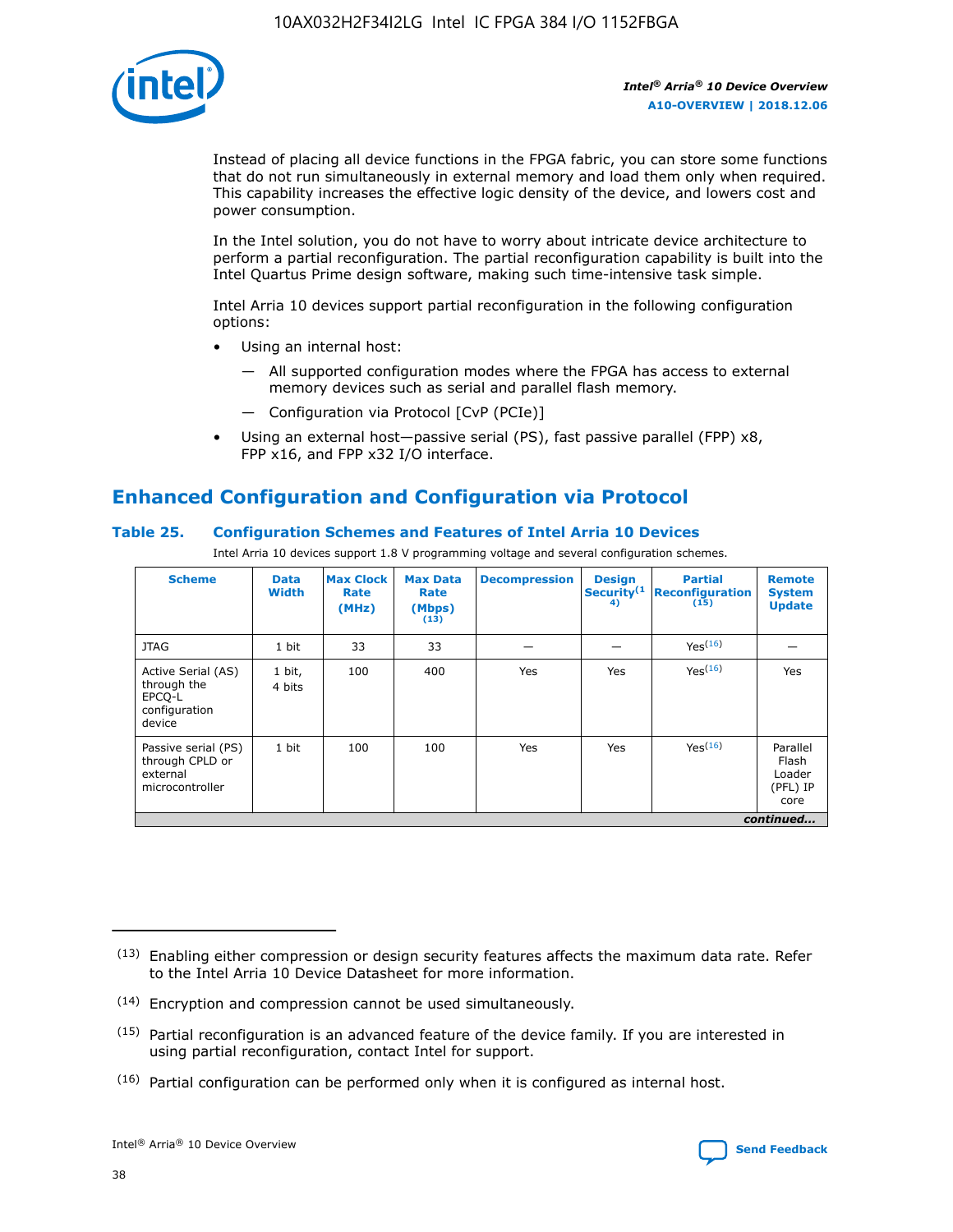

| <b>Scheme</b>                                   | <b>Data</b><br><b>Width</b> | <b>Max Clock</b><br>Rate<br>(MHz) | <b>Max Data</b><br>Rate<br>(Mbps)<br>(13) | <b>Decompression</b> | <b>Design</b><br>Security <sup>(1</sup><br>4) | <b>Partial</b><br><b>Reconfiguration</b><br>(15) | <b>Remote</b><br><b>System</b><br><b>Update</b> |
|-------------------------------------------------|-----------------------------|-----------------------------------|-------------------------------------------|----------------------|-----------------------------------------------|--------------------------------------------------|-------------------------------------------------|
| Fast passive                                    | 8 bits                      | 100                               | 3200                                      | Yes                  | Yes                                           | Yes(17)                                          | PFL IP                                          |
| parallel (FPP)<br>through CPLD or               | 16 bits                     |                                   |                                           | Yes                  | Yes                                           |                                                  | core                                            |
| external<br>microcontroller                     | 32 bits                     |                                   |                                           | Yes                  | Yes                                           |                                                  |                                                 |
| Configuration via                               | 16 bits                     | 100                               | 3200                                      | Yes                  | Yes                                           | Yes <sup>(17)</sup>                              |                                                 |
| <b>HPS</b>                                      | 32 bits                     |                                   |                                           | Yes                  | Yes                                           |                                                  |                                                 |
| Configuration via<br>Protocol [CvP<br>$(PCIe*)$ | x1, x2,<br>x4, x8<br>lanes  |                                   | 8000                                      | Yes                  | Yes                                           | Yes <sup>(16)</sup>                              |                                                 |

You can configure Intel Arria 10 devices through PCIe using Configuration via Protocol (CvP). The Intel Arria 10 CvP implementation conforms to the PCIe 100 ms power-up-to-active time requirement.

#### **Related Information**

[Configuration via Protocol \(CvP\) Implementation in Intel FPGAs User Guide](https://www.intel.com/content/www/us/en/programmable/documentation/dsu1441819344145.html#dsu1442269728522) Provides more information about the CvP configuration scheme.

# **SEU Error Detection and Correction**

Intel Arria 10 devices offer robust and easy-to-use single-event upset (SEU) error detection and correction circuitry.

The detection and correction circuitry includes protection for Configuration RAM (CRAM) programming bits and user memories. The CRAM is protected by a continuously running CRC error detection circuit with integrated ECC that automatically corrects one or two errors and detects higher order multi-bit errors. When more than two errors occur, correction is available through reloading of the core programming file, providing a complete design refresh while the FPGA continues to operate.

The physical layout of the Intel Arria 10 CRAM array is optimized to make the majority of multi-bit upsets appear as independent single-bit or double-bit errors which are automatically corrected by the integrated CRAM ECC circuitry. In addition to the CRAM protection, the M20K memory blocks also include integrated ECC circuitry and are layout-optimized for error detection and correction. The MLAB does not have ECC.

(14) Encryption and compression cannot be used simultaneously.

<sup>(17)</sup> Supported at a maximum clock rate of 100 MHz.



 $(13)$  Enabling either compression or design security features affects the maximum data rate. Refer to the Intel Arria 10 Device Datasheet for more information.

 $(15)$  Partial reconfiguration is an advanced feature of the device family. If you are interested in using partial reconfiguration, contact Intel for support.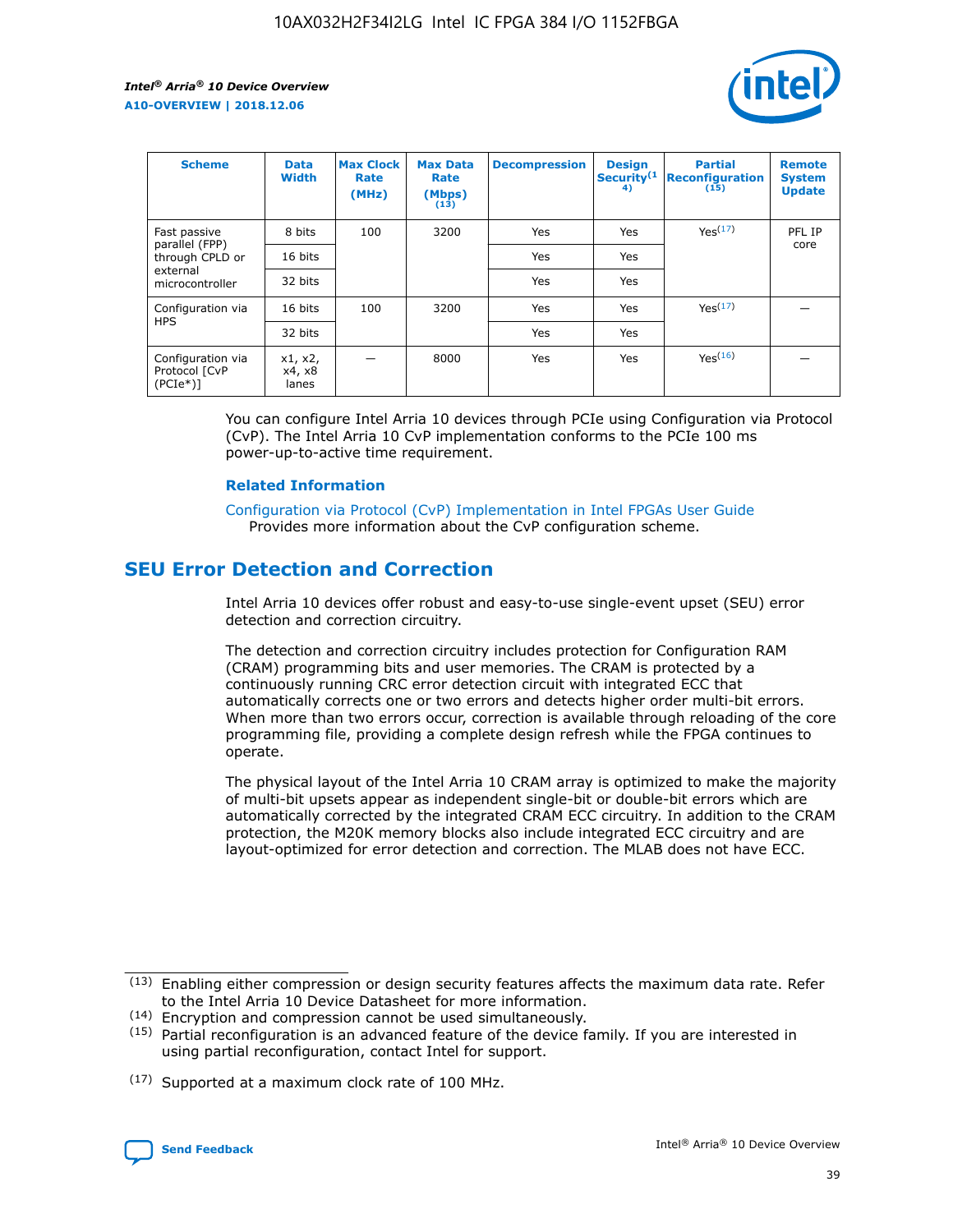

# **Power Management**

Intel Arria 10 devices leverage the advanced 20 nm process technology, a low 0.9 V core power supply, an enhanced core architecture, and several optional power reduction techniques to reduce total power consumption by as much as 40% compared to Arria V devices and as much as 60% compared to Stratix V devices.

The optional power reduction techniques in Intel Arria 10 devices include:

- **SmartVID**—a code is programmed into each device during manufacturing that allows a smart regulator to operate the device at lower core  $V_{CC}$  while maintaining performance
- **Programmable Power Technology**—non-critical timing paths are identified by the Intel Quartus Prime software and the logic in these paths is biased for low power instead of high performance
- **Low Static Power Options**—devices are available with either standard static power or low static power while maintaining performance

Furthermore, Intel Arria 10 devices feature Intel's industry-leading low power transceivers and include a number of hard IP blocks that not only reduce logic resources but also deliver substantial power savings compared to soft implementations. In general, hard IP blocks consume up to 90% less power than the equivalent soft logic implementations.

# **Incremental Compilation**

The Intel Quartus Prime software incremental compilation feature reduces compilation time and helps preserve performance to ease timing closure. The incremental compilation feature enables the partial reconfiguration flow for Intel Arria 10 devices.

Incremental compilation supports top-down, bottom-up, and team-based design flows. This feature facilitates modular, hierarchical, and team-based design flows where different designers compile their respective design sections in parallel. Furthermore, different designers or IP providers can develop and optimize different blocks of the design independently. These blocks can then be imported into the top level project.

# **Document Revision History for Intel Arria 10 Device Overview**

| <b>Document</b><br><b>Version</b> | <b>Changes</b>                                                                                                                                                                                                                                                              |
|-----------------------------------|-----------------------------------------------------------------------------------------------------------------------------------------------------------------------------------------------------------------------------------------------------------------------------|
| 2018.12.06                        | Added links to Intel Arria 10 device errata documents.<br>Removed automotive temperature option from the Intel Arria 10 GX devices.<br>Removed -3 fabric speed grade from the Intel Arria 10 GT devices.<br>Updated power options for the Intel Arria 10 GX and GT devices. |
| 2018.04.09                        | Updated the lowest $V_{CC}$ from 0.83 V to 0.82 V in the topic listing a summary of the device features.                                                                                                                                                                    |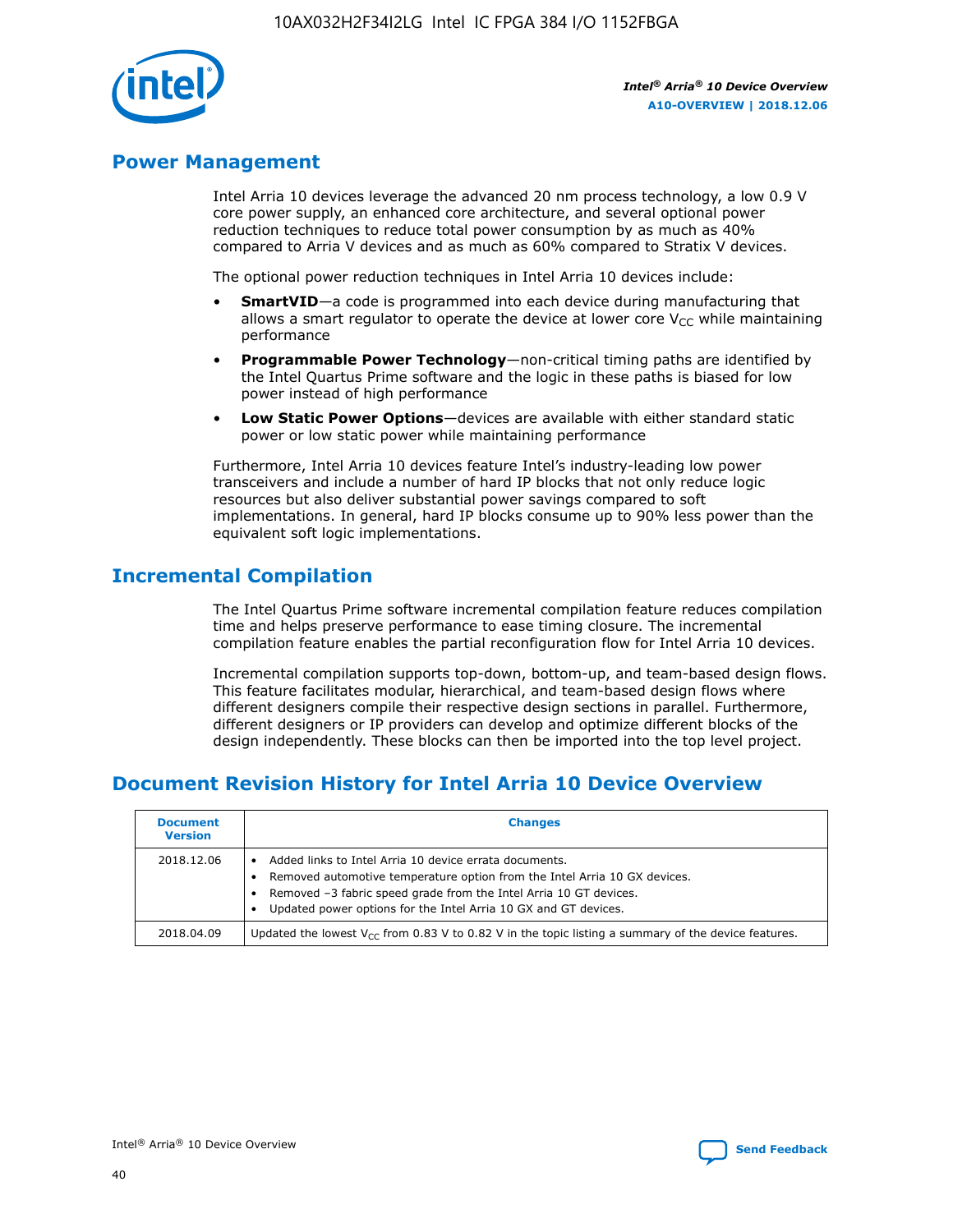*Intel® Arria® 10 Device Overview* **A10-OVERVIEW | 2018.12.06**



| <b>Date</b>    | <b>Version</b> | <b>Changes</b>                                                                                                                                                                                                                                                                                                                                                                                                                                                                                                                                                                                                                                                                                                                                                                                                                                                                                                                                                                         |
|----------------|----------------|----------------------------------------------------------------------------------------------------------------------------------------------------------------------------------------------------------------------------------------------------------------------------------------------------------------------------------------------------------------------------------------------------------------------------------------------------------------------------------------------------------------------------------------------------------------------------------------------------------------------------------------------------------------------------------------------------------------------------------------------------------------------------------------------------------------------------------------------------------------------------------------------------------------------------------------------------------------------------------------|
| January 2018   | 2018.01.17     | Updated the maximum data rate for HPS (Intel Arria 10 SX devices<br>external memory interface DDR3 controller from 2,166 Mbps to 2,133<br>Mbps.<br>Updated maximum frequency supported for half rate QDRII and QDRII<br>+ SRAM to 633 MHz in Memory Standards Supported by the Soft<br>Memory Controller table.<br>Updated transceiver backplane capability to 12.5 Gbps.<br>$\bullet$<br>Removed transceiver speed grade 5 in Sample Ordering Core and<br>$\bullet$<br>Available Options for Intel Arria 10 GX Devices figure.<br>Removed package code 40, low static power, SmartVID, industrial, and<br>military operating temperature support from Sample Ordering Core and<br>Available Options for Intel Arria 10 GT Devices figure.<br>Updated short reach transceiver rate for Intel Arria 10 GT devices to<br>25.8 Gbps.<br>Removed On-Die Instrumentation - EyeQ and Jitter Margin Tool<br>support from PMA Features of the Transceivers in Intel Arria 10 Devices<br>table. |
| September 2017 | 2017.09.20     | Updated the maximum speed of the DDR4 external memory interface from<br>1,333 MHz/2,666 Mbps to 1,200 MHz/2,400 Mbps.                                                                                                                                                                                                                                                                                                                                                                                                                                                                                                                                                                                                                                                                                                                                                                                                                                                                  |
| July 2017      | 2017.07.13     | Corrected the automotive temperature range in the figure showing the<br>available options for the Intel Arria 10 GX devices from "-40°C to 100°C"<br>to "-40°C to 125°C".                                                                                                                                                                                                                                                                                                                                                                                                                                                                                                                                                                                                                                                                                                                                                                                                              |
| July 2017      | 2017.07.06     | Added automotive temperature option to Intel Arria 10 GX device family.                                                                                                                                                                                                                                                                                                                                                                                                                                                                                                                                                                                                                                                                                                                                                                                                                                                                                                                |
| May 2017       | 2017.05.08     | Corrected protocol names with "1588" to "IEEE 1588v2".<br>$\bullet$<br>Updated the vertical migration table to remove vertical migration<br>$\bullet$<br>between Intel Arria 10 GX and Intel Arria 10 SX device variants.<br>Removed all "Preliminary" marks.<br>$\bullet$                                                                                                                                                                                                                                                                                                                                                                                                                                                                                                                                                                                                                                                                                                             |
| March 2017     | 2017.03.15     | Removed the topic about migration from Intel Arria 10 to Intel Stratix<br>$\bullet$<br>10 devices.<br>Rebranded as Intel.<br>$\bullet$                                                                                                                                                                                                                                                                                                                                                                                                                                                                                                                                                                                                                                                                                                                                                                                                                                                 |
| October 2016   | 2016.10.31     | Removed package F36 from Intel Arria 10 GX devices.<br>Updated Intel Arria 10 GT sample ordering code and maximum GX<br>$\bullet$<br>transceiver count. Intel Arria 10 GT devices are available only in the<br>SF45 package option with a maximum of 72 transceivers.                                                                                                                                                                                                                                                                                                                                                                                                                                                                                                                                                                                                                                                                                                                  |
| May 2016       | 2016.05.02     | Updated the FPGA Configuration and HPS Booting topic.<br>$\bullet$<br>Remove V <sub>CC</sub> PowerManager from the Summary of Features, Power<br>Management and Arria 10 Device Variants and packages topics. This<br>feature is no longer supported in Arria 10 devices.<br>Removed LPDDR3 from the Memory Standards Supported by the HPS<br>Hard Memory Controller table in the Memory Standards Supported by<br>Intel Arria 10 Devices topic. This standard is only supported by the<br>FPGA.<br>Removed transceiver speed grade 5 from the Device Variants and<br>Packages topic for Arria 10 GX and SX devices.                                                                                                                                                                                                                                                                                                                                                                   |
| February 2016  | 2016.02.11     | Changed the maximum Arria 10 GT datarate to 25.8 Gbps and the<br>minimum datarate to 1 Gbps globally.<br>Revised the state for Core clock networks in the Summary of Features<br>$\bullet$<br>topic.<br>Changed the transceiver parameters in the "Summary of Features for<br>$\bullet$<br>Arria 10 Devices" table.<br>• Changed the transceiver parameters in the "Maximum Resource Counts<br>for Arria 10 GT Devices" table.<br>Changed the package availability for GT devices in the "Package Plan<br>for Arria 10 GT Devices" table.<br>Changed the package configurations for GT devices in the "Migration"<br>Capability Across Arria 10 Product Lines" figure.<br>continued                                                                                                                                                                                                                                                                                                    |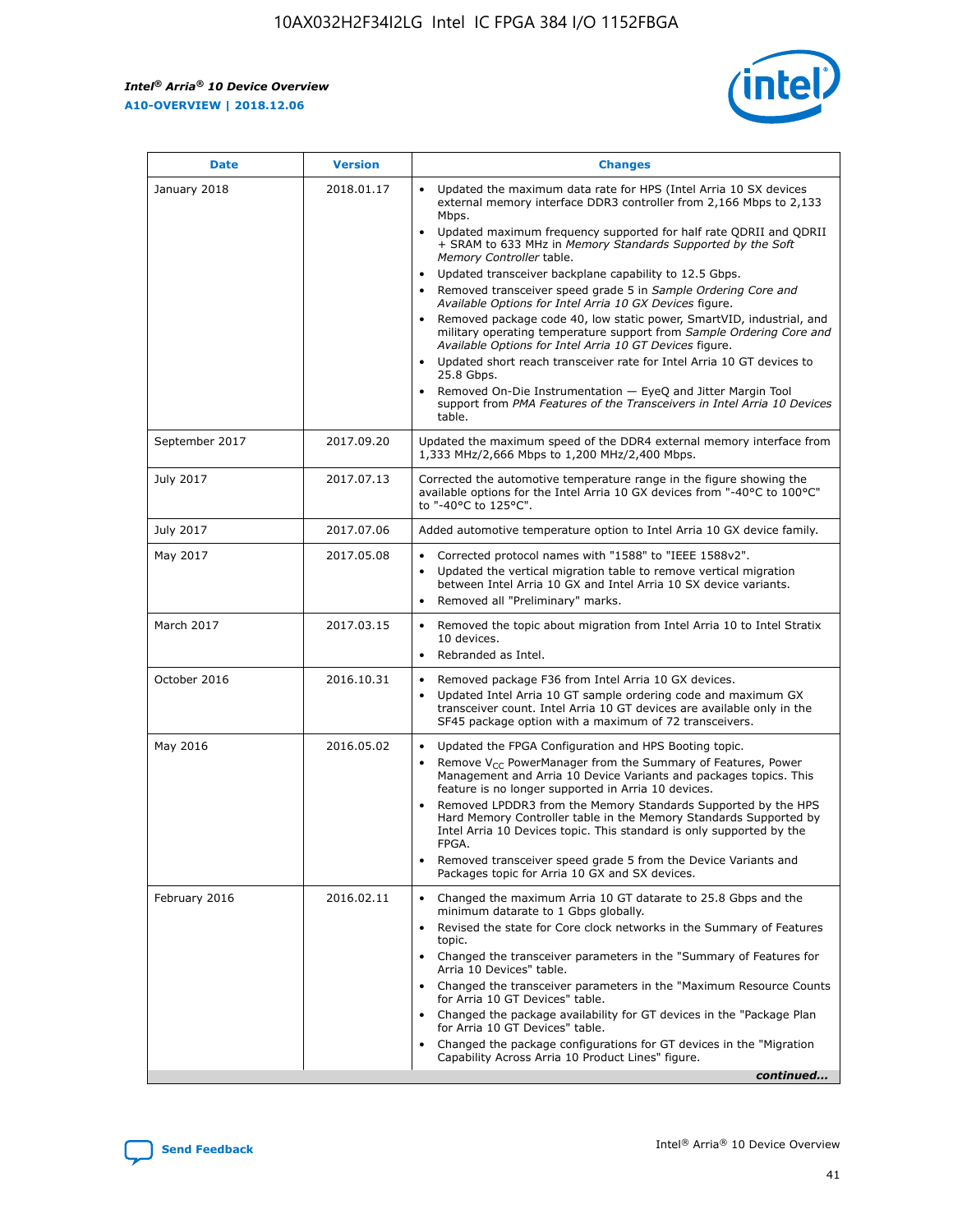

| <b>Date</b>   | <b>Version</b> | <b>Changes</b>                                                                                                                                                               |
|---------------|----------------|------------------------------------------------------------------------------------------------------------------------------------------------------------------------------|
|               |                | • Changed transceiver parameters in the "Low Power Serial Transceivers"<br>section.                                                                                          |
|               |                | • Changed the transceiver descriptions in the "Device Variants for the<br>Arria 10 Device Family" table.                                                                     |
|               |                | Changed the "Sample Ordering Code and Available Options for Arria 10<br>$\bullet$<br>GT Devices" figure.                                                                     |
|               |                | Changed the datarates for GT devices in the "PMA Features" section.                                                                                                          |
|               |                | Changed the datarates for GT devices in the "PCS Features" section.<br>$\bullet$                                                                                             |
| December 2015 | 2015.12.14     | Updated the number of M20K memory blocks for Arria 10 GX 660 from<br>2133 to 2131 and corrected the total RAM bit from 48,448 Kb to<br>48,408 Kb.                            |
|               |                | Corrected the number of DSP blocks for Arria 10 GX 660 from 1688 to<br>1687 in the table listing floating-point arithmetic resources.                                        |
| November 2015 | 2015.11.02     | Updated the maximum resources for Arria 10 GX 220, GX 320, GX 480,<br>$\bullet$<br>GX 660, SX 220, SX 320, SX 480, and SX 660.                                               |
|               |                | • Updated resource count for Arria 10 GX 320, GX 480, GX 660, SX 320,<br>SX 480, a SX 660 devices in Number of Multipliers in Intel Arria 10<br><b>Devices</b> table.        |
|               |                | Updated the available options for Arria 10 GX, GT, and SX.                                                                                                                   |
|               |                | Changed instances of Quartus II to Quartus Prime.<br>$\bullet$                                                                                                               |
| June 2015     | 2015.06.15     | Corrected label for Intel Arria 10 GT product lines in the vertical migration<br>figure.                                                                                     |
| May 2015      | 2015.05.15     | Corrected the DDR3 half rate and quarter rate maximum frequencies in the<br>table that lists the memory standards supported by the Intel Arria 10 hard<br>memory controller. |
| May 2015      | 2015.05.04     | • Added support for 13.5G JESD204b in the Summary of Features table.                                                                                                         |
|               |                | • Added a link to Arria 10 GT Channel Usage in the Arria 10 GT Package<br>Plan topic.                                                                                        |
|               |                | • Added a note to the table, Maximum Resource Counts for Arria 10 GT<br>devices.                                                                                             |
|               |                | • Updated the power requirements of the transceivers in the Low Power<br>Serial Transceivers topic.                                                                          |
| January 2015  | 2015.01.23     | • Added floating point arithmetic features in the Summary of Features<br>table.                                                                                              |
|               |                | • Updated the total embedded memory from 38.38 megabits (Mb) to<br>65.6 Mb.                                                                                                  |
|               |                | • Updated the table that lists the memory standards supported by Intel<br>Arria 10 devices.                                                                                  |
|               |                | Removed support for DDR3U, LPDDR3 SDRAM, RLDRAM 2, and DDR2.                                                                                                                 |
|               |                | Moved RLDRAM 3 support from hard memory controller to soft memory<br>controller. RLDRAM 3 support uses hard PHY with soft memory<br>controller.                              |
|               |                | Added soft memory controller support for QDR IV.<br>٠                                                                                                                        |
|               |                | Updated the maximum resource count table to include the number of<br>hard memory controllers available in each device variant.                                               |
|               |                | Updated the transceiver PCS data rate from 12.5 Gbps to 12 Gbps.<br>$\bullet$                                                                                                |
|               |                | Updated the max clock rate of PS, FPP x8, FPP x16, and Configuration<br>via HPS from 125 MHz to 100 MHz.                                                                     |
|               |                | Added a feature for fractional synthesis PLLs: PLL cascading.                                                                                                                |
|               |                | Updated the HPS programmable general-purpose I/Os from 54 to 62.<br>$\bullet$                                                                                                |
|               |                | continued                                                                                                                                                                    |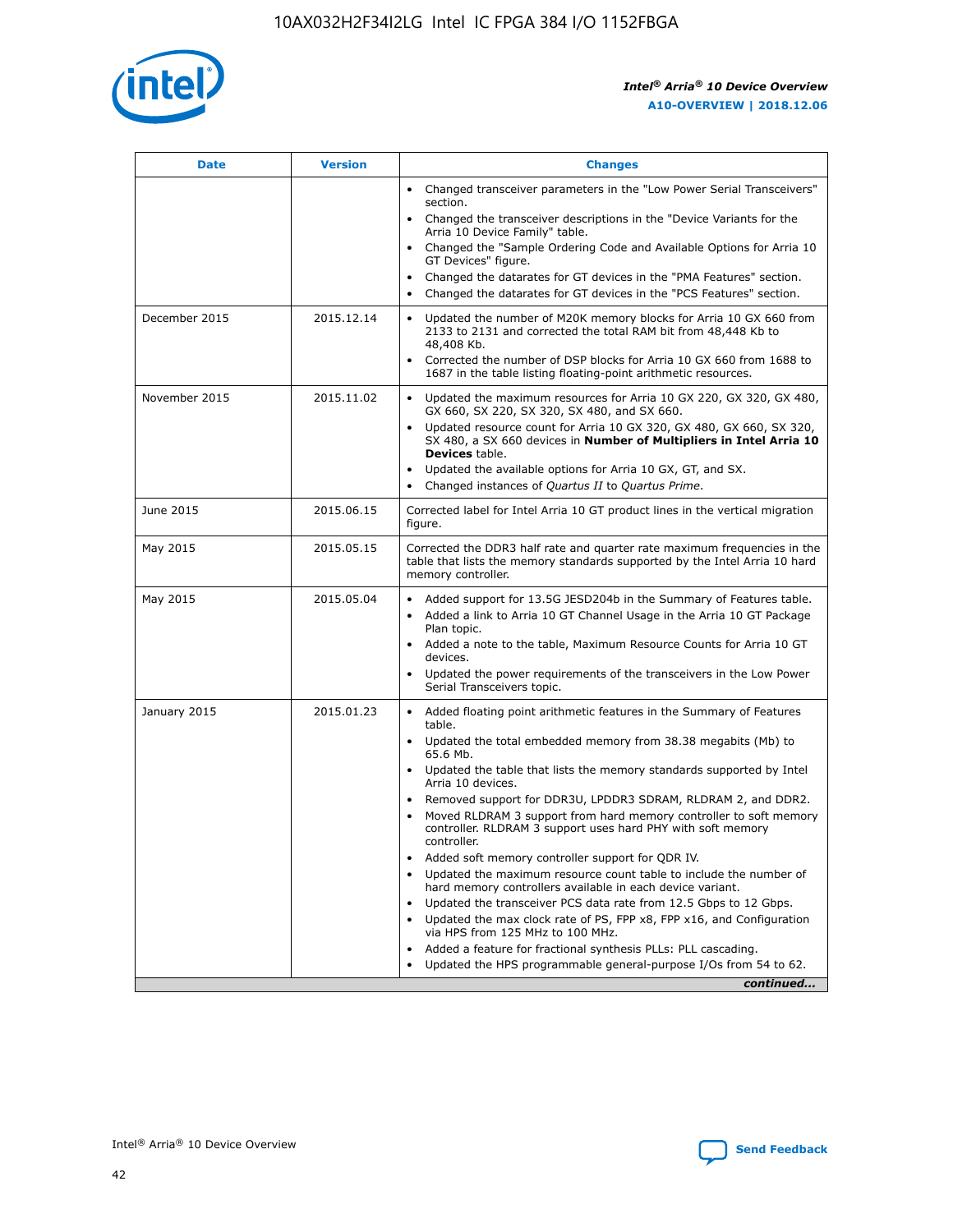r



| <b>Date</b>    | <b>Version</b> | <b>Changes</b>                                                                                                                                                                                                                                                                                                                                                                                                                                                                                                                         |
|----------------|----------------|----------------------------------------------------------------------------------------------------------------------------------------------------------------------------------------------------------------------------------------------------------------------------------------------------------------------------------------------------------------------------------------------------------------------------------------------------------------------------------------------------------------------------------------|
| September 2014 | 2014.09.30     | Corrected the 3 V I/O and LVDS I/O counts for F35 and F36 packages<br>of Arria 10 GX.<br>Corrected the 3 V I/O, LVDS I/O, and transceiver counts for the NF40<br>$\bullet$<br>package of the Arria GX 570 and 660.<br>Removed 3 V I/O, LVDS I/O, and transceiver counts for the NF40<br>package of the Arria GX 900 and 1150. The NF40 package is not<br>available for Arria 10 GX 900 and 1150.                                                                                                                                       |
| August 2014    | 2014.08.18     | Updated Memory (Kb) M20K maximum resources for Arria 10 GX 660<br>devices from 42,660 to 42,620.<br>Added GPIO columns consisting of LVDS I/O Bank and 3V I/O Bank in<br>$\bullet$<br>the Package Plan table.<br>Added how to use memory interface clock frequency higher than 533<br>$\bullet$<br>MHz in the I/O vertical migration.<br>Added information to clarify that RLDRAM3 support uses hard PHY with<br>$\bullet$<br>soft memory controller.<br>Added variable precision DSP blocks support for floating-point<br>arithmetic. |
| June 2014      | 2014.06.19     | Updated number of dedicated I/Os in the HPS block to 17.                                                                                                                                                                                                                                                                                                                                                                                                                                                                               |
| February 2014  | 2014.02.21     | Updated transceiver speed grade options for GT devices in Figure 2.                                                                                                                                                                                                                                                                                                                                                                                                                                                                    |
| February 2014  | 2014.02.06     | Updated data rate for Arria 10 GT devices from 28.1 Gbps to 28.3 Gbps.                                                                                                                                                                                                                                                                                                                                                                                                                                                                 |
| December 2013  | 2013.12.10     | Updated the HPS memory standards support from LPDDR2 to LPDDR3.<br>Updated HPS block diagram to include dedicated HPS I/O and FPGA<br>$\bullet$<br>Configuration blocks as well as repositioned SD/SDIO/MMC, DMA, SPI<br>and NAND Flash with ECC blocks.                                                                                                                                                                                                                                                                               |
| December 2013  | 2013.12.02     | Initial release.                                                                                                                                                                                                                                                                                                                                                                                                                                                                                                                       |